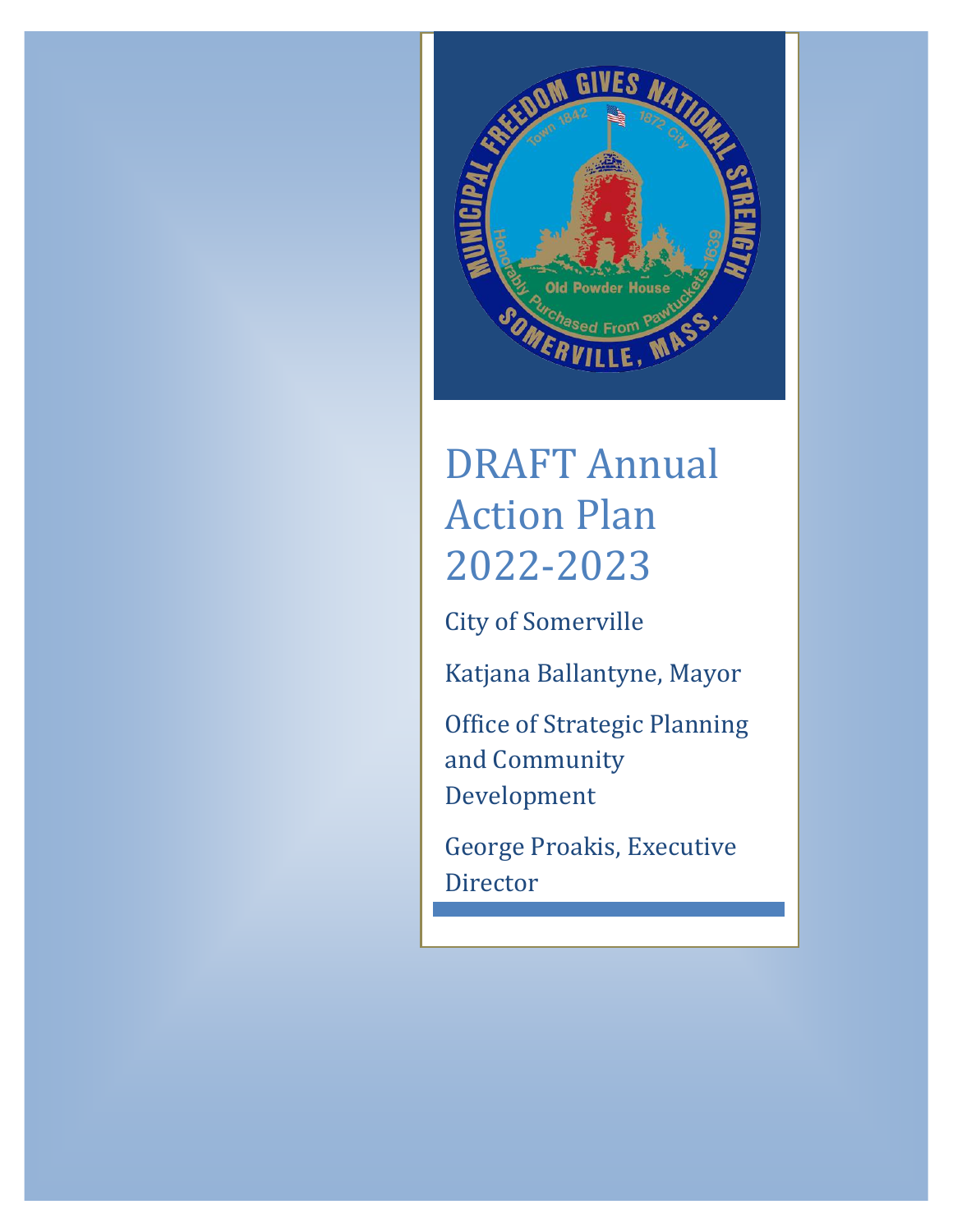# **Table of Contents**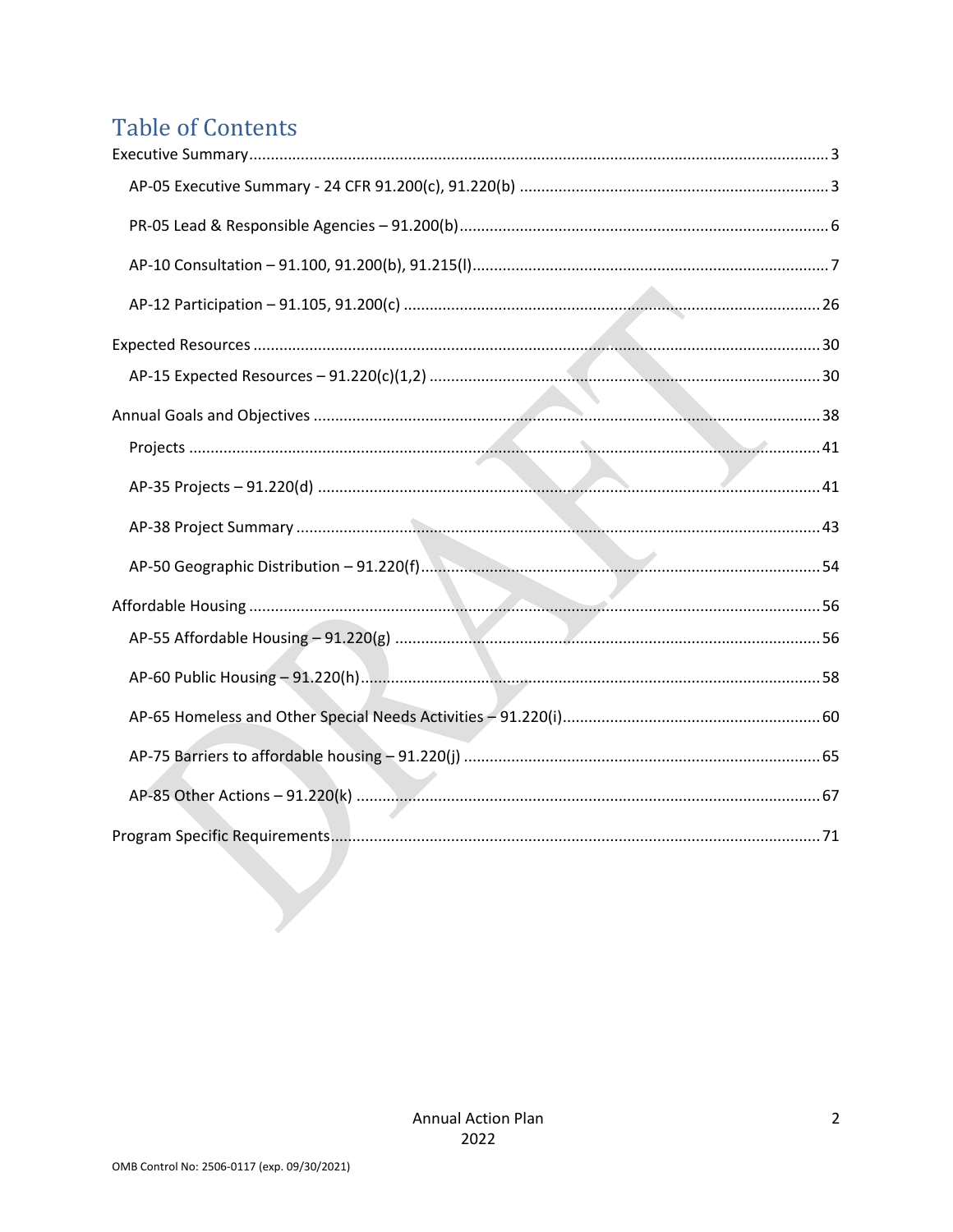# **Draft Executive Summary**

# <span id="page-2-1"></span><span id="page-2-0"></span>**AP-05 Executive Summary - 24 CFR 91.200(c), 91.220(b)**

#### **1. Introduction**

The City of Somerville 2022-2023 Annual Action Plan is the fifth and final plan of the 2018-2022 consolidated planning cycle. The annual action plans are guided by the needs, goals, and assessments set forth and established in the consolidated plan. The consolidated plan represents a collaborative process that was undertaken to identify current housing and community development needs and to develop goals, priorities, and strategies to address those needs, especially for low and moderate income households. Goals, priorities, and strategies are carried from the consolidated plan into each annual action plan. In this plan, a robust, data driven process was undertaken to better guide and focus funding from the U.S. Department of Housing and Urban Developments formula block grant programs. The federal block grant programs that provide these resources include the Community Development Block Grant (CDBG), the HOME Investment Partnerships Program, and the Emergency Solutions Grant (ESG). In both the Five Year Consolidated Plan and the Annual Action Plans, particular focus was placed on the needs most greatly impacting the city's low to moderate income residents.

#### **2. Summarize the objectives and outcomes identified in the Plan**

When developing the 2022-2023 Annual Action plan, the city identified several areas that continue to present major impediments to low and moderate income residents as well as new areas of concern that have arisen as a result of the city's strong growth and continued development. Additionally, the 2022-2023 action plan will aim to guide the city's low and moderate income residents and small businesses through a recovery from the various impacts of the COVID-19 pandemic. The following focused areas have been identified to best serve low and moderate income residents and best address those residents' needs.

- Creating and Preserving Affordable Housing
- Stabilizing and Revitalizing Diverse Neighborhoods
- Infrastructure and Urban Environment Improvements
- Family Stabilization and Workforce Readiness
- Reducing and Ending Homelessness

In addition to CDBG, HOME, and ESG funds, the city is also receiving \$1,626,742 of HOME-ARP funds during this program year, and the allocation plan for that remains in development. Allocation of those funds will align with existing focus areas that best aid low and moderate income residents in Somerville and address recovery efforts from the effects of the COVID-19 pandemic when eligible.

#### **3. Evaluation of past performance**

This is an evaluation of past performance that helped lead the grantee to choose its goals or projects.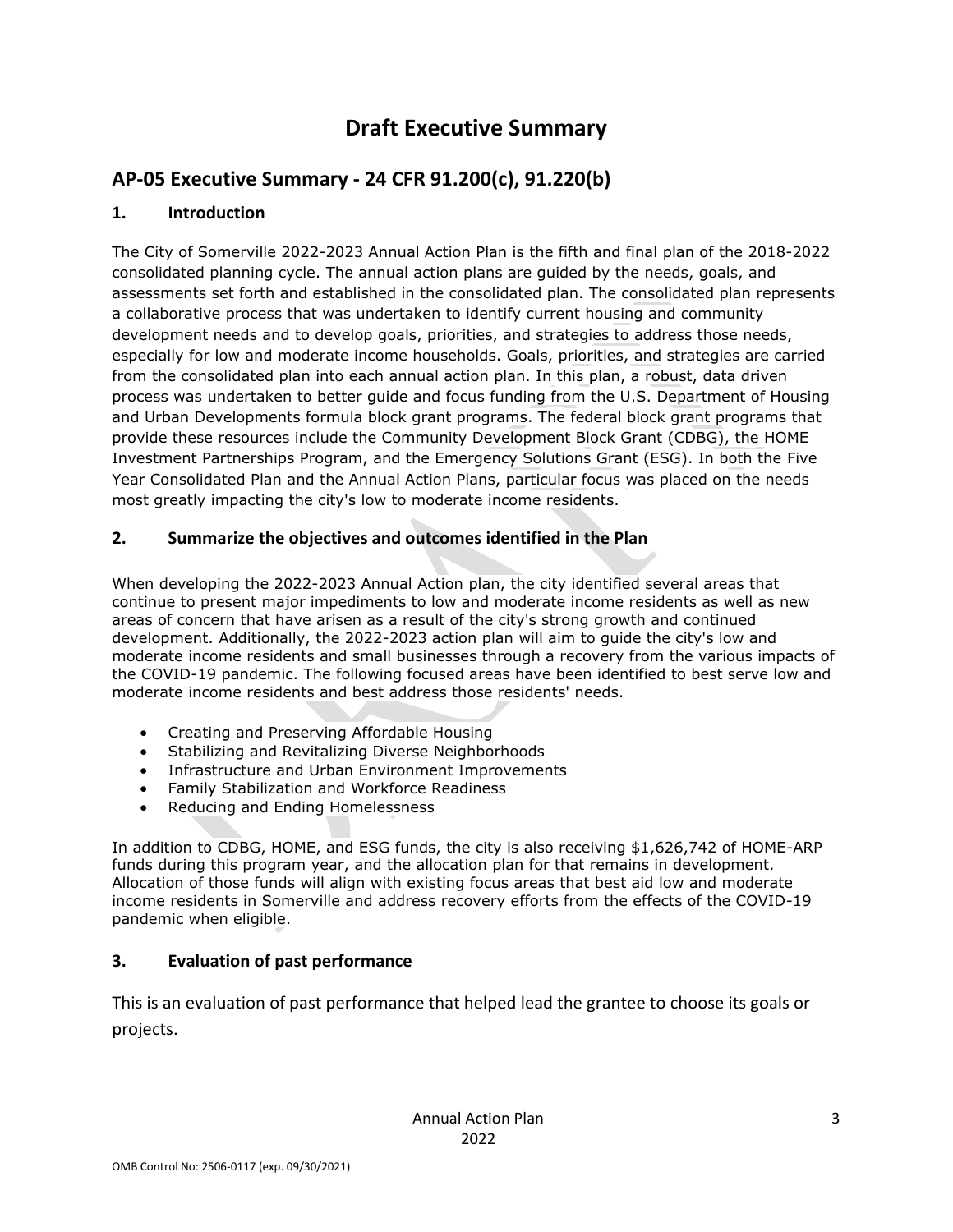The City of Somerville has made significant progress on the goals and benchmarks laid out in the 2018- 2022 Five Year Plan. Milestones have been reached across many of the key areas of need identified in the plan including affordable housing, workforce development, small business resiliency, and infrastructure and urban environment improvements. The city has also continued to support its wide network of social service agencies that support the needs of the city's most vulnerable populations.

**Affordable Housing -** The city and its local CHDO partner is continuing to progress on their targeted goals of acquiring and rehabilitating housing units in the open market for the purpose of converting them to permanently affordable units through the 100 Homes program. So far, 102 units are enrolled in the 100 Homes and 49 More program. In the prior action plan, the city continued to enroll units acquired in the 100 Homes program in the city's Home Rehabilitation program, making necessary improvements to address code violations and bring these units online. The city also continues to support its traditional tenant based rental assistance and first-time home buyer assistance programs.

**Infrastructure and Urban Environment -** With the aid of CDBG funds, the city has been able to continue to expand its urban forestry canopy and portfolio of recreational open spaces. Park projects have been identified and are currently in the design phase, and construction is projected to begin over the next couple of years. Construction is ongoing and nearing completion at the Arthur Healey School, and that park renovation will create a large amount of suitable green space for a school previously lacking it. Phase I of that project is already complete, providing a "Tot Lot" in the area. The city has also implemented pedestrian safety and transit equity improvements in the central Broadway and Union Square corridors. These included dedicated bus and bicycle lanes and other safety improvements. The city is also planning additional pedestrian and bike safety improvements in eligible areas over the course of the next action plan year. The goal is continue to leverage CDBG funding for these projects along with funding from the state's new local ride-sharing fees.

**Workforce development and Small Business Resiliency -** At the onset of the pandemic, the City of Somerville leveraged CDBG funds to support the city's most vulnerable small businesses, administering \$1 million of forgivable loans to 124 eligible microenterprises and businesses in need of job retention funds. The loans were for up to \$10,000, and collectively, the loan recipients employed over 600 people. A second round of federally funded forgivable loans was issued later in the program year, again providing critical funds to 80 small businesses in Somerville to ensure small business resiliency in the city. The city also continued to fund technical assistance through non-profit partners to eligible microenterprises and small businesses serving essential needs in eligible communities of the city, with assistance ranging from help with marketing to assistance in filing for critical permits. In the most recent program year, CDBG funds were used to fund technical assistance for 17 businesses located in East Somerville and Union Square.

The City of Somerville, in conjunction with its nonprofit partners and the recently created Jobs Trust have worked tirelessly to prepare low to moderate income residents to compete for the jobs of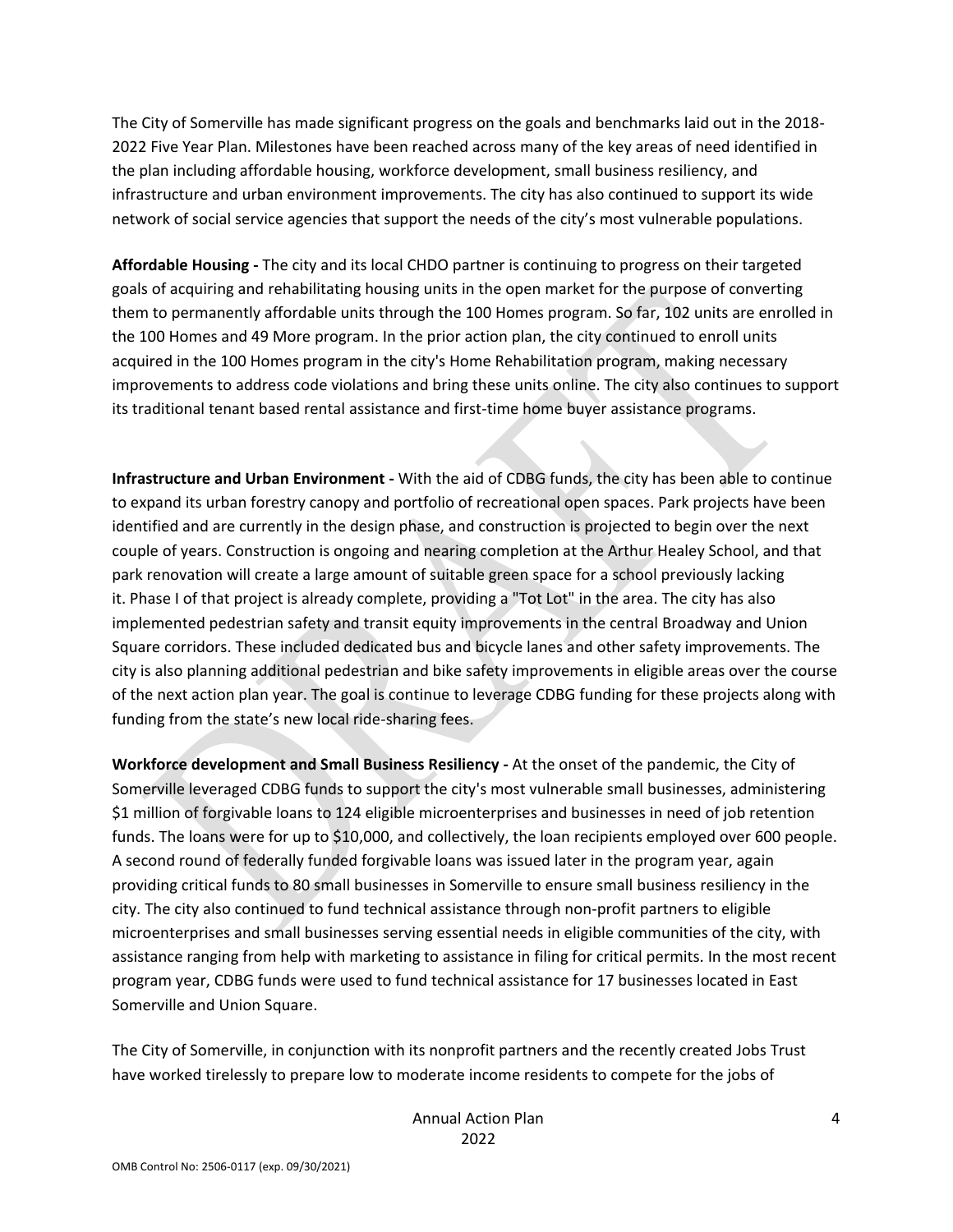tomorrow coming to Somerville. Through its investment in the First Source program, 53 low to moderate Somerville residents have received job training that will enable them to compete for the higher paying jobs emerging in Somerville, and eight of those participants have secured job placements.

#### **4. Summary of Citizen Participation Process and consultation process**

Summary from citizen participation section of plan.

In progress.

#### **5. Summary of public comments**

This could be a brief narrative summary or reference an attached document from the Citizen Participation section of the Con Plan.

In progress.

#### **6. Summary of comments or views not accepted and the reasons for not accepting them**

In Progress.

#### **7. Summary**

In progress.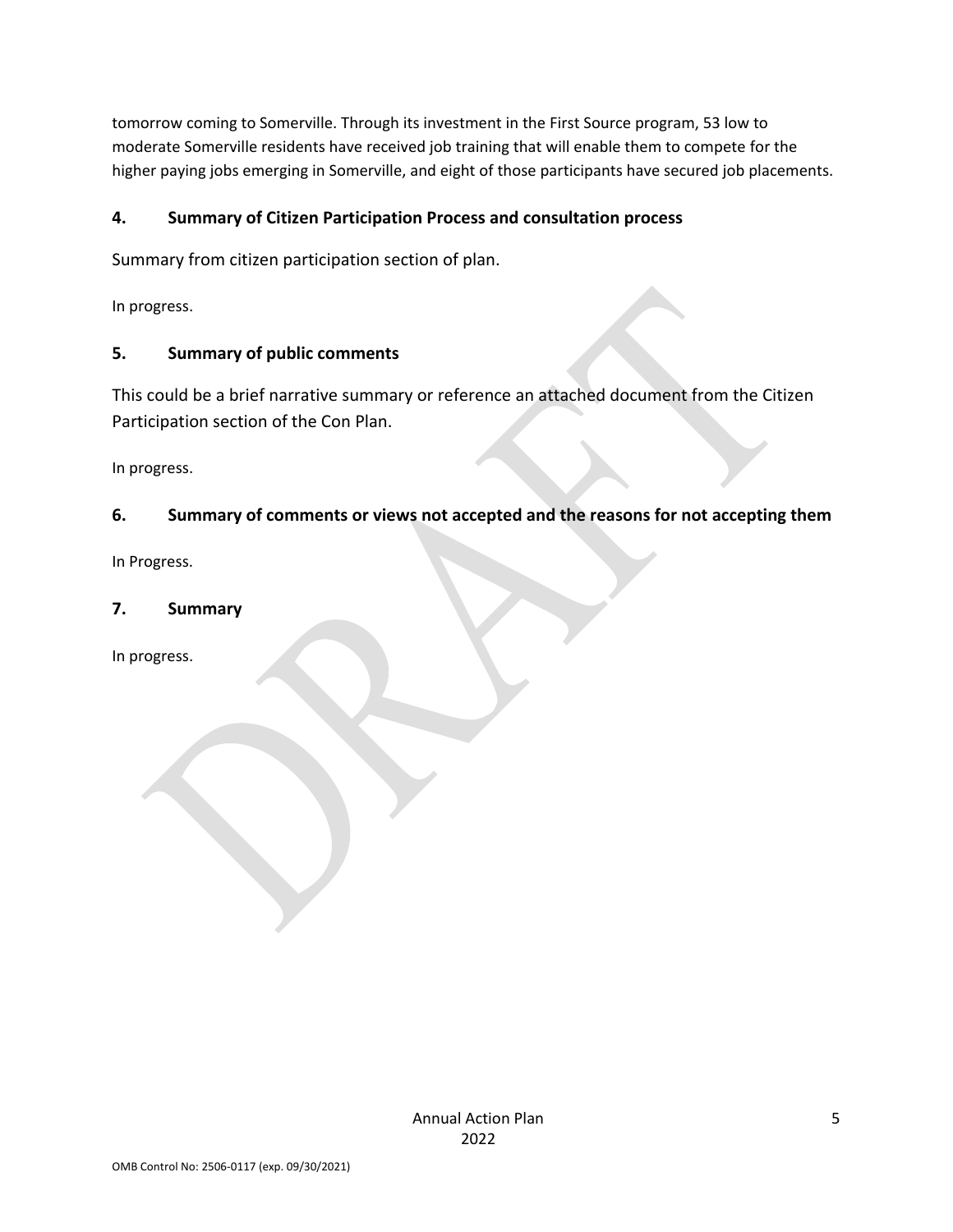# **PR-05 Lead & Responsible Agencies – 91.200(b)**

#### **1. Agency/entity responsible for preparing/administering the Consolidated Plan**

Describe the agency/entity responsible for preparing the Consolidated Plan and those responsible for administration of each grant program and funding source.

| <b>Agency Role</b>        | <b>Name</b>       | <b>Department/Agency</b> |  |
|---------------------------|-------------------|--------------------------|--|
|                           |                   |                          |  |
| <b>CDBG Administrator</b> | <b>SOMERVILLE</b> | <b>OSPCD</b>             |  |
| <b>HOME Administrator</b> | <b>SOMERVILLE</b> | <b>OSPCD</b>             |  |
| ESG Administrator         | <b>SOMERVILLE</b> | <b>OSPCD</b>             |  |

**Table 1 – Responsible Agencies**

#### <span id="page-5-0"></span>**Narrative (optional)**

#### **Consolidated Plan Public Contact Information**

The Consolidated and Annual Action Plans are prepared by:

Mayor's Office of Strategic Planning and Community Development

93 Highland Avenue

Somerville, MA 02143

Specific questions or comments on the plan or general questions about CPD programs can be addressed to the attention of George Barker or Julie Melgar, Program Compliance Officers, at ospcd@somervillema.gov.

6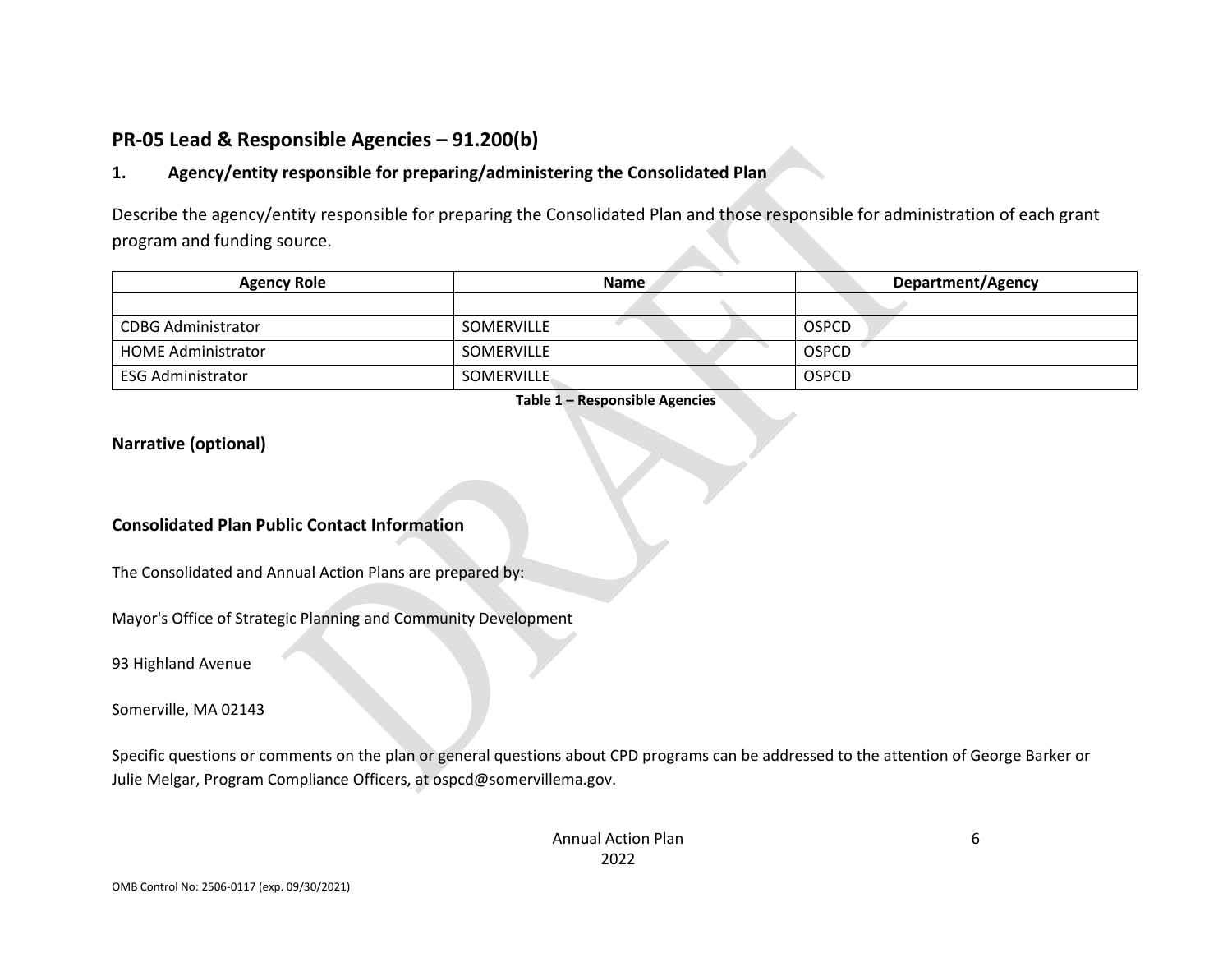# <span id="page-6-0"></span>**AP-10 Consultation – 91.100, 91.200(b), 91.215(l)**

#### **1. Introduction**

The City of Somerville Mayor's Office of Strategic Planning and Community Development (OSPCD) consults with multiple organizations and community representatives for preparation of the Action Plan for use of HUD grant funds. The City conducts at least one public hearing during the development process before the Action Plan is published with a 30 day comment period to obtain citizen views and to respond to comments and questions. The City Council considers and adopts the final plan. The City of Somerville recognizes that partnerships with public and private entities are vital to the provision of effective services to the Somerville community. Each strategy prioritized by the City of Somerville is only accomplished through effective collaborations with community partners. These partners provide the expertise needed to ensure quality service provision, housing development, and neighborhood revitalization efforts. OSPCD works with a number of City departments, the housing authority, major non-profit organizations, and other stakeholders to ensure that the planning process is both comprehensive and inclusive. OSPCD secures information from other City departments, private sector non-profits, neighborhood-based organizations, and residents regarding existing conditions, and OSPCD will continue to seek out opportunities to strategize with a variety of groups to address short-term and long-term community needs. In addition, OSPCD staff will meet with community groups and agencies throughout the year to solicit input regarding OSPCD programs and to plan future activities.

# **Provide a concise summary of the jurisdiction's activities to enhance coordination between public and assisted housing providers and private and governmental health, mental health and service agencies (91.215(l))**

The City of Somerville and OSPCD coordinate activities between public housing and assisted housing agencies through funding and reporting outcomes to state and federal agencies. Non-profit and forprofit housing developers and housing providers are in regular contact with OSPCD staff regarding permits, project ideas, and potential state and federal grants that could be combined with CDBG and HOME funds for a successful housing project proposal. The HOME program provides vital funding to affordable housing providers that also apply for tax credit funding to develop affordable housing units.

The City of Somerville strives to maintain constant communication with various public and private agencies to ensure funding priorities are in line with current community development goals. OSPCD is involved in many community collaborations with an aim to enhance coordination between housing and service providers to better serve the community. In support of the Consolidated Plan and the Continuum of Care (CoC) Strategic Plan to End Homelessness, OSPCD is in partnership with housing providers as well as health and human services providers to create subsidized affordable housing units that are linked to mainstream social supports. The city's housing rehabilitation program also can improve the quality and quantity of eligible affordable housing units linked to supportive services, and projects in that area are ongoing.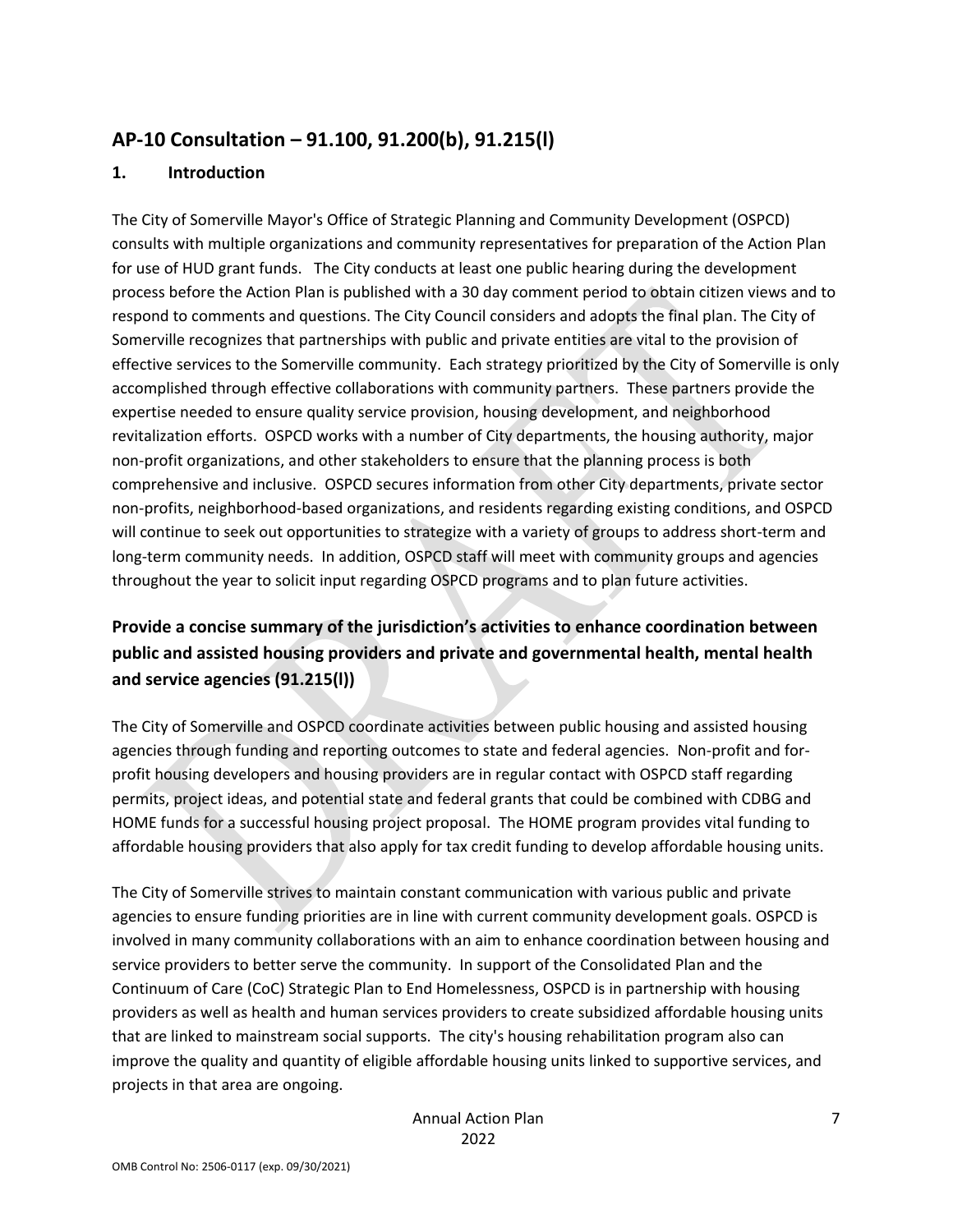The City dedicates approximately 15% of CDBG HUD grant funds to support the social service programs of roughly 16 non-profit agencies identifying gaps and providing supportive services to low-income residents. The city issues RFPs each year that community agencies can submit plans and bids through, and through that process the city selects which agencies will receive funds. Activities include youthfocused job training, food bank support, and other anti-poverty efforts.

# **Describe coordination with the Continuum of Care and efforts to address the needs of homeless persons (particularly chronically homeless individuals and families, families with children, veterans, and unaccompanied youth) and persons at risk of homelessness.**

A member of OSPCD Housing Division staff serves as the lead chair member in the Somerville-Arlington Homeless Providers Group (formerly Somerville-Arlington CoC), attending all quarterly meetings and participating in several subcommittees. That staff member also attends the monthly Massachusetts Balance of State Continuum of Care Coordinated Entry System meetings, coordinates the submission of project applications each year, and prepares the extensive CoC narrative for submission into HUD esnaps system. OSPCD in conjunction with the CoC provides technical assistance to applicant agencies and coordinates monthly meetings of the CoC which comprise providers including homeless shelters, immigration and eviction prevention services, veterans services, educational institutions, health and human services, homeless youth services, and housing assistance providers. The CoC is working on a Directory of Community Resources, which will be published as a guide for homeless services. Continuum of Care agendas are focused on enhanced coordination among all entities and gauging housing and income stability measures of CoC-funded programs.

To coordinate services for homeless individuals and families with children, the CoC relies on several local shelter agencies for coordinated entry into and out of the homeless service system. Housing and supports for homeless veterans and their families have been bolstered substantially with VASH rent subsidies and case management and enhanced re-housing assistance at a local veteran's shelter.

Following the Point in Time Count, the Somerville-Arlington Homeless Providers Group reviews the needs within the communities and makes recommendations. Additional beds for the chronically homeless have been requested and mobile vouchers have been prioritized through Somerville Prevention and Stabilization (PASS) program funds. Similarly, Passages, the McKinney funded case management program, has been able to work with the local housing authority in securing Section 8 vouchers and public housing units for the chronically homeless.

For those at risk of homelessness, we utilize a Tenancy Stabilization Program to help with some funding for rent or utility arrearages, along with case management to identify any other issues as well. CoC (also a part of Somerville-Arlington Homeless Providers Group) members participate on the State unaccompanied youth task force with discusses current issues and long term plans. A peer survey of unaccompanied youth was implemented and steps are in place to identify this challenging population.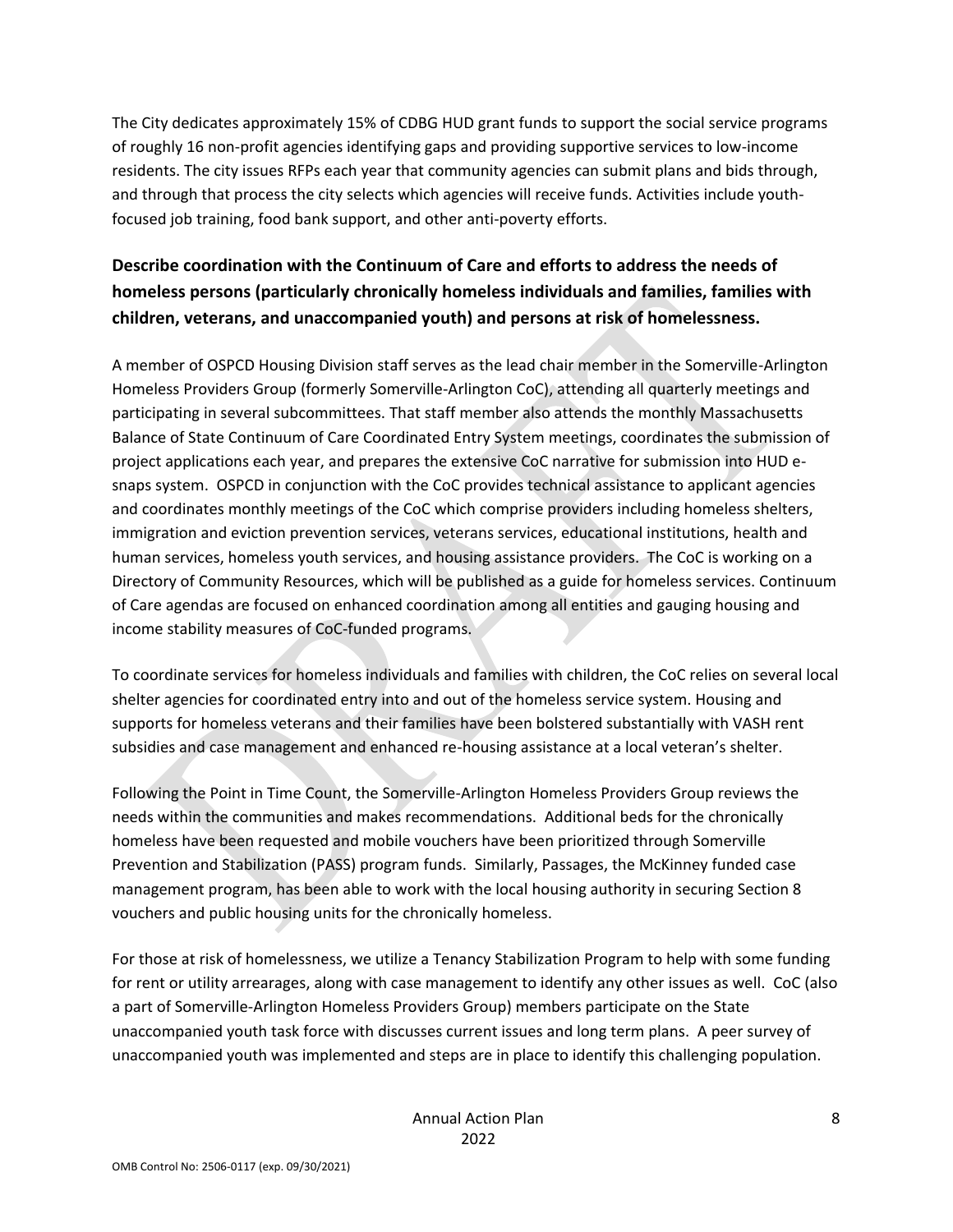**Describe consultation with the Continuum(s) of Care that serves the jurisdiction's area in determining how to allocate ESG funds, develop performance standards for and evaluate outcomes of projects and activities assisted by ESG funds, and develop funding, policies and procedures for the operation and administration of HMIS**

ESG grantees have shifted their focus to prevention and serving at-risk homeless populations. Knowing that serving the chronically homeless is a priority of the CoC, OSPCD will increase efforts to solicit information to identify successful strategies to be used to inform ESG funding for this priority population.

**2. Describe Agencies, groups, organizations and others who participated in the process and describe the jurisdiction's consultations with housing, social service agencies and other entities**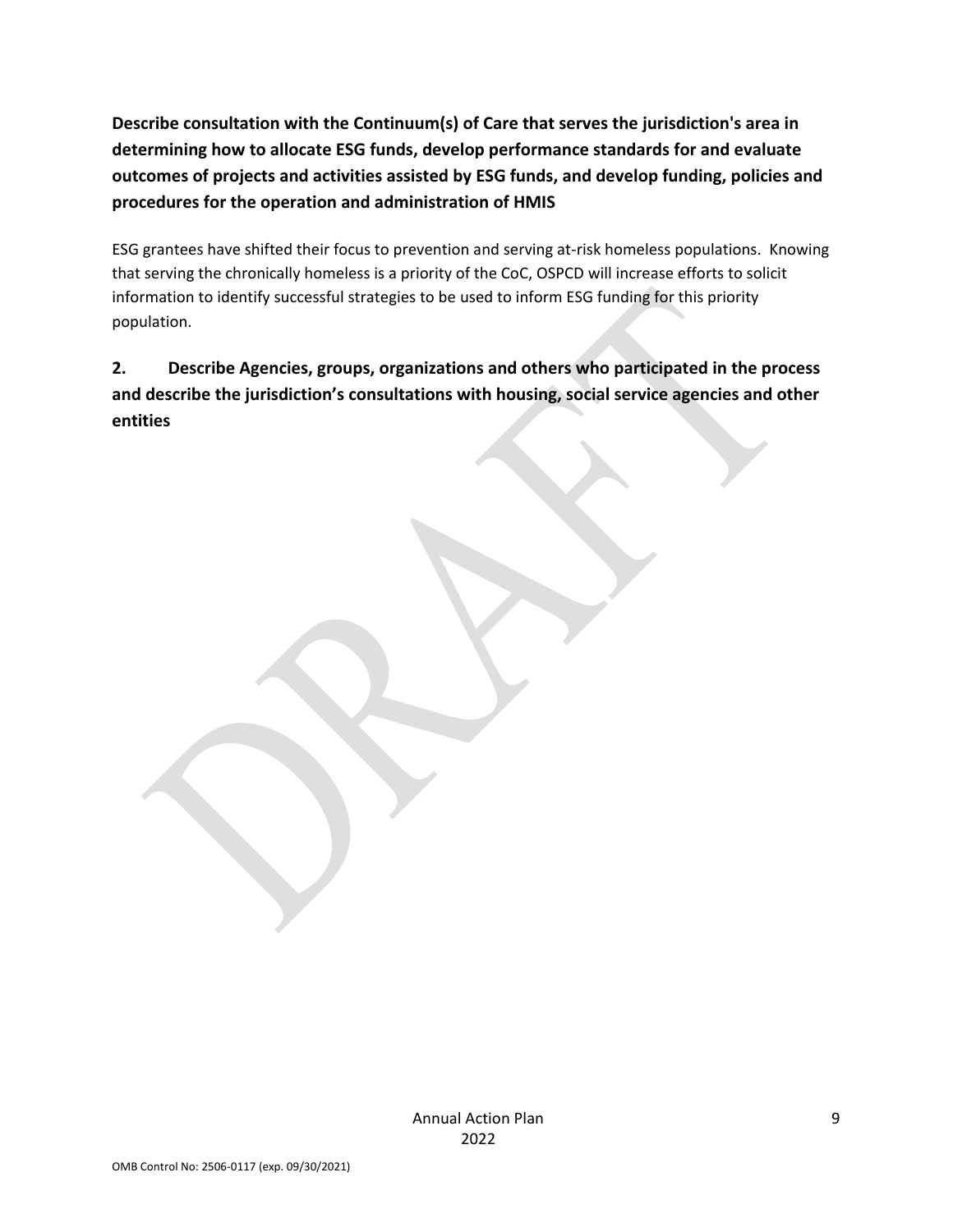|  | Table 2 - Agencies, groups, organizations who participated |  |
|--|------------------------------------------------------------|--|
|--|------------------------------------------------------------|--|

| 1              | Agency/Group/Organization                            | SOMERVILLE HOMELESS COALITION                                                      |
|----------------|------------------------------------------------------|------------------------------------------------------------------------------------|
|                | <b>Agency/Group/Organization Type</b>                | Housing                                                                            |
|                |                                                      | Services - Housing                                                                 |
|                |                                                      | Services-homeless                                                                  |
|                | What section of the Plan was addressed by            | <b>Housing Need Assessment</b>                                                     |
|                | <b>Consultation?</b>                                 | <b>Public Housing Needs</b>                                                        |
|                |                                                      | Homeless Needs - Chronically homeless                                              |
|                |                                                      | Homeless Needs - Families with children                                            |
|                |                                                      | Homelessness Needs - Veterans                                                      |
|                |                                                      | Homelessness Needs - Unaccompanied youth                                           |
|                |                                                      | <b>Homelessness Strategy</b>                                                       |
|                |                                                      | <b>Anti-poverty Strategy</b>                                                       |
|                | Briefly describe how the Agency/Group/Organization   | Agency operates a 24-hour information hotline and provides data on low-income      |
|                | was consulted. What are the anticipated outcomes of  | residents to support coordination of services to improve the lives of residents by |
|                | the consultation or areas for improved coordination? | integrating social service programs and housing development opportunities to       |
|                |                                                      | target low income individuals and families. Addressing housing will enable         |
|                |                                                      | households to focus on health and safety issues and other basic needs and health   |
|                |                                                      | problems will decline and housing recidivism will be reduced. Public benefit       |
|                |                                                      | programs will be accessed and income will be maximized for long term stability.    |
|                |                                                      | Households will begin the path to increased self-sufficiency. The Consolidate Plan |
|                |                                                      | and Annual Action Plan utilized the collective knowledge of this agency to develop |
|                |                                                      | strategies and goals to address the City's priority needs.                         |
| $\overline{2}$ | Agency/Group/Organization                            | THE SOMERVILLE COMMUNITY CORPORATION                                               |
|                | <b>Agency/Group/Organization Type</b>                | Housing                                                                            |
|                |                                                      | Services - Housing                                                                 |
|                |                                                      | Services-Employment                                                                |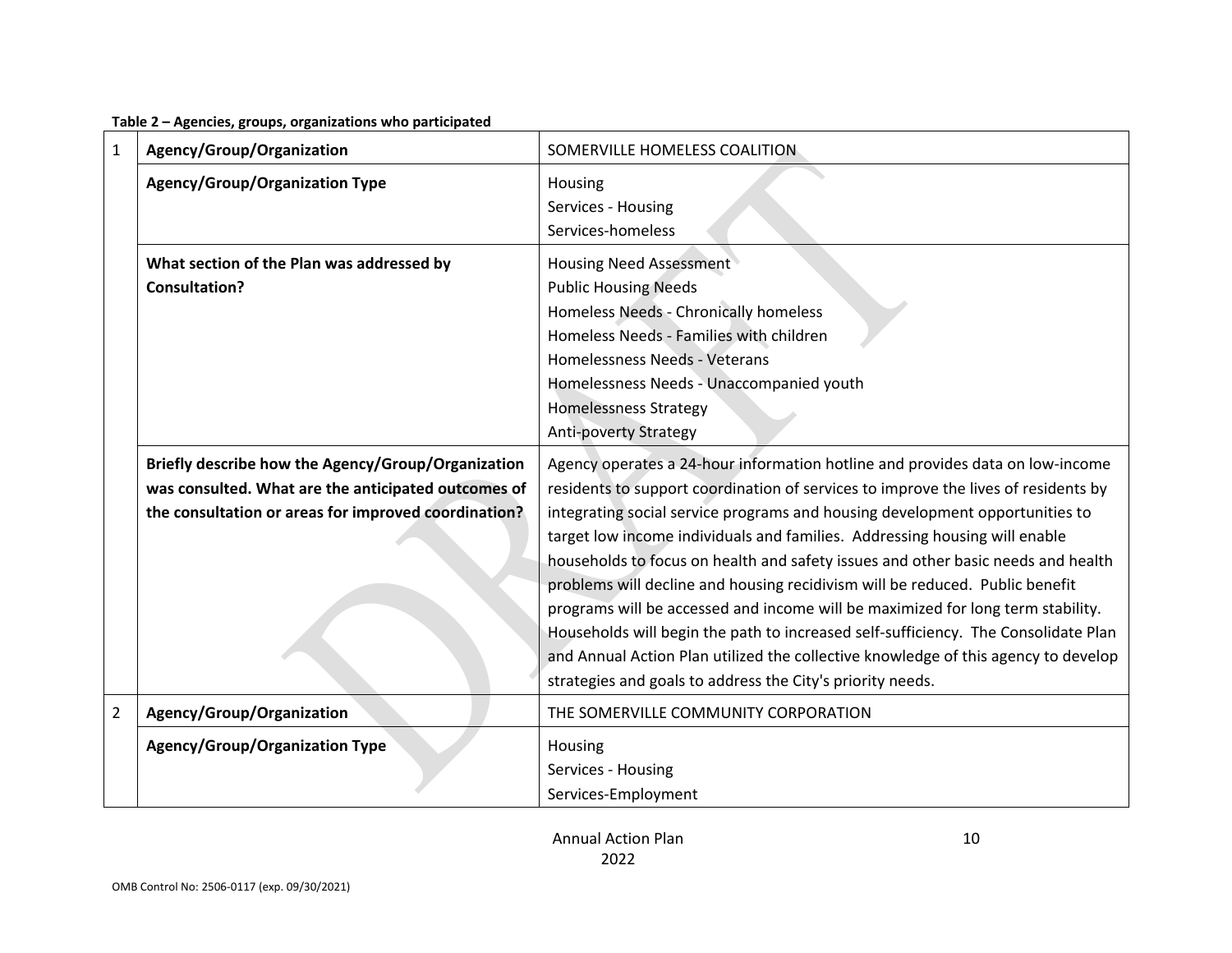|   | What section of the Plan was addressed by<br><b>Consultation?</b>                                                                                                 | <b>Housing Need Assessment</b><br>Non-Homeless Special Needs<br>Market Analysis<br><b>Economic Development</b><br>Anti-poverty Strategy                                                                                                                                                                                                                                                                                                                                                                                                                                                                                                                                                                           |
|---|-------------------------------------------------------------------------------------------------------------------------------------------------------------------|-------------------------------------------------------------------------------------------------------------------------------------------------------------------------------------------------------------------------------------------------------------------------------------------------------------------------------------------------------------------------------------------------------------------------------------------------------------------------------------------------------------------------------------------------------------------------------------------------------------------------------------------------------------------------------------------------------------------|
|   | Briefly describe how the Agency/Group/Organization                                                                                                                | This organization works to ensure Somerville remains affordable for low and                                                                                                                                                                                                                                                                                                                                                                                                                                                                                                                                                                                                                                       |
|   | was consulted. What are the anticipated outcomes of                                                                                                               | moderate income people with three overarching goals: organize the community                                                                                                                                                                                                                                                                                                                                                                                                                                                                                                                                                                                                                                       |
|   | the consultation or areas for improved coordination?                                                                                                              | to promote policies that enhance the regulatory and funding environment for<br>affordable housing and good jobs for Somerville residents; develop and preserve<br>as many affordable housing units as possible; create access to opportunities for<br>constituents, through financial education, counseling, and asset-building<br>programs. The organization provides soft-skill building workshops and job<br>placements for residents. Agency provides and develops affordable units in the<br>City. Consulted on the housing and support needs of homeless youth and families.<br>School mediation program helps resolve issues in a peaceful way and teach<br>conflict resolution skills and decrease crime. |
| 3 | Agency/Group/Organization                                                                                                                                         | <b>MAPC</b>                                                                                                                                                                                                                                                                                                                                                                                                                                                                                                                                                                                                                                                                                                       |
|   | <b>Agency/Group/Organization Type</b>                                                                                                                             | Housing<br>Regional organization<br>Planning organization                                                                                                                                                                                                                                                                                                                                                                                                                                                                                                                                                                                                                                                         |
|   | What section of the Plan was addressed by<br><b>Consultation?</b>                                                                                                 | <b>Housing Need Assessment</b><br><b>Market Analysis</b>                                                                                                                                                                                                                                                                                                                                                                                                                                                                                                                                                                                                                                                          |
|   |                                                                                                                                                                   | <b>Economic Development</b>                                                                                                                                                                                                                                                                                                                                                                                                                                                                                                                                                                                                                                                                                       |
|   | Briefly describe how the Agency/Group/Organization<br>was consulted. What are the anticipated outcomes of<br>the consultation or areas for improved coordination? |                                                                                                                                                                                                                                                                                                                                                                                                                                                                                                                                                                                                                                                                                                                   |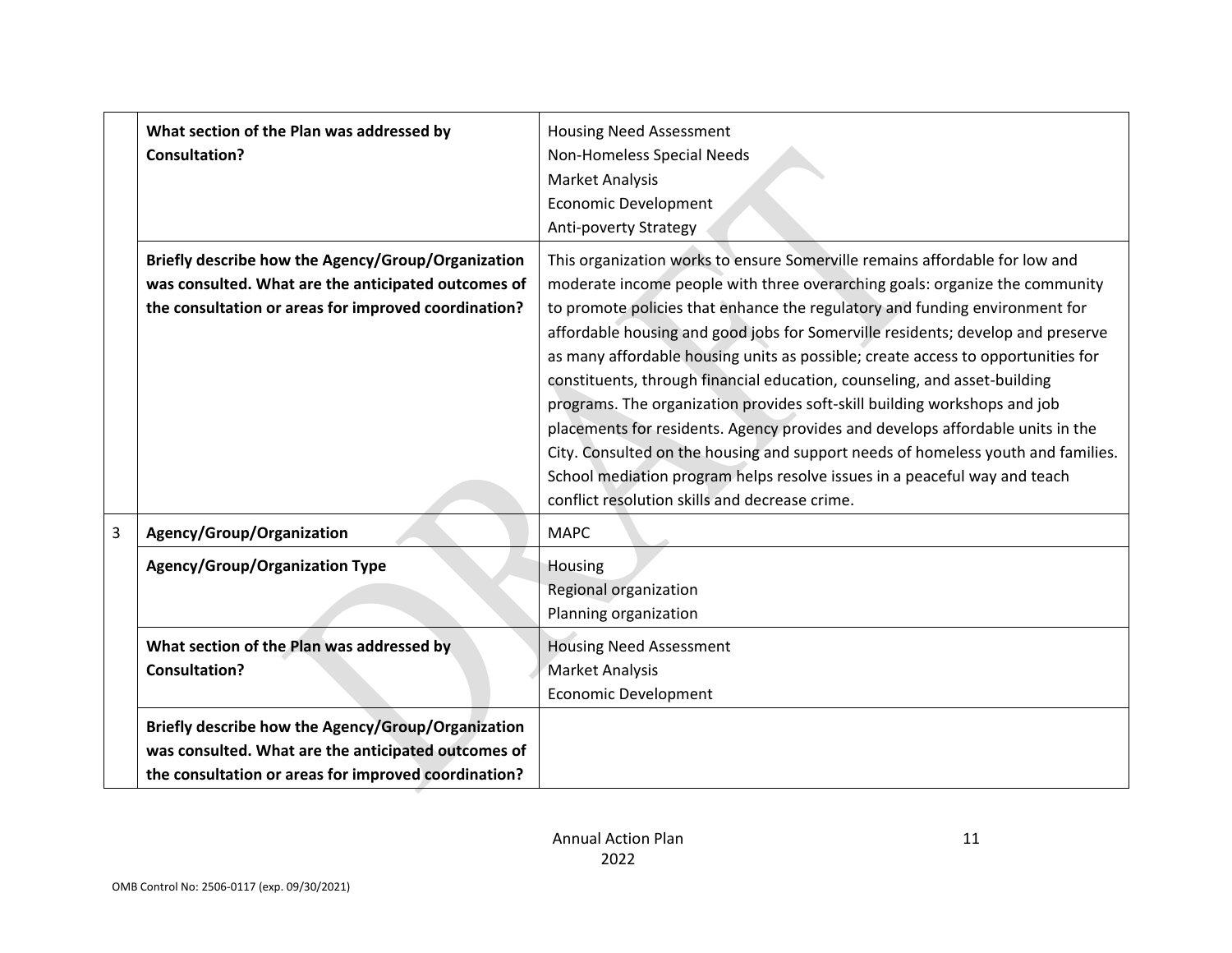| 4 | Agency/Group/Organization                                                                                                                                         | Somerville School Dept                                                                                                                                                                                                                                                                                                                              |  |
|---|-------------------------------------------------------------------------------------------------------------------------------------------------------------------|-----------------------------------------------------------------------------------------------------------------------------------------------------------------------------------------------------------------------------------------------------------------------------------------------------------------------------------------------------|--|
|   | <b>Agency/Group/Organization Type</b>                                                                                                                             | Services-Children<br>Services-Education<br>Services-Employment<br><b>Grantee Department</b>                                                                                                                                                                                                                                                         |  |
|   | What section of the Plan was addressed by<br><b>Consultation?</b>                                                                                                 | Homeless Needs - Families with children<br>Homelessness Needs - Unaccompanied youth<br>Education                                                                                                                                                                                                                                                    |  |
|   | Briefly describe how the Agency/Group/Organization<br>was consulted. What are the anticipated outcomes of<br>the consultation or areas for improved coordination? | The School Department provided the annual income and ethnicity data<br>information on the student population in the Somerville Schools, which is used to<br>document low income areas. Consolidated and Annual Plan services and<br>programs were designed based on income eligible areas to address and improve<br>outcomes of youth and families. |  |
| 5 | Agency/Group/Organization                                                                                                                                         | <b>Somerville Housing Authority</b>                                                                                                                                                                                                                                                                                                                 |  |
|   | <b>Agency/Group/Organization Type</b>                                                                                                                             | Housing<br>PHA<br>Services - Housing<br>Services-Children<br>Services-Elderly Persons<br>Services-Persons with Disabilities<br>Services-homeless<br>Service-Fair Housing                                                                                                                                                                            |  |
|   |                                                                                                                                                                   |                                                                                                                                                                                                                                                                                                                                                     |  |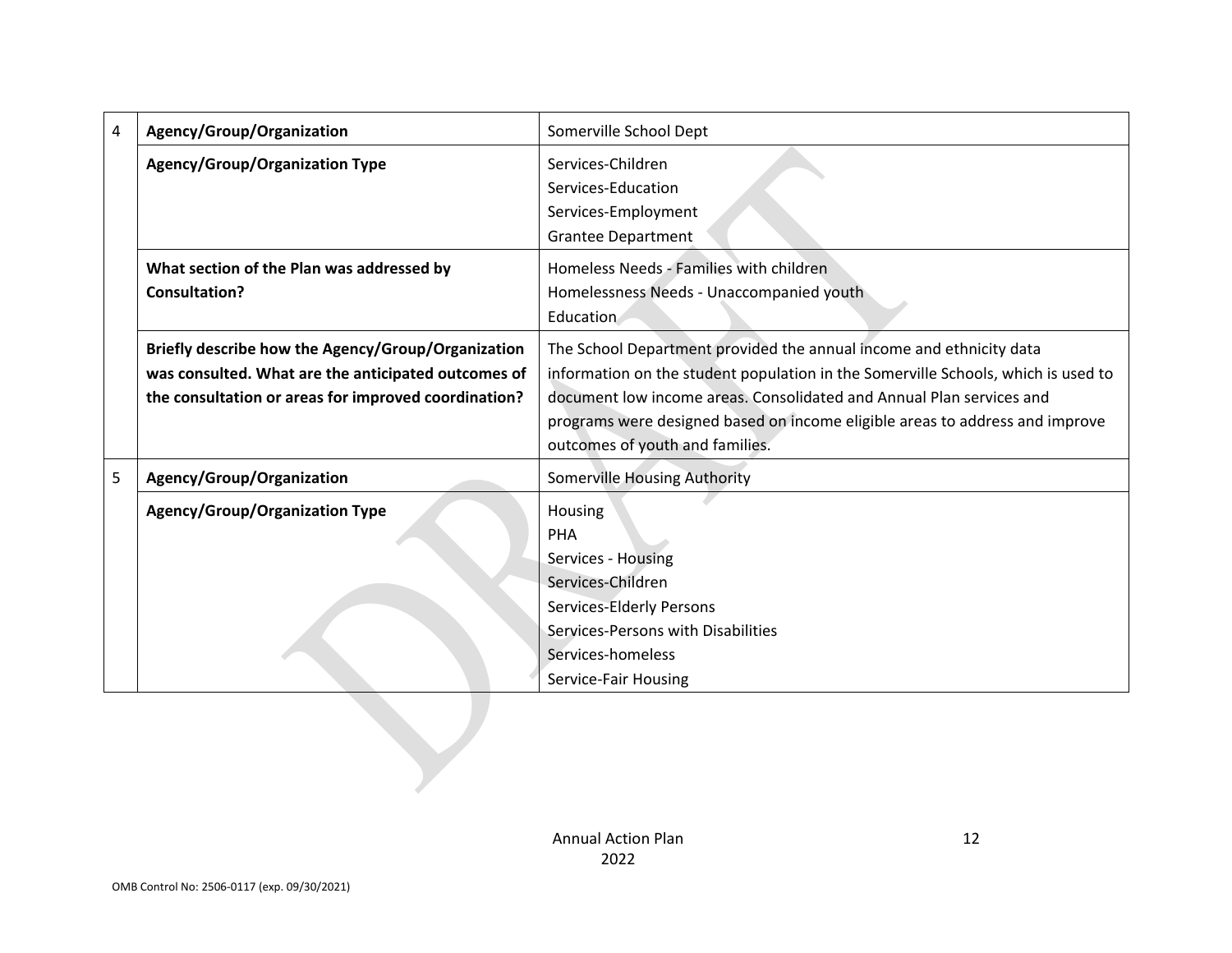|   | What section of the Plan was addressed by<br><b>Consultation?</b>                                                                                                 | <b>Housing Need Assessment</b><br><b>Public Housing Needs</b><br>Homeless Needs - Chronically homeless<br>Homeless Needs - Families with children<br>Homelessness Needs - Veterans<br>Homelessness Needs - Unaccompanied youth<br><b>Homelessness Strategy</b><br><b>Market Analysis</b>                                                                                                                                                                                                                                                                                                                                                                                                                                                                                                                                                                                                   |
|---|-------------------------------------------------------------------------------------------------------------------------------------------------------------------|--------------------------------------------------------------------------------------------------------------------------------------------------------------------------------------------------------------------------------------------------------------------------------------------------------------------------------------------------------------------------------------------------------------------------------------------------------------------------------------------------------------------------------------------------------------------------------------------------------------------------------------------------------------------------------------------------------------------------------------------------------------------------------------------------------------------------------------------------------------------------------------------|
|   | Briefly describe how the Agency/Group/Organization<br>was consulted. What are the anticipated outcomes of<br>the consultation or areas for improved coordination? | Provided data on low-income residents to support the better coordination of<br>services to improve the lives of residents and counseling support services needed<br>to enable residents to afford and sustain housing. Access to decent, affordable<br>housing provides critical stability for those households and lowers the risk of<br>vulnerable households becoming homeless. Affordable housing increases the<br>amount households can put toward other important needs and savings for the<br>future. Affordable housing creates a stable environment for children and<br>contributes to improved educational outcomes. During the planning process,<br>agencies were invited to attend general meetings and were subsequently met<br>with one-on-one. The City's Consolidated Plan and Annual Plan incorporated<br>information from the Housing Authority in its plan development. |
| 6 | Agency/Group/Organization                                                                                                                                         | Somerville Affordable Housing Trust Fund                                                                                                                                                                                                                                                                                                                                                                                                                                                                                                                                                                                                                                                                                                                                                                                                                                                   |
|   | <b>Agency/Group/Organization Type</b>                                                                                                                             | Housing<br>Services - Housing<br>Services-Children<br>Services-Elderly Persons<br>Services-Persons with Disabilities<br>Services-homeless<br>Service-Fair Housing<br>Neighborhood Organization                                                                                                                                                                                                                                                                                                                                                                                                                                                                                                                                                                                                                                                                                             |
|   |                                                                                                                                                                   | <b>Annual Action Plan</b><br>13                                                                                                                                                                                                                                                                                                                                                                                                                                                                                                                                                                                                                                                                                                                                                                                                                                                            |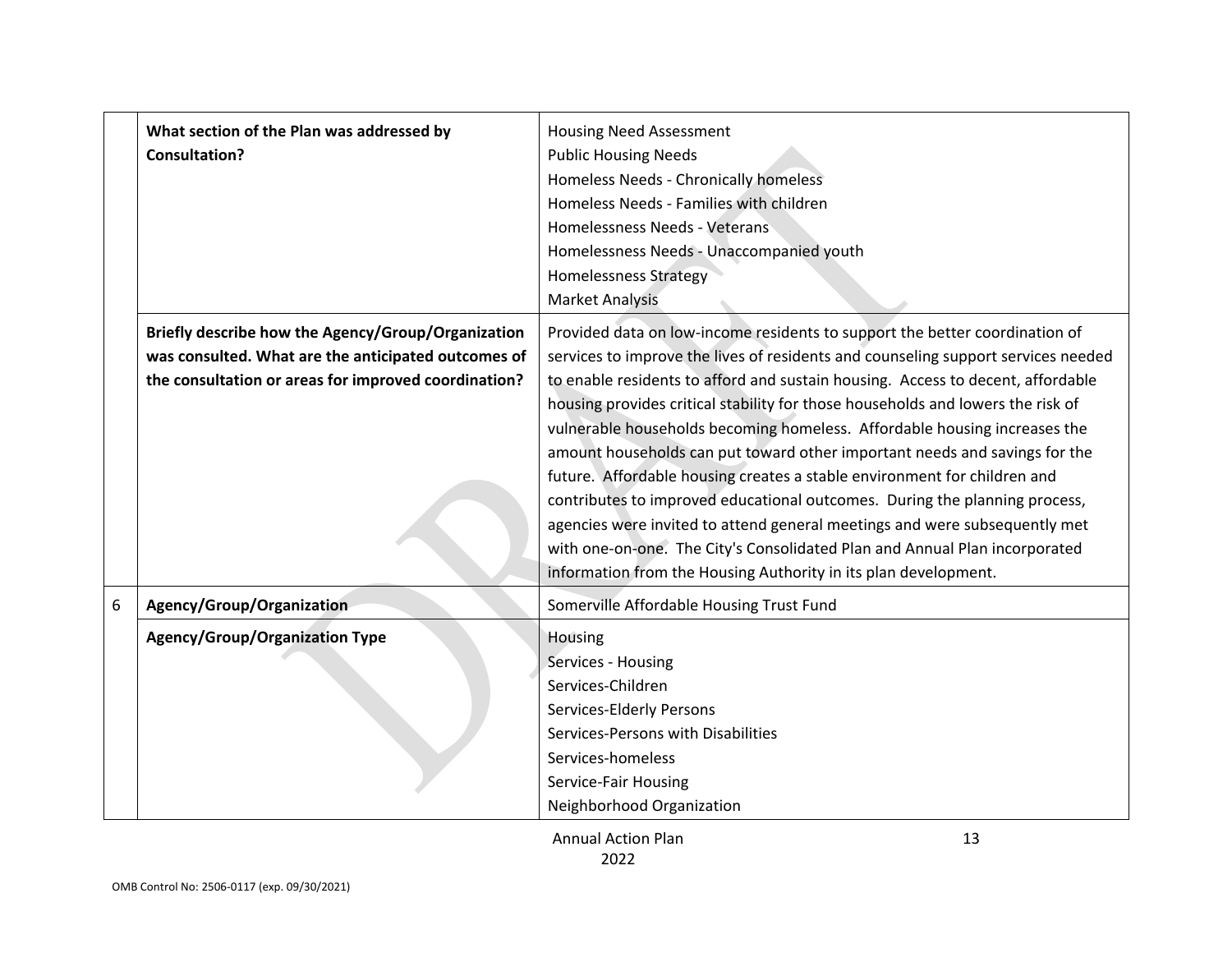|                | What section of the Plan was addressed by<br><b>Consultation?</b>                                                                                                 | <b>Public Housing Needs</b><br>Homeless Needs - Chronically homeless<br>Homeless Needs - Families with children<br>Homelessness Needs - Veterans<br>Homelessness Needs - Unaccompanied youth<br><b>Homelessness Strategy</b><br>Non-Homeless Special Needs<br><b>Market Analysis</b>                                                                                                                                                                                                                                                                               |
|----------------|-------------------------------------------------------------------------------------------------------------------------------------------------------------------|--------------------------------------------------------------------------------------------------------------------------------------------------------------------------------------------------------------------------------------------------------------------------------------------------------------------------------------------------------------------------------------------------------------------------------------------------------------------------------------------------------------------------------------------------------------------|
|                | Briefly describe how the Agency/Group/Organization<br>was consulted. What are the anticipated outcomes of<br>the consultation or areas for improved coordination? | The Trust was formed to deal with the shortage of affordable housing in the City<br>of Somerville. They attend and present research projects at Public Hearings and<br>determine appropriated use of Trust Funds for development such as site<br>acquisition, site clearance, site improvements, etc. The Trust has presented and<br>created new affordable rental and homeownership units in the City of Somerville<br>and created programs that directly assist renters and homeowners. Best practices<br>were incorporated in the Consolidated and Annual Plan. |
| $\overline{7}$ | Agency/Group/Organization                                                                                                                                         | The Center for Teen Empowerment, Inc.                                                                                                                                                                                                                                                                                                                                                                                                                                                                                                                              |
|                | <b>Agency/Group/Organization Type</b>                                                                                                                             | Services-Children<br>Services-Employment                                                                                                                                                                                                                                                                                                                                                                                                                                                                                                                           |
|                | What section of the Plan was addressed by<br><b>Consultation?</b>                                                                                                 | <b>Housing Need Assessment</b><br><b>Homelessness Strategy</b><br><b>Market Analysis</b>                                                                                                                                                                                                                                                                                                                                                                                                                                                                           |
|                |                                                                                                                                                                   |                                                                                                                                                                                                                                                                                                                                                                                                                                                                                                                                                                    |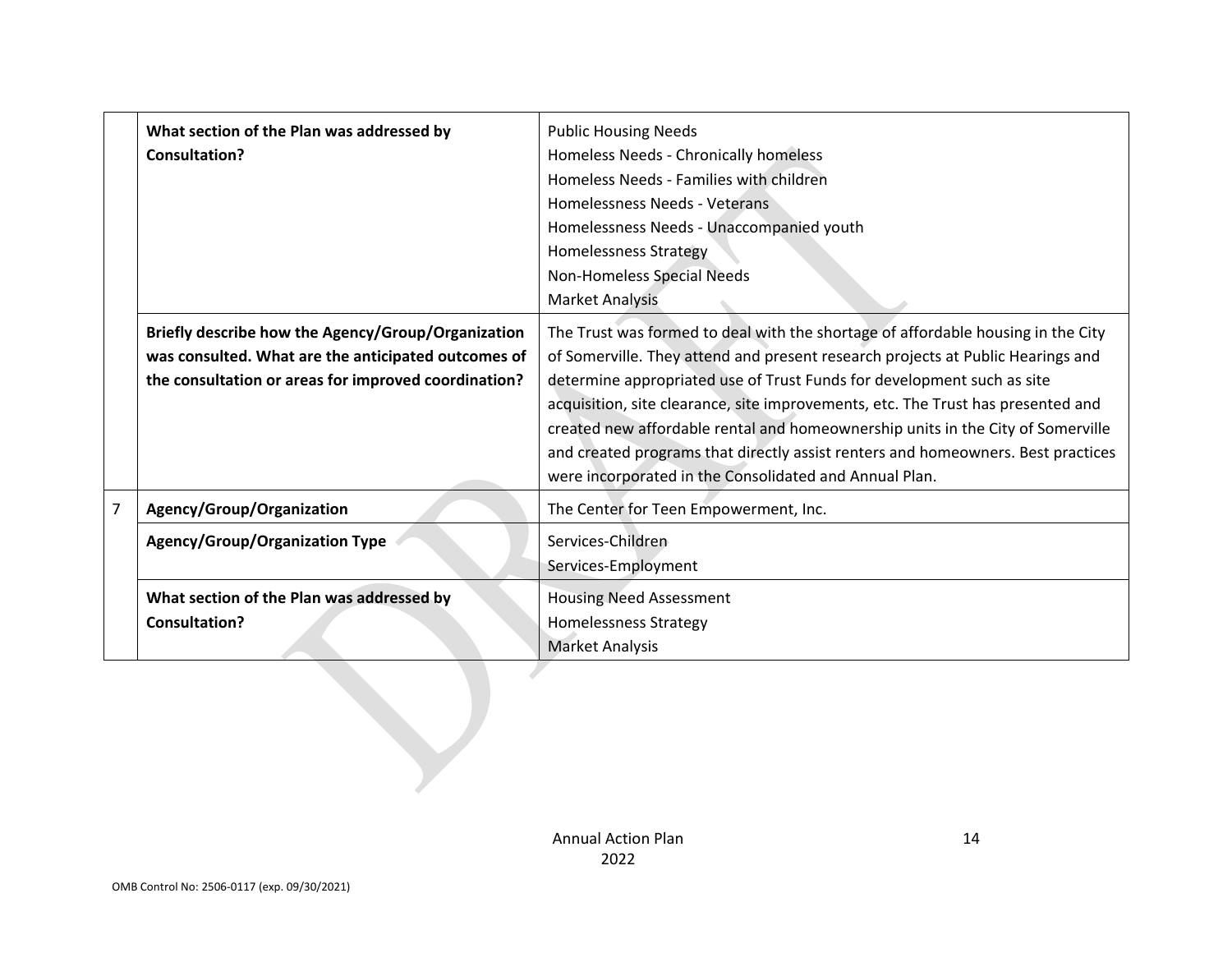|   | Briefly describe how the Agency/Group/Organization<br>was consulted. What are the anticipated outcomes of<br>the consultation or areas for improved coordination? | Agency is the lead agency working with teens on identifying and organizing youth<br>initiatives to bring about social change. The youth issues were incorporated in the<br>Consolidated and Annual Plan. There was a decrease in violence and negative<br>youth behaviors, an increase in youth civic engagement, and increase in<br>leadership ability and employment skills of youth organizers. Several hundred<br>youth participated in positive out of school time activities as a result of<br>involvement. During the planning process, agencies were invited to general<br>meetings and were subsequently met with one-on-one. Teen Empowerment<br>provided feedback to the City on initiatives and needs of youth for inclusion in the<br><b>Consolidated and Annual Plan.</b> |
|---|-------------------------------------------------------------------------------------------------------------------------------------------------------------------|-----------------------------------------------------------------------------------------------------------------------------------------------------------------------------------------------------------------------------------------------------------------------------------------------------------------------------------------------------------------------------------------------------------------------------------------------------------------------------------------------------------------------------------------------------------------------------------------------------------------------------------------------------------------------------------------------------------------------------------------------------------------------------------------|
| 8 | Agency/Group/Organization                                                                                                                                         | Somerville Council on Aging                                                                                                                                                                                                                                                                                                                                                                                                                                                                                                                                                                                                                                                                                                                                                             |
|   | <b>Agency/Group/Organization Type</b>                                                                                                                             | Services-Elderly Persons<br>Services-Health<br>Other government - Local<br><b>Grantee Department</b>                                                                                                                                                                                                                                                                                                                                                                                                                                                                                                                                                                                                                                                                                    |
|   | What section of the Plan was addressed by<br>Consultation?                                                                                                        | <b>Market Analysis</b>                                                                                                                                                                                                                                                                                                                                                                                                                                                                                                                                                                                                                                                                                                                                                                  |
|   | Briefly describe how the Agency/Group/Organization<br>was consulted. What are the anticipated outcomes of<br>the consultation or areas for improved coordination? | Staff meets monthly with residents in Senior Public Housing and provides<br>documentation on the unmet needs of this growing population. Programming at 3<br>Senior Centers is designed to engage and meet the needs of the elderly<br>community. Quality and supported affordable housing has promoted better<br>mental and physical health, improved quality of life, and independence for low-<br>income seniors. The Council on Aging shared information about the senior<br>community that was incorporated in the Consolidated and Annual Plan.                                                                                                                                                                                                                                   |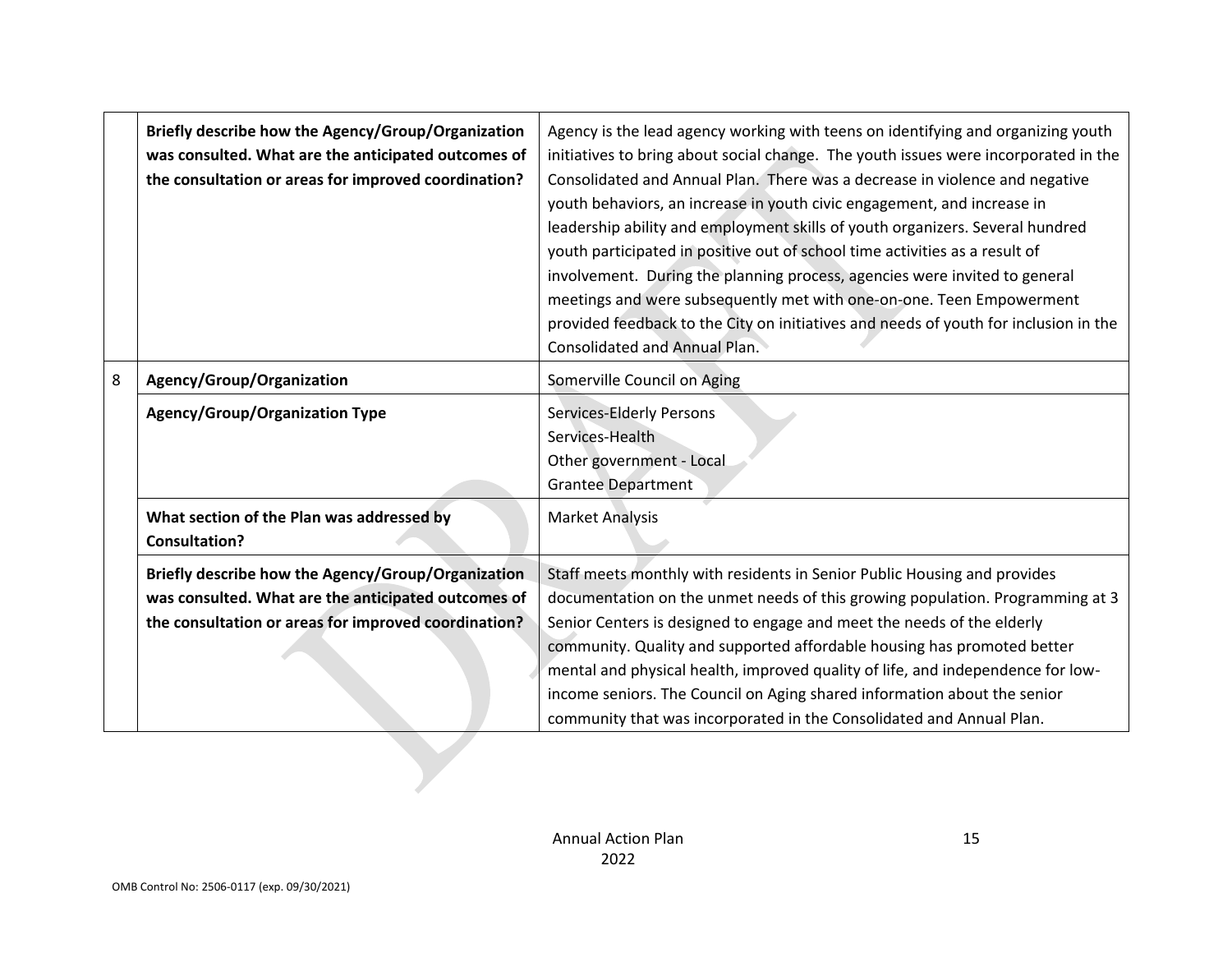| 9  | Agency/Group/Organization                            | Massachusetts Alliance of Portugese Speakers, MA                                      |
|----|------------------------------------------------------|---------------------------------------------------------------------------------------|
|    | <b>Agency/Group/Organization Type</b>                | Services - Housing                                                                    |
|    |                                                      | Services-Elderly Persons                                                              |
|    |                                                      | Services-Persons with HIV/AIDS                                                        |
|    |                                                      | Services-Victims of Domestic Violence                                                 |
|    |                                                      | Services-Health                                                                       |
|    |                                                      | <b>Service-Fair Housing</b>                                                           |
|    |                                                      | Non-English Speaking Seniors                                                          |
|    | What section of the Plan was addressed by            | <b>Housing Need Assessment</b>                                                        |
|    | <b>Consultation?</b>                                 | Homeless Needs - Families with children                                               |
|    | Briefly describe how the Agency/Group/Organization   | MAPS identifies the unmet needs of the non-English speaking Portuguese                |
|    | was consulted. What are the anticipated outcomes of  | community in Somerville, enables this community access to services and provides       |
|    | the consultation or areas for improved coordination? | support and a path to citizenship and participation in the community. The unmet       |
|    |                                                      | needs of non-English speakers were met by providing services that broke down          |
|    |                                                      | linguistic, cultural and other barriers. Services promoted self-sufficiency, healthy  |
|    |                                                      | lifestyles and participation in the local society. The City reviewed relevant updates |
|    |                                                      | from MAPS when working on the Consolidated and Annual Plan.                           |
| 10 | Agency/Group/Organization                            | <b>RESPOND INC</b>                                                                    |
|    |                                                      |                                                                                       |
|    | <b>Agency/Group/Organization Type</b>                | Housing                                                                               |
|    |                                                      | Services - Housing                                                                    |
|    |                                                      | Services-Children                                                                     |
|    |                                                      | Services-Victims of Domestic Violence                                                 |
|    |                                                      | Service-Fair Housing                                                                  |
|    |                                                      | Services - Victims                                                                    |
|    |                                                      | Child Welfare Agency                                                                  |
|    |                                                      |                                                                                       |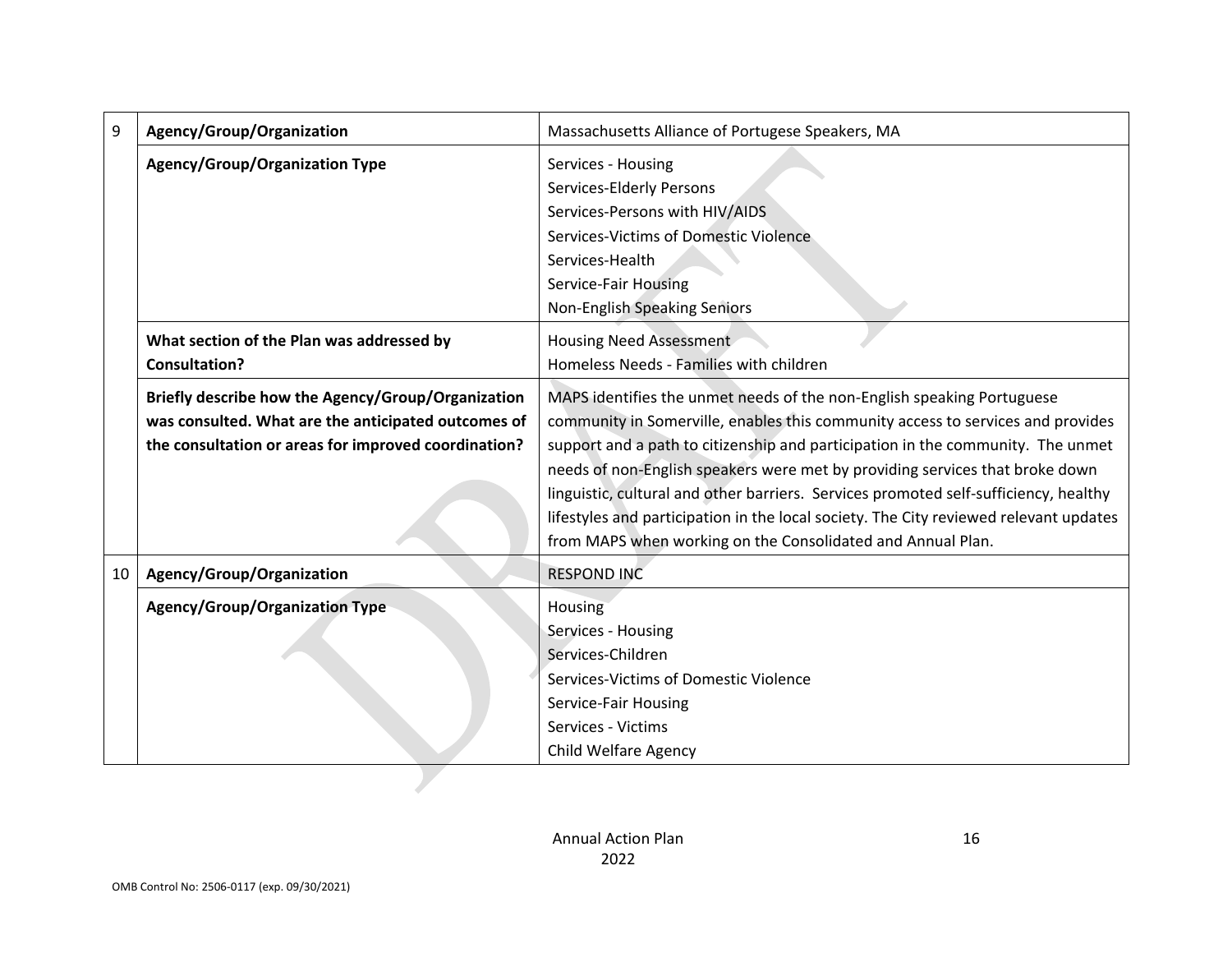|    | What section of the Plan was addressed by<br><b>Consultation?</b>                                                                                                 | <b>Housing Need Assessment</b><br><b>Public Housing Needs</b><br>Homeless Needs - Families with children                                                                                                                                                                                                                                                                                                                                                                                                                                                                                                                                                                                                                                                                                                      |
|----|-------------------------------------------------------------------------------------------------------------------------------------------------------------------|---------------------------------------------------------------------------------------------------------------------------------------------------------------------------------------------------------------------------------------------------------------------------------------------------------------------------------------------------------------------------------------------------------------------------------------------------------------------------------------------------------------------------------------------------------------------------------------------------------------------------------------------------------------------------------------------------------------------------------------------------------------------------------------------------------------|
|    | Briefly describe how the Agency/Group/Organization<br>was consulted. What are the anticipated outcomes of<br>the consultation or areas for improved coordination? | Respond is a lead agency on the Somerville High Risk Assessment Team,<br>collaborating with Somerville law enforcement and service providers to identify<br>and build a safety net around domestic violence survivors. The agency operates a<br>24-hour crisis hotline with support and safety net planning for victims of domestic<br>violence. Survivors with access to support services are more likely to leave an<br>abusive situation. The rates of domestic violence homicides and injuries are<br>reduced. The rate of homelessness for victims with children is reduced. Survivors<br>and their children receive the help they need to cope with post-traumatic stress.<br>Families thrive and break the cycle of violence. Best practices were incorporated<br>in the Consolidated and Annual Plan. |
| 11 | Agency/Group/Organization                                                                                                                                         | <b>SCM Community Transportation Corporation</b>                                                                                                                                                                                                                                                                                                                                                                                                                                                                                                                                                                                                                                                                                                                                                               |
|    | <b>Agency/Group/Organization Type</b>                                                                                                                             | Services-Elderly Persons<br>Services-Persons with Disabilities<br>Services-Health<br>Transportation for Seniors and Persons with Disabilities                                                                                                                                                                                                                                                                                                                                                                                                                                                                                                                                                                                                                                                                 |
|    | What section of the Plan was addressed by<br><b>Consultation?</b>                                                                                                 | Non-Homeless Special Needs                                                                                                                                                                                                                                                                                                                                                                                                                                                                                                                                                                                                                                                                                                                                                                                    |
|    | Briefly describe how the Agency/Group/Organization<br>was consulted. What are the anticipated outcomes of<br>the consultation or areas for improved coordination? | SCM provides transportation services to seniors and disabled residents to remain<br>independent. Transportation is the primary need for seniors and disabled people<br>to enable them to remain living on their own. During the planning process,<br>agencies were invited to attend general meetings and were subsequently met<br>with one-on-one. Coordination with SCM included communication on how to<br>design transportation services to meet the needs of this low income-community.                                                                                                                                                                                                                                                                                                                  |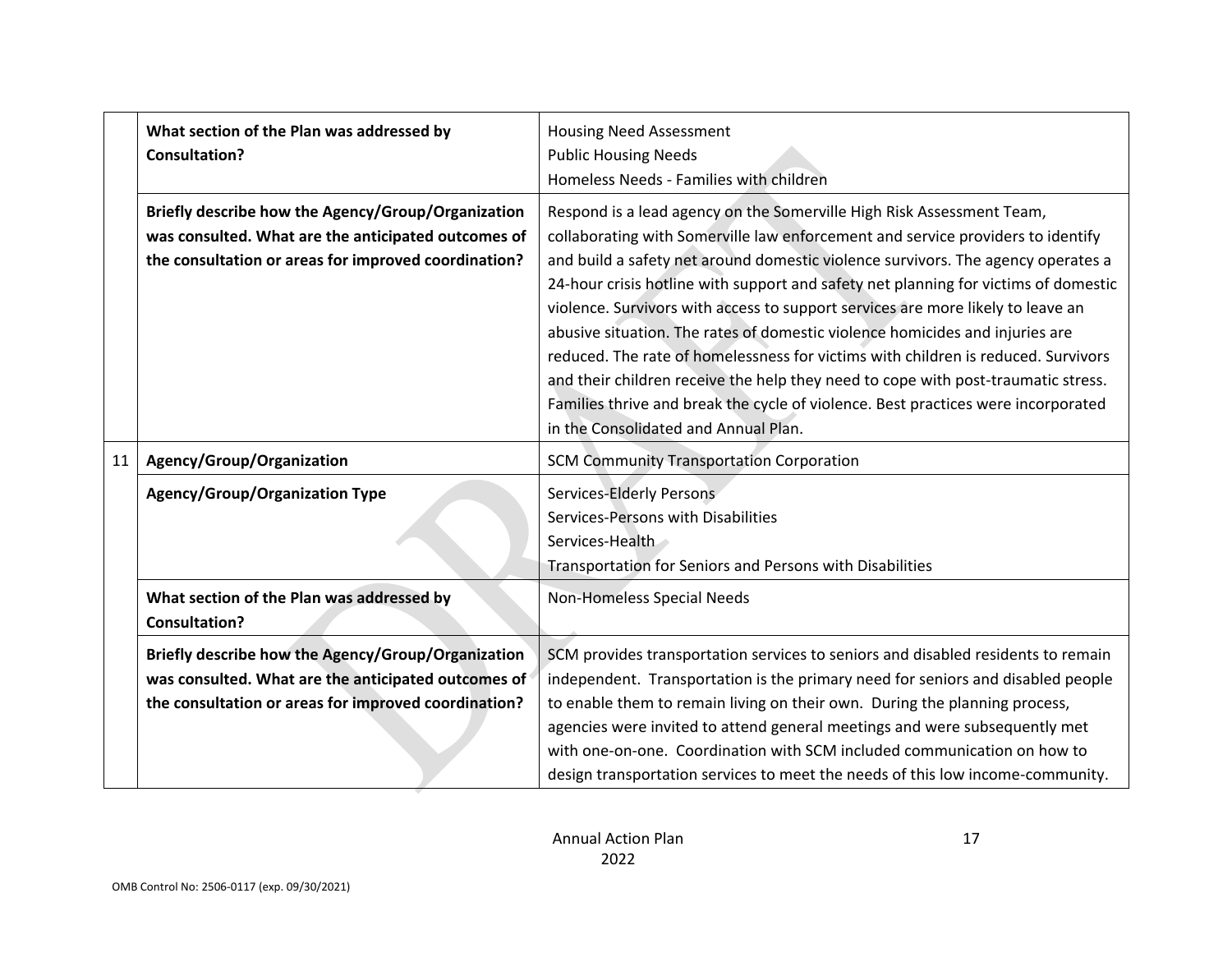| <b>Agency/Group/Organization Type</b><br>Services - Housing<br>Services-homeless<br>Service-Fair Housing<br><b>Eviction Prevention</b><br>What section of the Plan was addressed by<br><b>Housing Need Assessment</b><br><b>Consultation?</b><br><b>Homelessness Strategy</b><br>Briefly describe how the Agency/Group/Organization<br>Agency works with income eligible clients on eviction prevention. Agency attends<br>was consulted. What are the anticipated outcomes of<br>the consultation or areas for improved coordination?<br>provides training on housing and benefits issues, works closely with community<br>organizations on policy changes and raises funds for homeless prevention. CASLS<br>participated by providing input into problems affecting their clients.<br><b>Volunteers of America</b><br>Agency/Group/Organization<br>13<br><b>Agency/Group/Organization Type</b><br>Housing<br>Services - Housing<br>Services-Education<br>Services-Employment<br><b>Veterans Services</b><br>What section of the Plan was addressed by<br><b>Housing Need Assessment</b><br>Homeless Needs - Chronically homeless<br><b>Consultation?</b><br>Homelessness Needs - Veterans | 12 | Agency/Group/Organization | Cambridge and Somerville Legal Services                                          |
|----------------------------------------------------------------------------------------------------------------------------------------------------------------------------------------------------------------------------------------------------------------------------------------------------------------------------------------------------------------------------------------------------------------------------------------------------------------------------------------------------------------------------------------------------------------------------------------------------------------------------------------------------------------------------------------------------------------------------------------------------------------------------------------------------------------------------------------------------------------------------------------------------------------------------------------------------------------------------------------------------------------------------------------------------------------------------------------------------------------------------------------------------------------------------------------------|----|---------------------------|----------------------------------------------------------------------------------|
|                                                                                                                                                                                                                                                                                                                                                                                                                                                                                                                                                                                                                                                                                                                                                                                                                                                                                                                                                                                                                                                                                                                                                                                              |    |                           |                                                                                  |
|                                                                                                                                                                                                                                                                                                                                                                                                                                                                                                                                                                                                                                                                                                                                                                                                                                                                                                                                                                                                                                                                                                                                                                                              |    |                           |                                                                                  |
|                                                                                                                                                                                                                                                                                                                                                                                                                                                                                                                                                                                                                                                                                                                                                                                                                                                                                                                                                                                                                                                                                                                                                                                              |    |                           | Homeless Providers monthly meetings, consults on strategies to improve services, |
|                                                                                                                                                                                                                                                                                                                                                                                                                                                                                                                                                                                                                                                                                                                                                                                                                                                                                                                                                                                                                                                                                                                                                                                              |    |                           |                                                                                  |
|                                                                                                                                                                                                                                                                                                                                                                                                                                                                                                                                                                                                                                                                                                                                                                                                                                                                                                                                                                                                                                                                                                                                                                                              |    |                           |                                                                                  |
|                                                                                                                                                                                                                                                                                                                                                                                                                                                                                                                                                                                                                                                                                                                                                                                                                                                                                                                                                                                                                                                                                                                                                                                              |    |                           |                                                                                  |
| Briefly describe how the Agency/Group/Organization<br>The City consulted and received input on the needs of the homeless veterans.<br>was consulted. What are the anticipated outcomes of<br>VOA attended homeless providers meetings, shared information on client needs<br>and best practices for incorporation in the Consolidated and Annual Plan.<br>the consultation or areas for improved coordination?                                                                                                                                                                                                                                                                                                                                                                                                                                                                                                                                                                                                                                                                                                                                                                               |    |                           |                                                                                  |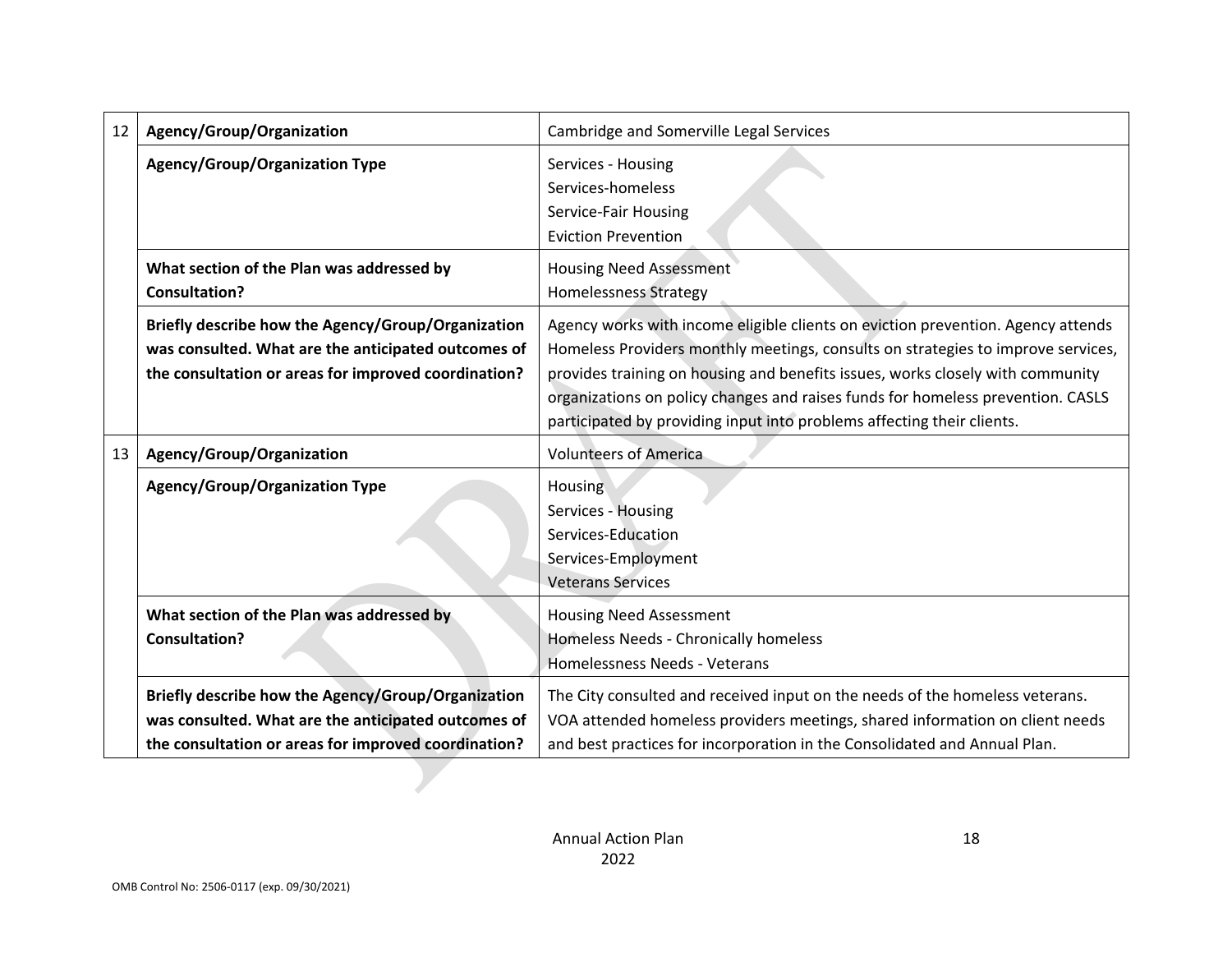| 14 | Agency/Group/Organization                                                                                                                                         | <b>JUST A START CORPORATION</b>                                                                                                                                                                                             |  |  |  |  |
|----|-------------------------------------------------------------------------------------------------------------------------------------------------------------------|-----------------------------------------------------------------------------------------------------------------------------------------------------------------------------------------------------------------------------|--|--|--|--|
|    | <b>Agency/Group/Organization Type</b>                                                                                                                             | Housing<br>Services - Housing<br>Services-Children<br>Services-Victims of Domestic Violence<br>Services-homeless                                                                                                            |  |  |  |  |
|    | What section of the Plan was addressed by<br><b>Consultation?</b>                                                                                                 | <b>Housing Need Assessment</b><br>Homeless Needs - Families with children<br><b>Homelessness Strategy</b>                                                                                                                   |  |  |  |  |
|    | Briefly describe how the Agency/Group/Organization<br>was consulted. What are the anticipated outcomes of<br>the consultation or areas for improved coordination? | Identified and brainstormed about the needs of homeless mothers and their<br>children. Attended homeless providers meetings and shared best practices.<br>Information was incorporated in the Consolidated and Annual Plan. |  |  |  |  |
| 15 | Agency/Group/Organization                                                                                                                                         | <b>Community Action Agency of Somerville</b>                                                                                                                                                                                |  |  |  |  |
|    | <b>Agency/Group/Organization Type</b>                                                                                                                             | Services - Housing<br>Services-Children<br>Services-Education<br><b>Service-Fair Housing</b><br>Neighborhood Organization                                                                                                   |  |  |  |  |
|    | What section of the Plan was addressed by<br><b>Consultation?</b>                                                                                                 | <b>Housing Need Assessment</b><br>Homeless Needs - Families with children<br><b>Anti-poverty Strategy</b>                                                                                                                   |  |  |  |  |
|    | Briefly describe how the Agency/Group/Organization<br>was consulted. What are the anticipated outcomes of<br>the consultation or areas for improved coordination? | CAAS is anti-poverty agency in Somerville since 1981, and the City consulted with<br>them on eviction prevention and housing equity issues facing low-income<br>residents in Somerville.                                    |  |  |  |  |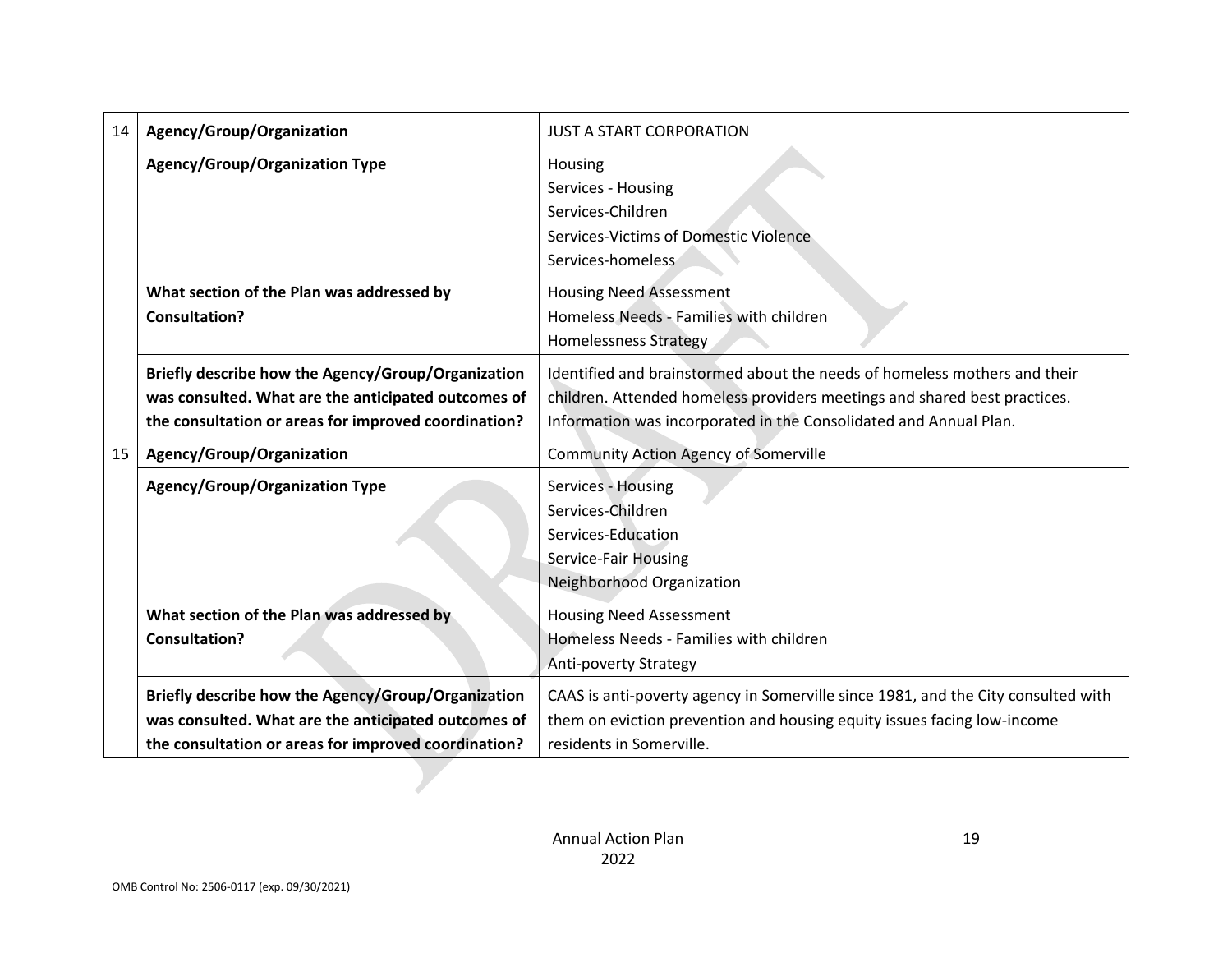| 16 | Agency/Group/Organization                                                                                                                                         | The Welcome Project                                                                                                                                                                                                                                                                                                                                                                                              |  |  |  |  |
|----|-------------------------------------------------------------------------------------------------------------------------------------------------------------------|------------------------------------------------------------------------------------------------------------------------------------------------------------------------------------------------------------------------------------------------------------------------------------------------------------------------------------------------------------------------------------------------------------------|--|--|--|--|
|    | <b>Agency/Group/Organization Type</b>                                                                                                                             | Services-Children<br>Services-Education<br>Services-Employment                                                                                                                                                                                                                                                                                                                                                   |  |  |  |  |
|    | What section of the Plan was addressed by<br><b>Consultation?</b>                                                                                                 | <b>Housing Need Assessment</b><br><b>Public Housing Needs</b><br>Non-Homeless Special Needs<br>Anti-poverty Strategy                                                                                                                                                                                                                                                                                             |  |  |  |  |
|    | Briefly describe how the Agency/Group/Organization<br>was consulted. What are the anticipated outcomes of<br>the consultation or areas for improved coordination? | The Welcome Project located in Somerville public housing works with non-English<br>speakers on ESOL classes to increase their employment opportunities.<br>Additionally they work with youth providing tutoring and interpreter training<br>employment opportunities for bilingual youth. The Welcome Project provides a<br>wealth of information on the needs of minorities in the public housing<br>community. |  |  |  |  |
| 17 | Agency/Group/Organization                                                                                                                                         | <b>EAST SOMERVILLE MAIN STREETS</b>                                                                                                                                                                                                                                                                                                                                                                              |  |  |  |  |
|    | <b>Agency/Group/Organization Type</b>                                                                                                                             | Services-Employment<br><b>Business and Civic Leaders</b><br>Neighborhood Organization                                                                                                                                                                                                                                                                                                                            |  |  |  |  |
|    | What section of the Plan was addressed by<br><b>Consultation?</b>                                                                                                 | <b>Market Analysis</b><br><b>Economic Development</b><br>Non-Housing Community Needs Assessment                                                                                                                                                                                                                                                                                                                  |  |  |  |  |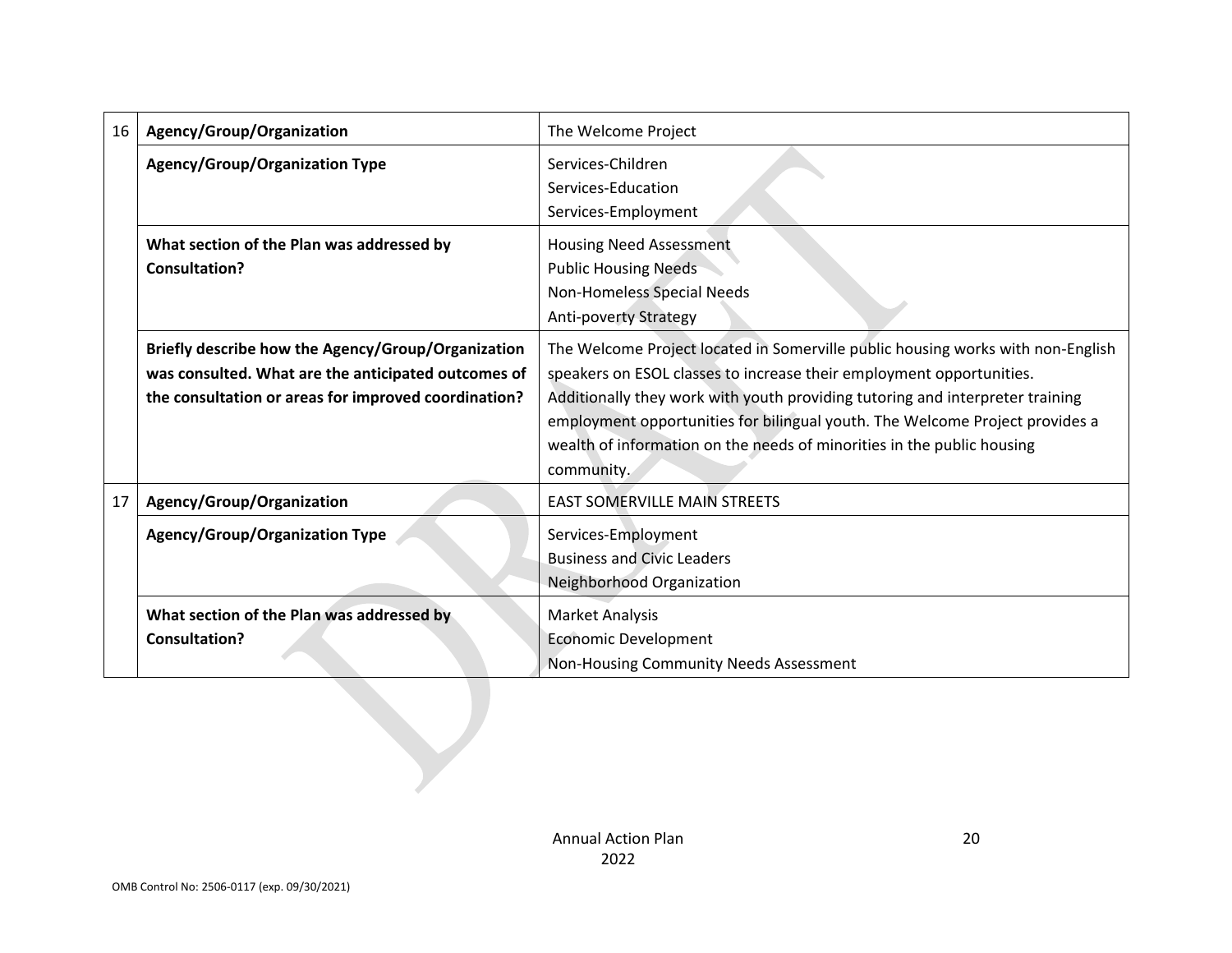|    | Briefly describe how the Agency/Group/Organization<br>was consulted. What are the anticipated outcomes of<br>the consultation or areas for improved coordination? | The coalition's goal is to strengthen the role of the East Broadway Business<br>District as a commercial center for the eastern half of Somerville and western part<br>of Charlestown, enhance social connectedness within the neighborhood, and<br>promote the East Broadway Business District. This organization also serves<br>businesses in Assembly Row, an area affected by large-scale development.<br>Brainstormed about the economic development and identified business needs of<br>low-income businesses. Attended trainings and invited to participate in public<br>meetings. |
|----|-------------------------------------------------------------------------------------------------------------------------------------------------------------------|-------------------------------------------------------------------------------------------------------------------------------------------------------------------------------------------------------------------------------------------------------------------------------------------------------------------------------------------------------------------------------------------------------------------------------------------------------------------------------------------------------------------------------------------------------------------------------------------|
| 18 | Agency/Group/Organization                                                                                                                                         | UNION SQUARE MAIN STREETS                                                                                                                                                                                                                                                                                                                                                                                                                                                                                                                                                                 |
|    | <b>Agency/Group/Organization Type</b>                                                                                                                             | Services-Employment<br><b>Business and Civic Leaders</b><br>Neighborhood Organization                                                                                                                                                                                                                                                                                                                                                                                                                                                                                                     |
|    | What section of the Plan was addressed by<br><b>Consultation?</b>                                                                                                 | <b>Market Analysis</b><br><b>Economic Development</b>                                                                                                                                                                                                                                                                                                                                                                                                                                                                                                                                     |
|    | Briefly describe how the Agency/Group/Organization<br>was consulted. What are the anticipated outcomes of<br>the consultation or areas for improved coordination? | Union Square Main Streets works to support and advance the economic<br>development of the Union Square business district and community, which is an<br>area affected greatly by large-scale development. USMS provided information on<br>areas in need of great support for economic development in Somerville.<br>Discussed, identified and brainstormed about the economic development and<br>business needs of low-income residents. Attending trainings and was invited to<br>public meetings.                                                                                        |
| 19 | Agency/Group/Organization                                                                                                                                         | Somerville Fair Housing Commission                                                                                                                                                                                                                                                                                                                                                                                                                                                                                                                                                        |
|    | <b>Agency/Group/Organization Type</b>                                                                                                                             | Housing<br>Services - Housing<br>Services-Persons with Disabilities<br>Service-Fair Housing                                                                                                                                                                                                                                                                                                                                                                                                                                                                                               |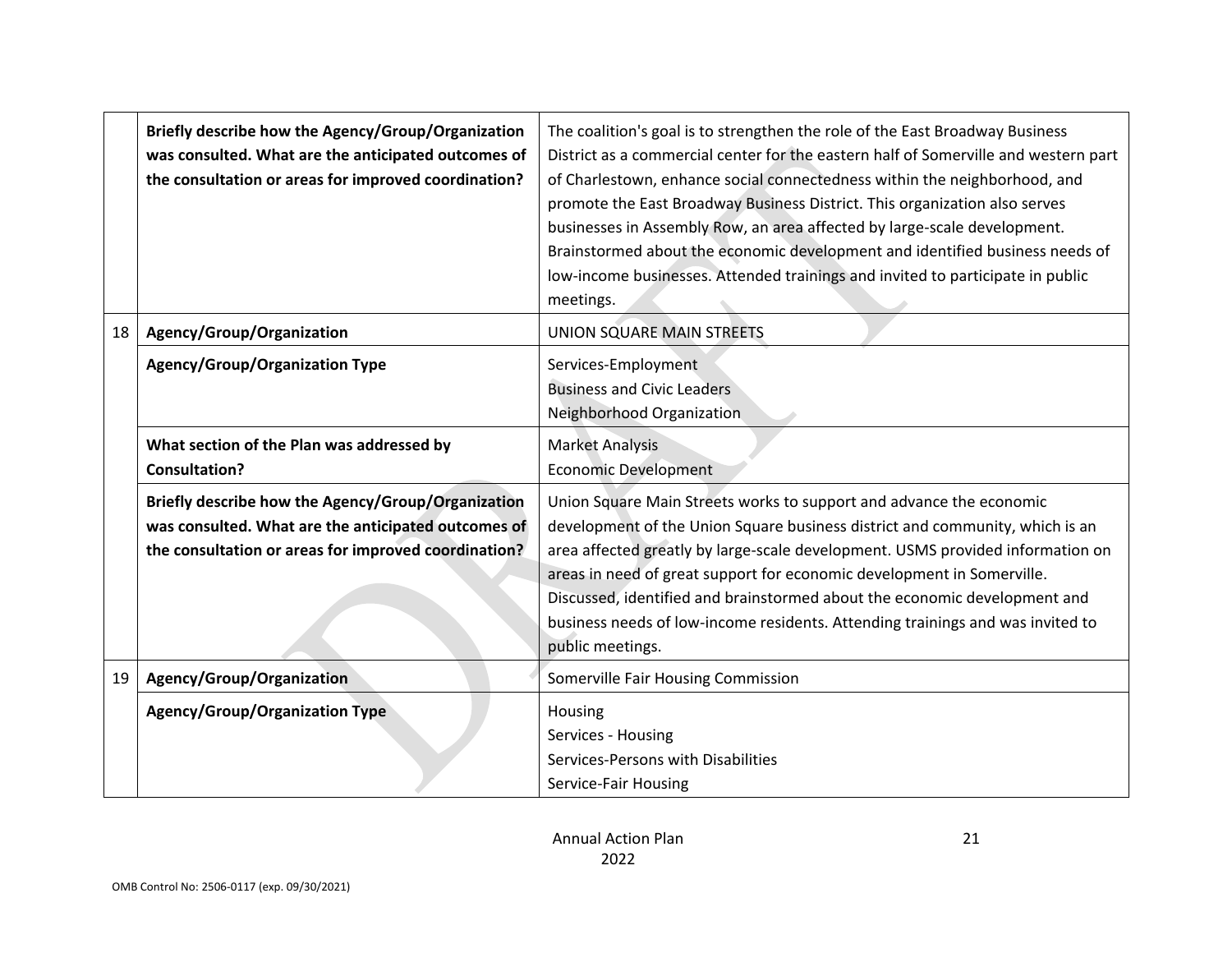|    | What section of the Plan was addressed by<br><b>Consultation?</b>                                                                                                 | <b>Housing Need Assessment</b>                                                                                                                                                                             |  |  |  |  |
|----|-------------------------------------------------------------------------------------------------------------------------------------------------------------------|------------------------------------------------------------------------------------------------------------------------------------------------------------------------------------------------------------|--|--|--|--|
|    | Briefly describe how the Agency/Group/Organization<br>was consulted. What are the anticipated outcomes of<br>the consultation or areas for improved coordination? | The commission provided information on issues related to housing throughout<br>Somerville. It also gave input on activities that promote housing stability and<br>transparency on fair housing violations. |  |  |  |  |
| 20 | Agency/Group/Organization                                                                                                                                         | Somerville Sustainable Neighborhoods Working Group                                                                                                                                                         |  |  |  |  |
|    | <b>Agency/Group/Organization Type</b>                                                                                                                             | Housing<br><b>City Commissioned Working Group</b>                                                                                                                                                          |  |  |  |  |
|    | What section of the Plan was addressed by<br><b>Consultation?</b>                                                                                                 | <b>Housing Need Assessment</b><br><b>Market Analysis</b>                                                                                                                                                   |  |  |  |  |
|    | Briefly describe how the Agency/Group/Organization<br>was consulted. What are the anticipated outcomes of<br>the consultation or areas for improved coordination? | Provided expertise and perspectives on housing affordability and while working<br>closely with municipal planning and housing.                                                                             |  |  |  |  |
| 21 | Agency/Group/Organization                                                                                                                                         | Office of Sustainability and Environment                                                                                                                                                                   |  |  |  |  |
|    | <b>Agency/Group/Organization Type</b>                                                                                                                             | Other government - Local                                                                                                                                                                                   |  |  |  |  |
|    | What section of the Plan was addressed by<br><b>Consultation?</b>                                                                                                 | Non-Housing Community Needs Assessment                                                                                                                                                                     |  |  |  |  |
|    | Briefly describe how the Agency/Group/Organization<br>was consulted. What are the anticipated outcomes of<br>the consultation or areas for improved coordination? | Provided consultation for strategies that result in better environments for<br>communities served.                                                                                                         |  |  |  |  |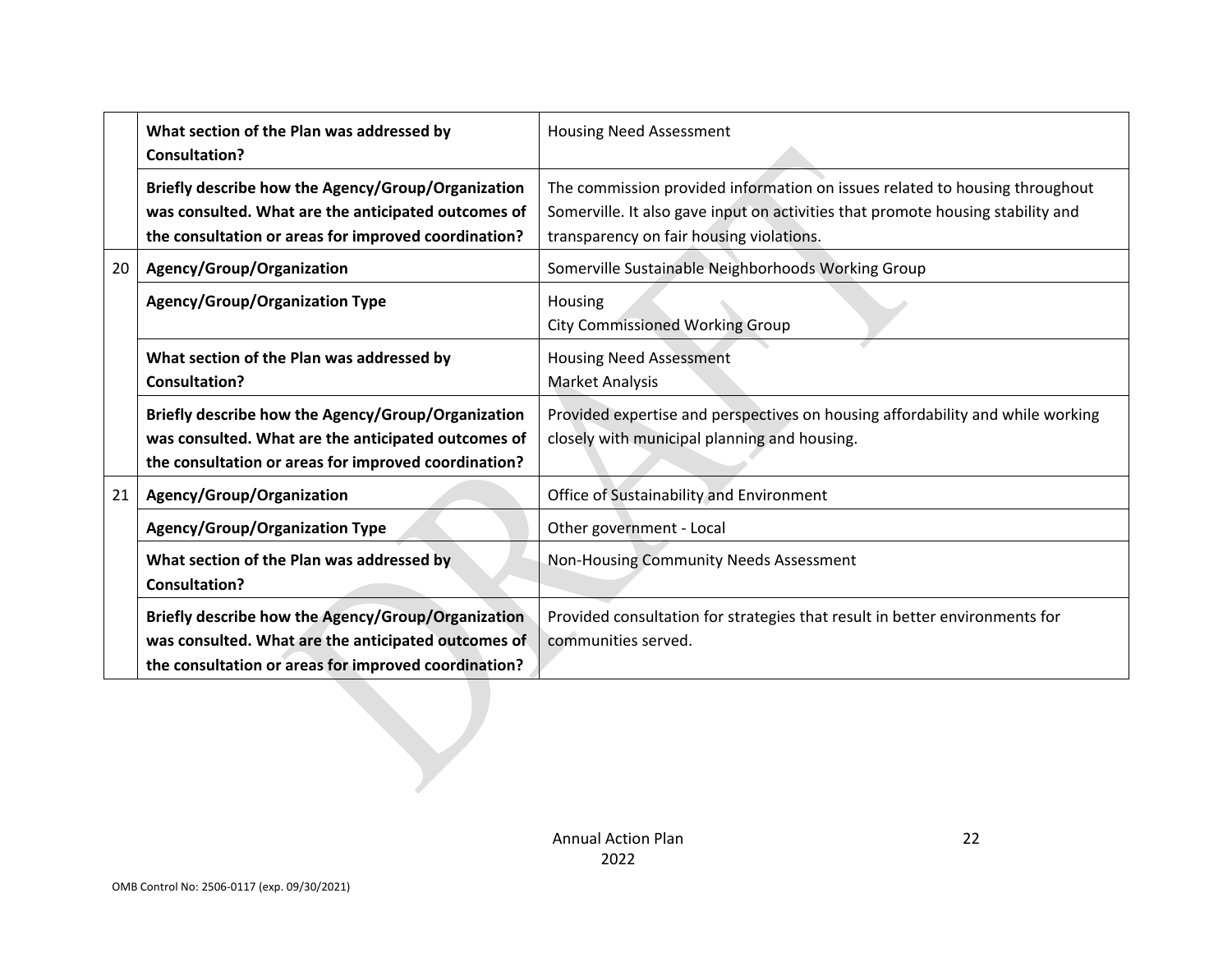| 22 | Agency/Group/Organization                                         | Office of Health and Human Services                                              |  |  |  |  |
|----|-------------------------------------------------------------------|----------------------------------------------------------------------------------|--|--|--|--|
|    | <b>Agency/Group/Organization Type</b>                             | Services - Housing                                                               |  |  |  |  |
|    |                                                                   | Services-Children                                                                |  |  |  |  |
|    |                                                                   | Services-Elderly Persons                                                         |  |  |  |  |
|    |                                                                   | Services-Persons with Disabilities                                               |  |  |  |  |
|    |                                                                   | Services-Health                                                                  |  |  |  |  |
|    |                                                                   | Services-Education                                                               |  |  |  |  |
|    |                                                                   | Other government - Local                                                         |  |  |  |  |
|    | What section of the Plan was addressed by<br><b>Consultation?</b> | Housing and Non-Housing Community Needs                                          |  |  |  |  |
|    | Briefly describe how the Agency/Group/Organization                | The City of Somerville Health and Human Services Department is committed to      |  |  |  |  |
|    | was consulted. What are the anticipated outcomes of               | the protection of the health of Somerville community through disease prevention, |  |  |  |  |
|    | the consultation or areas for improved coordination?              | community engagement, and promotion of healthy behaviors. The health             |  |  |  |  |
|    |                                                                   | department provided expertise on key areas of concern and how to improve         |  |  |  |  |
|    |                                                                   | outcomes.                                                                        |  |  |  |  |
| 23 | Agency/Group/Organization                                         | MASSACHUSETTS DEPARTMENT OF HOUSING AND COMMUNITY DEVELOPMENT                    |  |  |  |  |
|    | <b>Agency/Group/Organization Type</b>                             | Housing                                                                          |  |  |  |  |
|    |                                                                   | Services - Housing                                                               |  |  |  |  |
|    | What section of the Plan was addressed by                         | <b>Housing Need Assessment</b>                                                   |  |  |  |  |
|    | <b>Consultation?</b>                                              | Homeless Needs - Chronically homeless                                            |  |  |  |  |
|    |                                                                   | Homeless Needs - Families with children                                          |  |  |  |  |
|    |                                                                   | Homelessness Needs - Veterans                                                    |  |  |  |  |
|    |                                                                   | Homelessness Needs - Unaccompanied youth                                         |  |  |  |  |
|    |                                                                   | <b>Homelessness Strategy</b>                                                     |  |  |  |  |
|    |                                                                   |                                                                                  |  |  |  |  |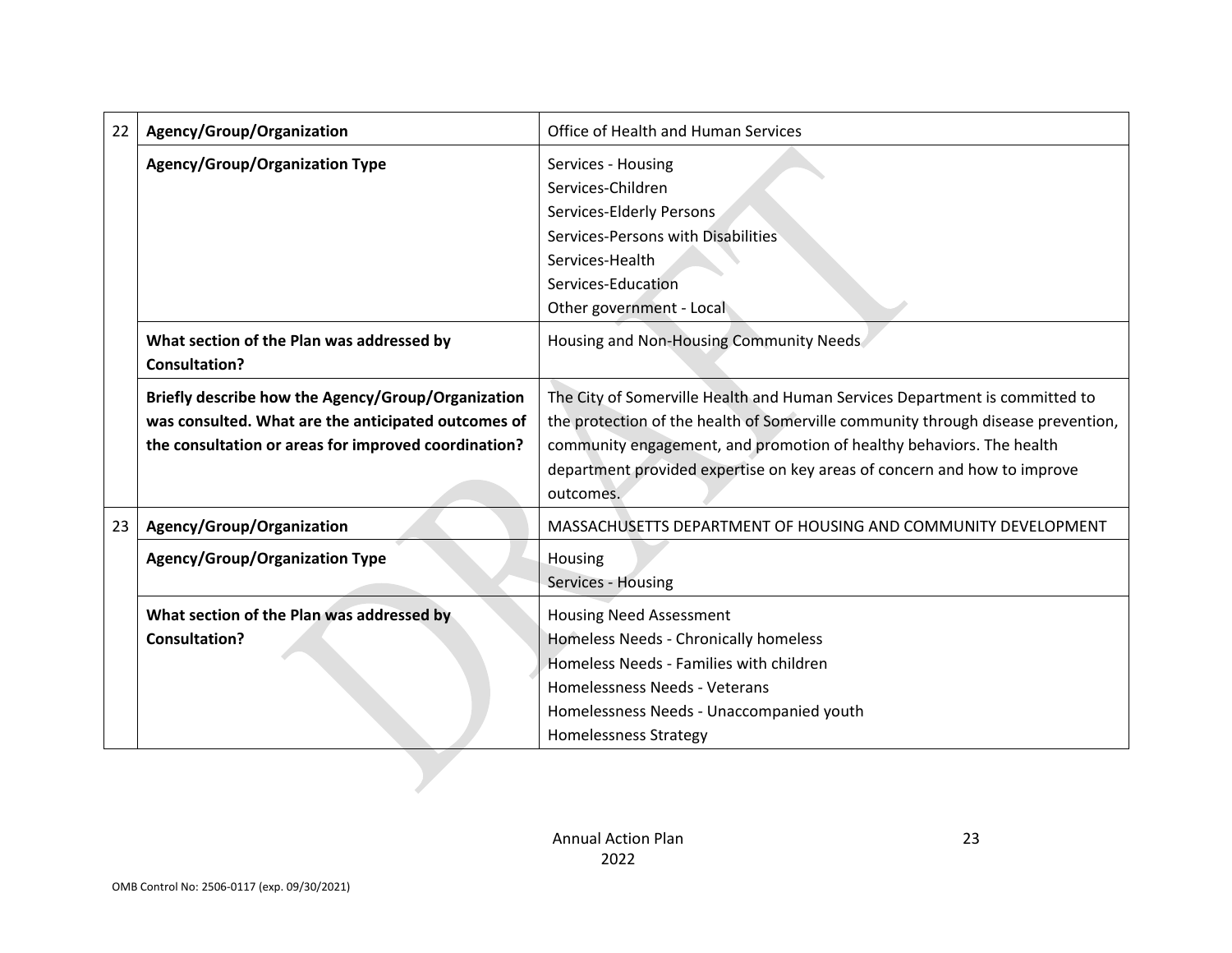|    | Briefly describe how the Agency/Group/Organization<br>was consulted. What are the anticipated outcomes of<br>the consultation or areas for improved coordination? | In conjunction with the HUD regulation, the Balance of State Continuum of Care<br>(MA-516) sets guidelines for strategies, standard client intake information,<br>Coordinated Entry Policy and Procedures and referral services to address<br>homelessness for families and individuals at-risk of homelessness. |
|----|-------------------------------------------------------------------------------------------------------------------------------------------------------------------|------------------------------------------------------------------------------------------------------------------------------------------------------------------------------------------------------------------------------------------------------------------------------------------------------------------|
| 24 | Agency/Group/Organization                                                                                                                                         | Somerville Internet Task Force                                                                                                                                                                                                                                                                                   |
|    | <b>Agency/Group/Organization Type</b>                                                                                                                             | <b>Business and Civic Leaders</b><br>Neighborhood Organization                                                                                                                                                                                                                                                   |
|    | What section of the Plan was addressed by<br><b>Consultation?</b>                                                                                                 | <b>Economic Development</b><br>Addressing the Digital Divide                                                                                                                                                                                                                                                     |
|    | Briefly describe how the Agency/Group/Organization<br>was consulted. What are the anticipated outcomes of<br>the consultation or areas for improved coordination? |                                                                                                                                                                                                                                                                                                                  |
| 25 | Agency/Group/Organization                                                                                                                                         | Somerville Jobs Creation and Retention Trust                                                                                                                                                                                                                                                                     |
|    | <b>Agency/Group/Organization Type</b>                                                                                                                             | Services-Employment<br>Other government Local                                                                                                                                                                                                                                                                    |
|    | What section of the Plan was addressed by<br><b>Consultation?</b>                                                                                                 | <b>Market Analysis</b><br><b>Economic Development</b>                                                                                                                                                                                                                                                            |
|    | Briefly describe how the Agency/Group/Organization<br>was consulted. What are the anticipated outcomes of<br>the consultation or areas for improved coordination? | The Jobs Trust is expected to provide insight into best practices for the city in<br>terms of promoting employee opportunities and making Somerville residents best<br>able to take advantage of new opportunities spurring from development in the<br>city.                                                     |

#### **Identify any Agency Types not consulted and provide rationale for not consulting**

The City feels that all types of agencies were consulted and did not intentionally exclude any type of agency during the planning process.

Annual Action Plan 2022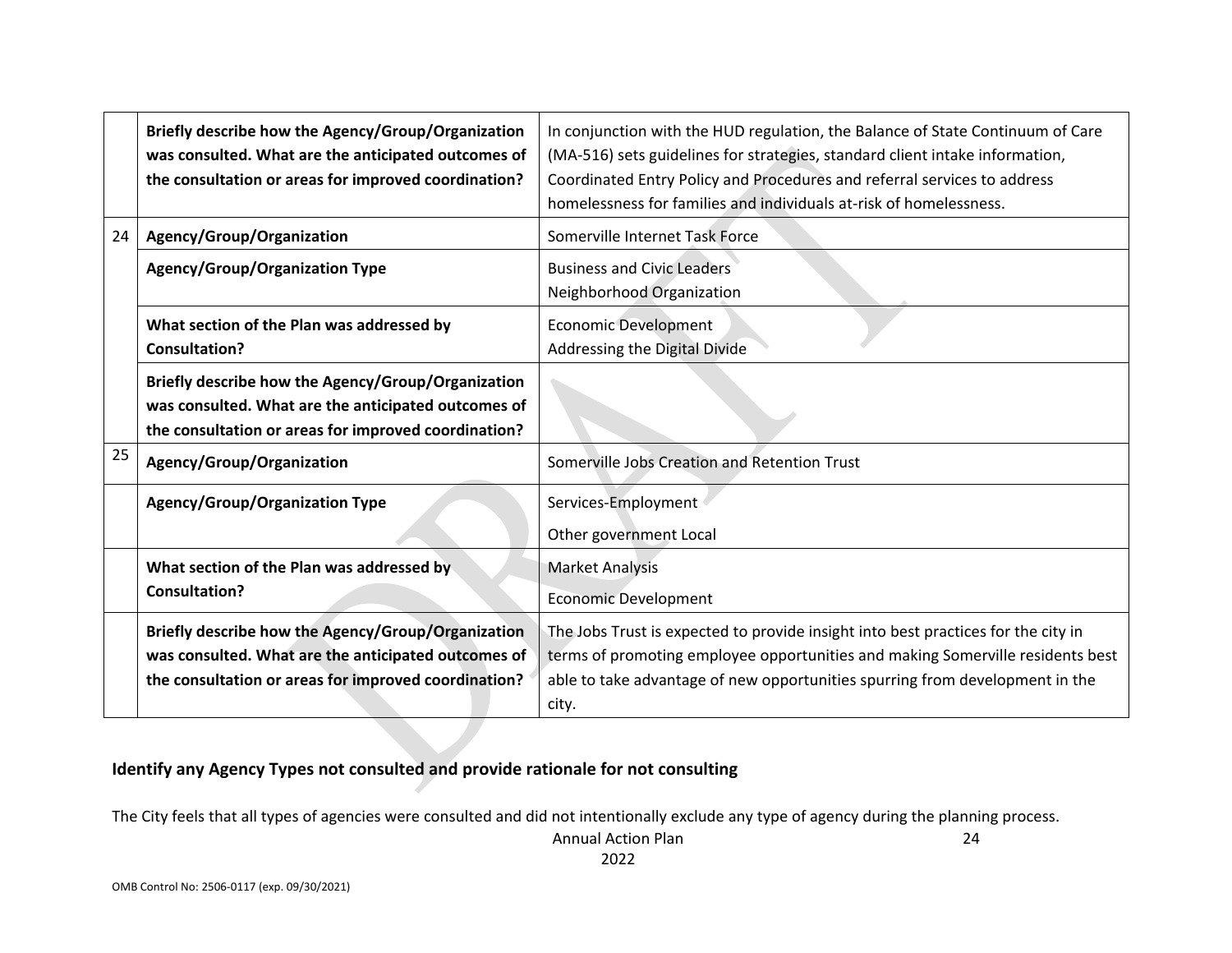## **Other local/regional/state/federal planning efforts considered when preparing the Plan**

| Name of Plan | <b>Lead Organization</b>      | How do the goals of your Strategic Plan overlap with the goals of each plan?                    |
|--------------|-------------------------------|-------------------------------------------------------------------------------------------------|
|              |                               | The Balance of State CoC administers grants, conducts data collection, and provides             |
|              | Commonwealth of               | project evaluation, technical assistance and monitoring for all COC-funded projects. These      |
| Continuum of | Massachusetts - Department of | functions help to provide a framework for specific and effective actionable steps as            |
| Care         | Housing & Community           | detailed within the Annual Action Plan including current goals and evaluating past              |
|              | Development                   | performance efforts.                                                                            |
|              |                               | Comprehensive plan for the vision of the City of Somerville that engages multiple               |
|              | City of Somerville            | stakeholders throughout the city, discusses new ideas for the city, examines priorities, and    |
|              |                               | addresses progress. The information and participation of stakeholders supports the city's       |
|              |                               | Strategic Plan by providing critical insight of the city's community needs and visions. It also |
| SomerVision  |                               | provides a voice for community members and other key stakeholders to encourage                  |
| 2040         |                               | empowerment, guide policies, and action steps for addressing housing, economic                  |
|              |                               | opportunity, equitable policy, and stability. The plan addresses issues and sets goals in       |
|              |                               | areas such as affordable housing, recreational and open space, job creation, and diversity.     |
|              |                               | These are all areas also addressed in conjunction with and by the annual action plan.           |

**Table 3 – Other local / regional / federal planning efforts**

## **Narrative (optional)**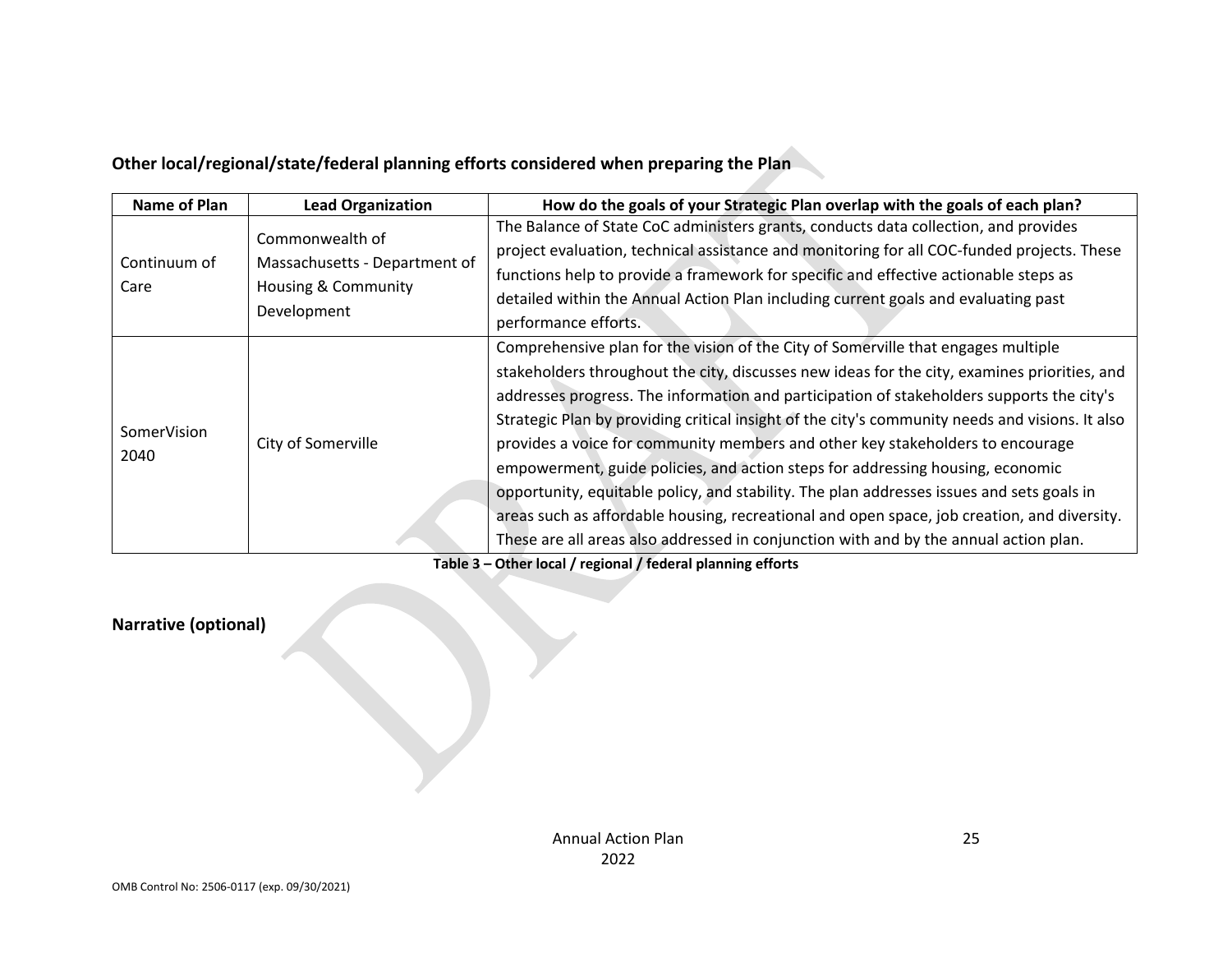## **AP-12 Participation – 91.105, 91.200(c)**

#### **1. Summary of citizen participation process/Efforts made to broaden citizen participation Summarize citizen participation process and how it impacted goal-setting**

<span id="page-25-0"></span>The city opened the opportunity for citizen participation through an evening community meeting hosted virtually on April 28th. That meeting was advertised two weeks in advance through the local paper and began a 30 day comment period through which citizens could voice their opinions on the plan via email, phone, or paper letter.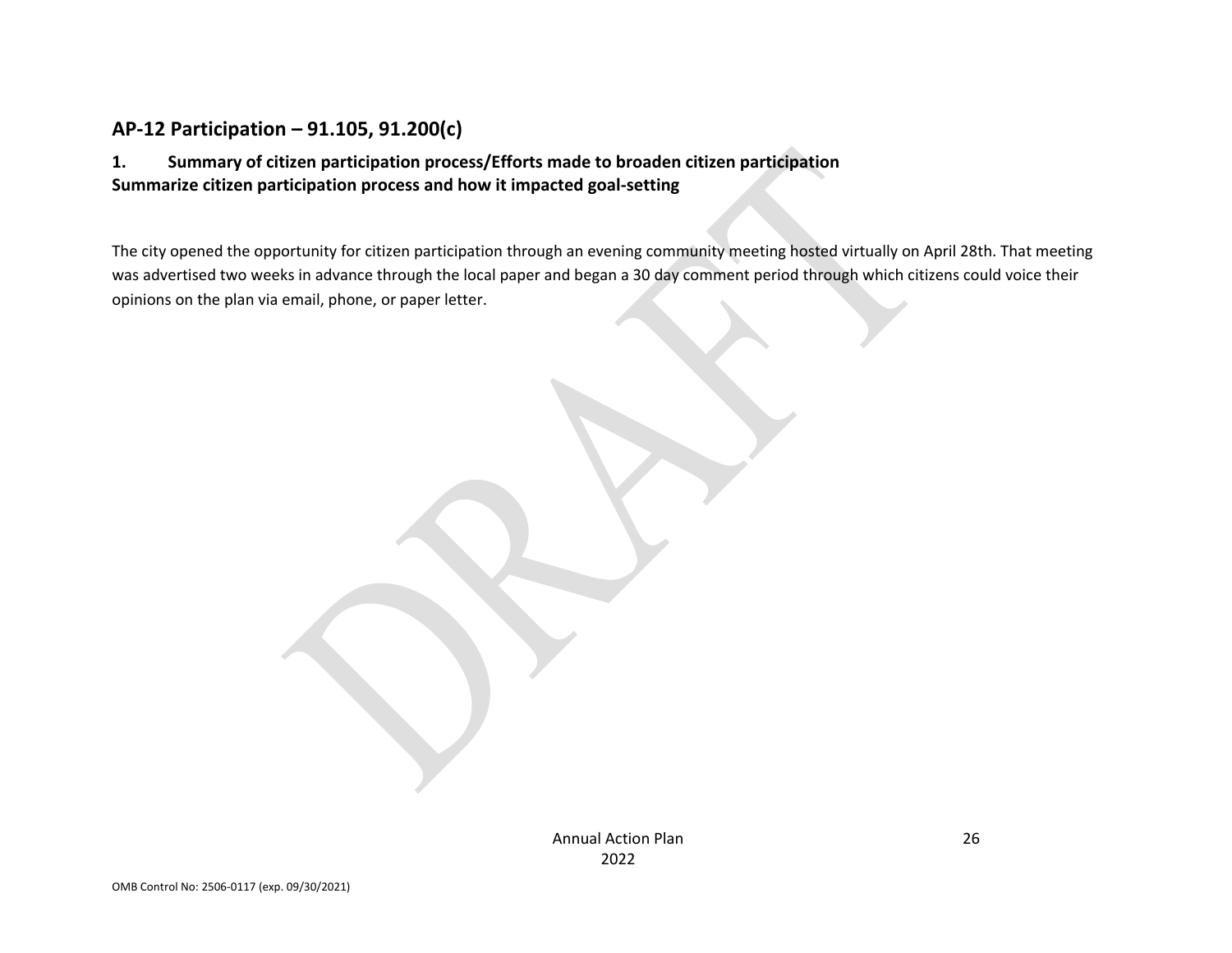#### **Citizen Participation Outreach**

| Sort Or | Mode of Ou | <b>Target of Ou</b> | <b>Summary of</b>            | <b>Summary of</b> | <b>Summary of co</b> | <b>URL</b> (If applicable)                     |
|---------|------------|---------------------|------------------------------|-------------------|----------------------|------------------------------------------------|
| der     | treach     | treach              | response/atte                | comments re       | mments not           |                                                |
|         |            |                     | ndance                       | ceived            | accepted             |                                                |
|         |            |                     |                              |                   | and reasons          |                                                |
|         | Public     | Non-                | The meeting                  | <b>No</b>         | N/A                  |                                                |
|         | Meeting    | targeted/bro        | was attended                 | comments          |                      |                                                |
|         |            | ad                  | by City of                   | received.         |                      |                                                |
|         |            | community           | Somerville                   |                   |                      |                                                |
|         |            |                     | OSPCD staff                  |                   |                      |                                                |
|         |            |                     | who were                     |                   |                      |                                                |
|         |            |                     | available to                 |                   |                      |                                                |
|         |            |                     | answer                       |                   |                      |                                                |
|         |            |                     | questions and                |                   |                      |                                                |
|         |            |                     | present                      |                   |                      |                                                |
|         |            |                     | program year                 |                   |                      |                                                |
|         |            |                     | goals/plans.                 |                   |                      |                                                |
|         |            |                     | No citizens                  |                   |                      |                                                |
|         |            |                     | attended the                 |                   |                      |                                                |
|         |            |                     | online meeting               |                   |                      |                                                |
|         |            |                     | which was                    |                   |                      |                                                |
|         |            |                     | held at 6 p.m.               |                   |                      |                                                |
|         |            |                     | April 28 <sup>th</sup> . The |                   |                      |                                                |
|         |            |                     | meeting was                  |                   |                      |                                                |
|         |            |                     | advertised two               |                   |                      |                                                |
|         |            |                     | weeks in                     |                   |                      |                                                |
|         |            |                     | advance via                  |                   |                      |                                                |
|         |            |                     | the local                    |                   |                      |                                                |
|         |            |                     | paper.                       |                   |                      |                                                |
|         | Newspaper  | Non-                | N/a                          | N/a               | N/a                  | http://www.thesomervilletimes.com/legals/legal |
|         | ad         | targeted/bro        |                              |                   |                      | _notices_4_13_22.pdf                           |
|         |            | ad                  |                              |                   |                      |                                                |
|         |            | community           |                              |                   |                      |                                                |
|         |            |                     |                              |                   |                      |                                                |

Annual Action Plan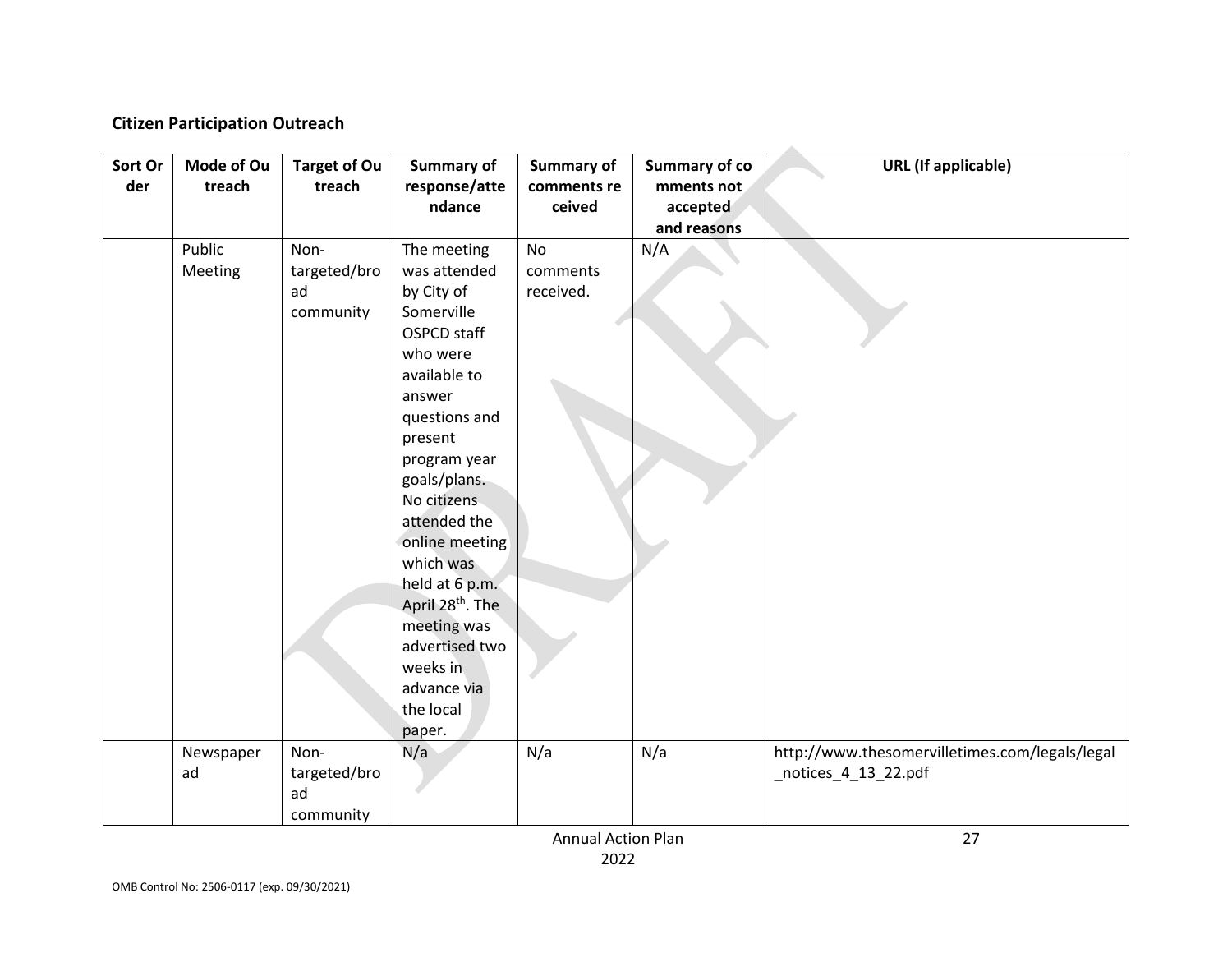**Table 4 – Citizen Participation Outreach**

Annual Action Plan 2022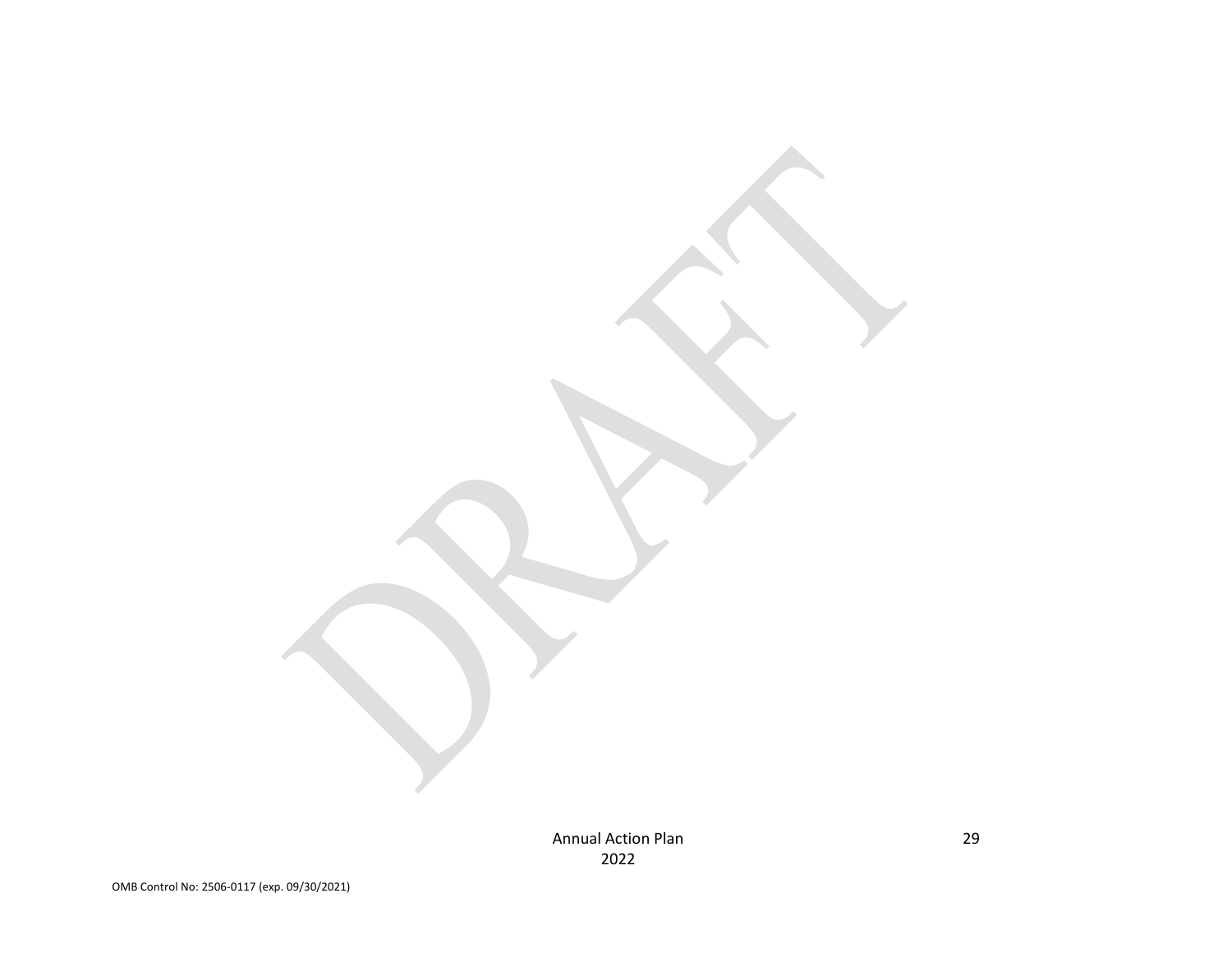# **Expected Resources**

# **AP-15 Expected Resources – 91.220(c)(1,2)**

#### **Introduction**

<span id="page-29-0"></span>The 2021-2022 Annual Action Plan details the programs, allocated entitlement funds, and other resources that will be used to carry out the objectives of the City's community development and homelessness prevention strategies. The flexible nature of the CDBG program enables the city to address a wide range of community development needs and implement a multi-faceted strategy that is intended to provide both short term and long term benefits to its most economically vulnerable residents. These funds are used by delivering activities that address the housing, economic development, and urban environment challenges faced by low to moderate income residents. The HOME program is utilized to provide a range of direct housing assistance programs. These programs include rental assistance, homeownership assistance, and the creation of new units in conjunction with a local CHDO and financing partners. The ESG program provides funds for emergency shelters and transitional housing to help people reach independent living. ESG funds can be used to rehabilitate and operate facilities, provide essential services, and prevent homelessness. The ESG program strives to help homeless individuals and families, and subpopulations within this group, such as victims of domestic violence, youth with mental illness, families with children, and veterans. ESG funds can also be used to aid people who are at imminent risk of becoming homeless due to eviction, foreclosure, or utility shutoff. Social service agencies receiving ESG funds will demonstrate a match. All HUD entitlement funding will continue to be considered for activities that will aid in the recovery from the Covid-19 pandemic where eligible.

<span id="page-29-1"></span>In addition to typical yearly allocations of CDBG, HOME, and ESG funds, the city is receiving an allocation of \$1,626,742 of HOME-ARP funds. The allocation plan for those funds is not yet finalized, but will be in line with current city priorities and address the effects of the COVID-19 pandemic where eligible.

#### **Anticipated Resources**

|                    | Program | <b>Source</b> | Uses of Funds | <b>Expected Amount Available Year 1</b> |         |                   |        | Expected         | <b>Narrative Description</b> |
|--------------------|---------|---------------|---------------|-----------------------------------------|---------|-------------------|--------|------------------|------------------------------|
|                    |         | <b>of</b>     |               | Annual                                  | Program | <b>Prior Year</b> | Total: | <b>Amount</b>    |                              |
|                    |         | <b>Funds</b>  |               | <b>Allocation:</b>                      | Income: | <b>Resources:</b> |        | <b>Available</b> |                              |
|                    |         |               |               |                                         |         |                   |        | Remainder        |                              |
|                    |         |               |               |                                         |         |                   |        | of ConPlan       |                              |
|                    |         |               |               |                                         |         |                   |        |                  |                              |
| Annual Action Dlan |         |               |               |                                         |         |                   |        |                  | 20                           |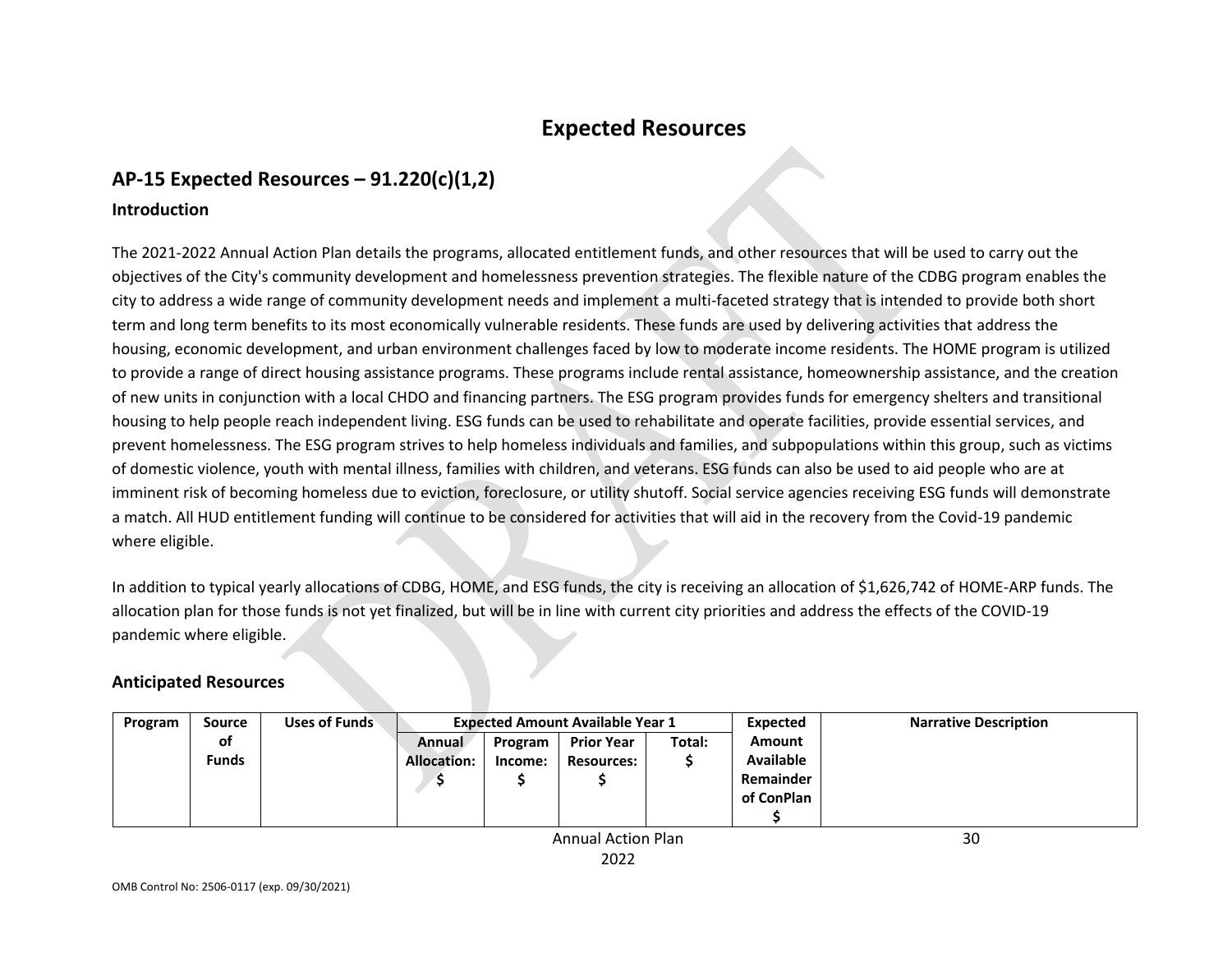| Program     | <b>Source</b> | <b>Uses of Funds</b>   | <b>Expected Amount Available Year 1</b> |         | <b>Expected</b>   | <b>Narrative Description</b> |                  |                                |
|-------------|---------------|------------------------|-----------------------------------------|---------|-------------------|------------------------------|------------------|--------------------------------|
|             | of            |                        | Annual                                  | Program | <b>Prior Year</b> | Total:                       | Amount           |                                |
|             | <b>Funds</b>  |                        | <b>Allocation:</b>                      | Income: | <b>Resources:</b> | \$                           | <b>Available</b> |                                |
|             |               |                        | \$                                      | \$      | \$                |                              | Remainder        |                                |
|             |               |                        |                                         |         |                   |                              | of ConPlan<br>\$ |                                |
| <b>CDBG</b> | public -      | Acquisition            |                                         |         |                   |                              |                  | <b>CDBG Annual Entitlement</b> |
|             | federal       | Admin and              |                                         |         |                   |                              |                  |                                |
|             |               | Planning               |                                         |         |                   |                              |                  |                                |
|             |               | Economic               |                                         |         |                   |                              |                  |                                |
|             |               | Development            |                                         |         |                   |                              |                  |                                |
|             |               | Housing                |                                         |         |                   |                              |                  |                                |
|             |               | Public                 |                                         |         |                   |                              |                  |                                |
|             |               | Improvements           |                                         |         |                   |                              |                  |                                |
|             |               | <b>Public Services</b> | 2,593,877                               | 50,000  | $\pmb{0}$         | 2,643,877                    | $\pmb{0}$        |                                |
| <b>HOME</b> | public -      | Acquisition            |                                         |         |                   |                              |                  | <b>HOME Annual Entitlement</b> |
|             | federal       | Homebuyer              |                                         |         |                   |                              |                  |                                |
|             |               | assistance             |                                         |         |                   |                              |                  |                                |
|             |               | Homeowner              |                                         |         |                   |                              |                  |                                |
|             |               | rehab                  |                                         |         |                   |                              |                  |                                |
|             |               | Multifamily            |                                         |         |                   |                              |                  |                                |
|             |               | rental new             |                                         |         |                   |                              |                  |                                |
|             |               | construction           |                                         |         |                   |                              |                  |                                |
|             |               | Multifamily            |                                         |         |                   |                              |                  |                                |
|             |               | rental rehab           |                                         |         |                   |                              |                  |                                |
|             |               | New                    |                                         |         |                   |                              |                  |                                |
|             |               | construction for       |                                         |         |                   |                              |                  |                                |
|             |               | ownership              |                                         |         |                   |                              |                  |                                |
|             |               | <b>TBRA</b>            | 449,279                                 | 25,000  | 0                 | 474,279                      | 0                |                                |

Š.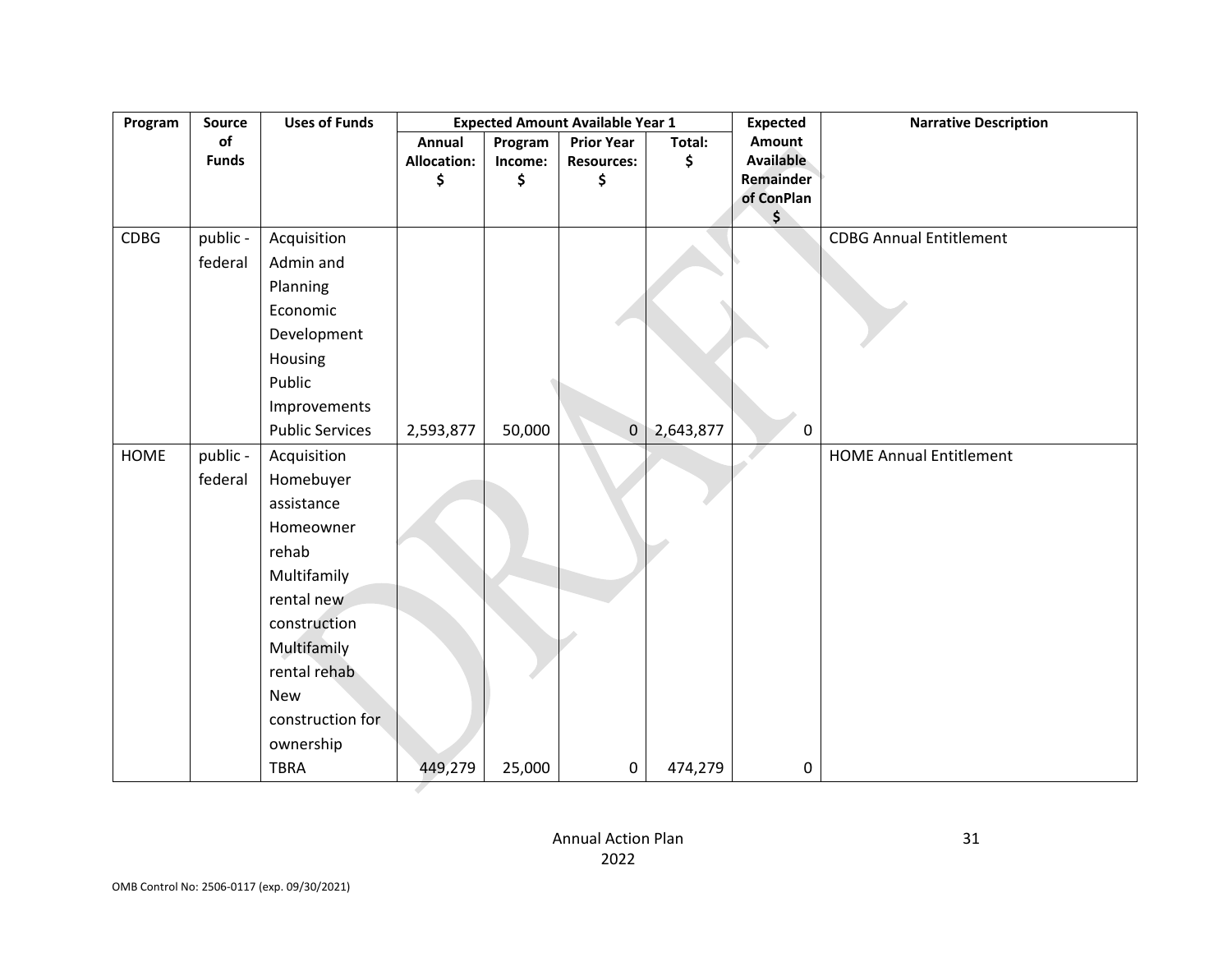| Program | Source       | <b>Uses of Funds</b> |                    |             | <b>Expected Amount Available Year 1</b> |         | <b>Expected</b>  | <b>Narrative Description</b>  |
|---------|--------------|----------------------|--------------------|-------------|-----------------------------------------|---------|------------------|-------------------------------|
|         | of           |                      | Annual             | Program     | <b>Prior Year</b>                       | Total:  | Amount           |                               |
|         | <b>Funds</b> |                      | <b>Allocation:</b> | Income:     | <b>Resources:</b>                       | \$      | <b>Available</b> |                               |
|         |              |                      | \$                 | \$          | \$                                      |         | Remainder        |                               |
|         |              |                      |                    |             |                                         |         | of ConPlan<br>\$ |                               |
| ESG     | public -     | Conversion and       |                    |             |                                         |         |                  | <b>ESG Annual Entitlement</b> |
|         | federal      | rehab for            |                    |             |                                         |         |                  |                               |
|         |              | transitional         |                    |             |                                         |         |                  |                               |
|         |              | housing              |                    |             |                                         |         |                  |                               |
|         |              | Financial            |                    |             |                                         |         |                  |                               |
|         |              | Assistance           |                    |             |                                         |         |                  |                               |
|         |              | Overnight            |                    |             |                                         |         |                  |                               |
|         |              | shelter              |                    |             |                                         |         |                  |                               |
|         |              | Rapid re-housing     |                    |             |                                         |         |                  |                               |
|         |              | (rental              |                    |             |                                         |         |                  |                               |
|         |              | assistance)          |                    |             |                                         |         |                  |                               |
|         |              | Rental               |                    |             |                                         |         |                  |                               |
|         |              | Assistance           |                    |             |                                         |         |                  |                               |
|         |              | Services             |                    |             |                                         |         |                  |                               |
|         |              | Transitional         |                    |             |                                         |         |                  |                               |
|         |              | housing              | 216,500            | $\mathbf 0$ | 0                                       | 216,500 | 0                |                               |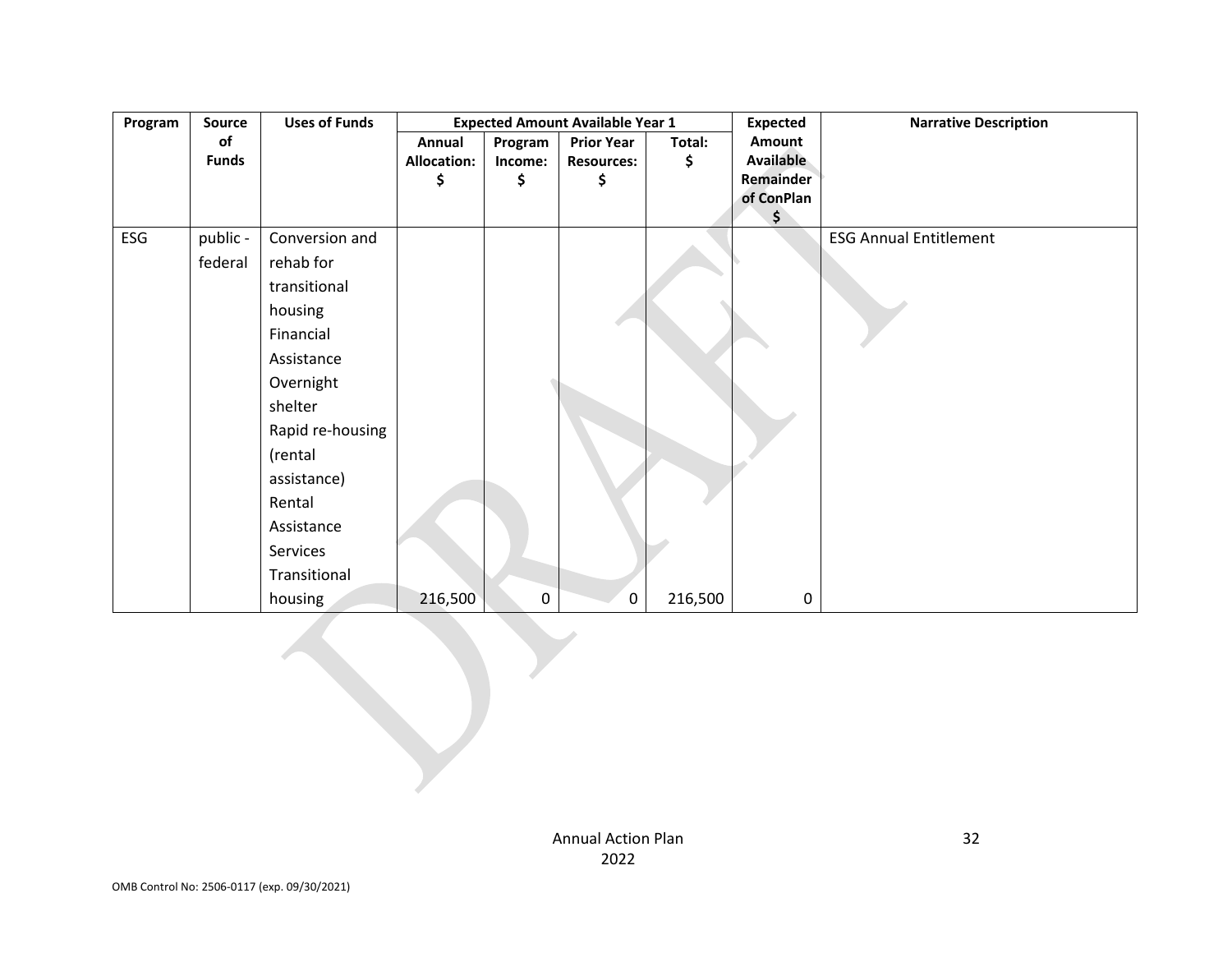| Program    | Source       | <b>Uses of Funds</b>   | <b>Expected Amount Available Year 1</b> |              |                   |           | <b>Expected</b>  | <b>Narrative Description</b>                |
|------------|--------------|------------------------|-----------------------------------------|--------------|-------------------|-----------|------------------|---------------------------------------------|
|            | <b>of</b>    |                        | Annual                                  | Program      | <b>Prior Year</b> | Total:    | Amount           |                                             |
|            | <b>Funds</b> |                        | <b>Allocation:</b>                      | Income:      | <b>Resources:</b> | \$        | <b>Available</b> |                                             |
|            |              |                        |                                         | \$           |                   |           | Remainder        |                                             |
|            |              |                        |                                         |              |                   |           | of ConPlan       |                                             |
| Other      | public -     | Conversion and         |                                         |              |                   |           |                  | There is \$21,028 in remaining              |
|            | federal      | rehab for              |                                         |              |                   |           |                  | uncommitted funds from the city's 2020      |
| CDBG-      |              | transitional           |                                         |              |                   |           |                  | CDBG-CV allocation. These funds will        |
| CV         |              | housing                |                                         |              |                   |           |                  | continue to be used for eligible efforts to |
|            |              | Economic               |                                         |              |                   |           |                  | aid in economic recovery from the COVID-    |
|            |              | Development            |                                         |              |                   |           |                  | 19 pandemic through a variety of            |
|            |              | Homeowner              |                                         |              |                   |           |                  | activities.                                 |
|            |              | rehab                  |                                         |              |                   |           |                  |                                             |
|            |              | Housing                | 21,028                                  | 0            | 0                 | 21,028    | 0                |                                             |
| Other      | public -     | Housing                |                                         |              |                   |           |                  | HOME-ARP funds will be activated to fund    |
|            | federal      | <b>Public Services</b> |                                         |              |                   |           |                  | new development and related supportive      |
| HOME-      |              | Services               |                                         |              |                   |           |                  | services activities.                        |
| <b>ARP</b> |              | Other                  | 1,626,742                               | $\mathbf{0}$ | 0                 | 1,626,742 | 0                |                                             |
| Other      | public -     | Rapid re-housing       |                                         |              |                   |           |                  | There is \$207,159 in remaining             |
|            | federal      | (rental                |                                         |              |                   |           |                  | uncommitted ESG-CV funds. The city will     |
| ESG-CV     |              | assistance)            |                                         |              |                   |           |                  | continue to allocate these funds to best    |
|            |              | Rental                 |                                         |              |                   |           |                  | help low and moderate income residents      |
|            |              | Assistance             |                                         |              |                   |           |                  | of the city recover from the economic       |
|            |              |                        | 207,159                                 | 0            | 0                 | 207,159   |                  | effects of the COVID-19 pandemic.           |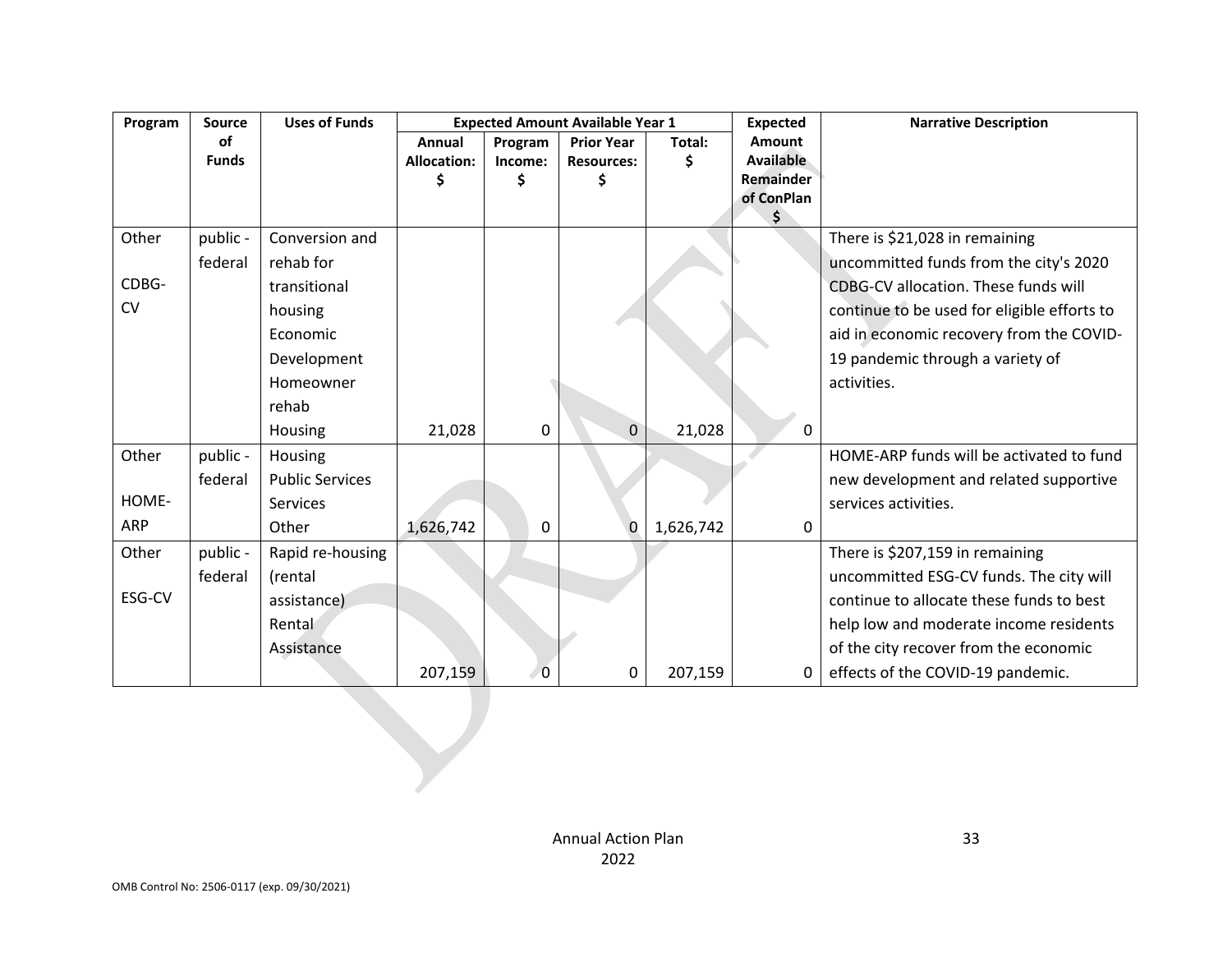| Program | <b>Source</b> | <b>Uses of Funds</b>   | <b>Expected Amount Available Year 1</b> |         |                   |           | <b>Expected</b>  | <b>Narrative Description</b>               |
|---------|---------------|------------------------|-----------------------------------------|---------|-------------------|-----------|------------------|--------------------------------------------|
|         | of            |                        | Annual                                  | Program | <b>Prior Year</b> | Total:    | Amount           |                                            |
|         | <b>Funds</b>  |                        | <b>Allocation:</b>                      | Income: | <b>Resources:</b> | \$        | <b>Available</b> |                                            |
|         |               |                        | \$                                      | \$      |                   |           | Remainder        |                                            |
|         |               |                        |                                         |         |                   |           | of ConPlan<br>\$ |                                            |
| Other   | public -      | Acquisition            |                                         |         |                   |           |                  | Annual CPA Affordable Housing Trust        |
|         | local         | Homeowner              |                                         |         |                   |           |                  | Allocation. Used in conjunction with 100   |
|         |               | rehab                  |                                         |         |                   |           |                  | Homes and Rental Assistance programs.      |
|         |               | Housing                |                                         |         |                   |           |                  |                                            |
|         |               | Multifamily            |                                         |         |                   |           |                  |                                            |
|         |               | rental new             |                                         |         |                   |           |                  |                                            |
|         |               | construction           |                                         |         |                   |           |                  |                                            |
|         |               | Multifamily            |                                         |         |                   |           |                  |                                            |
|         |               | rental rehab           |                                         |         |                   |           |                  |                                            |
|         |               | <b>New</b>             |                                         |         |                   |           |                  |                                            |
|         |               | construction for       |                                         |         |                   |           |                  |                                            |
|         |               | ownership              |                                         |         |                   |           |                  |                                            |
|         |               | Rental                 |                                         |         |                   |           |                  |                                            |
|         |               | Assistance             | 1,491,908                               | 0       | 0                 | 1,491,908 | 0                |                                            |
| Other   | public -      | Economic               |                                         |         |                   |           |                  | Annual allocation from the Somerville Jobs |
|         | local         | Development            |                                         |         |                   |           |                  | Creation and Retention Trust. Funds to be  |
|         |               | <b>Public Services</b> |                                         |         |                   |           |                  | used on promoting employment               |
|         |               |                        |                                         |         |                   |           |                  | opportunities/placements in Somerville     |
|         |               |                        |                                         |         |                   |           |                  | through training workshops and other       |
|         |               |                        | 70,000                                  | 0       | 0                 | 70,000    | 0                | similar initiatives.                       |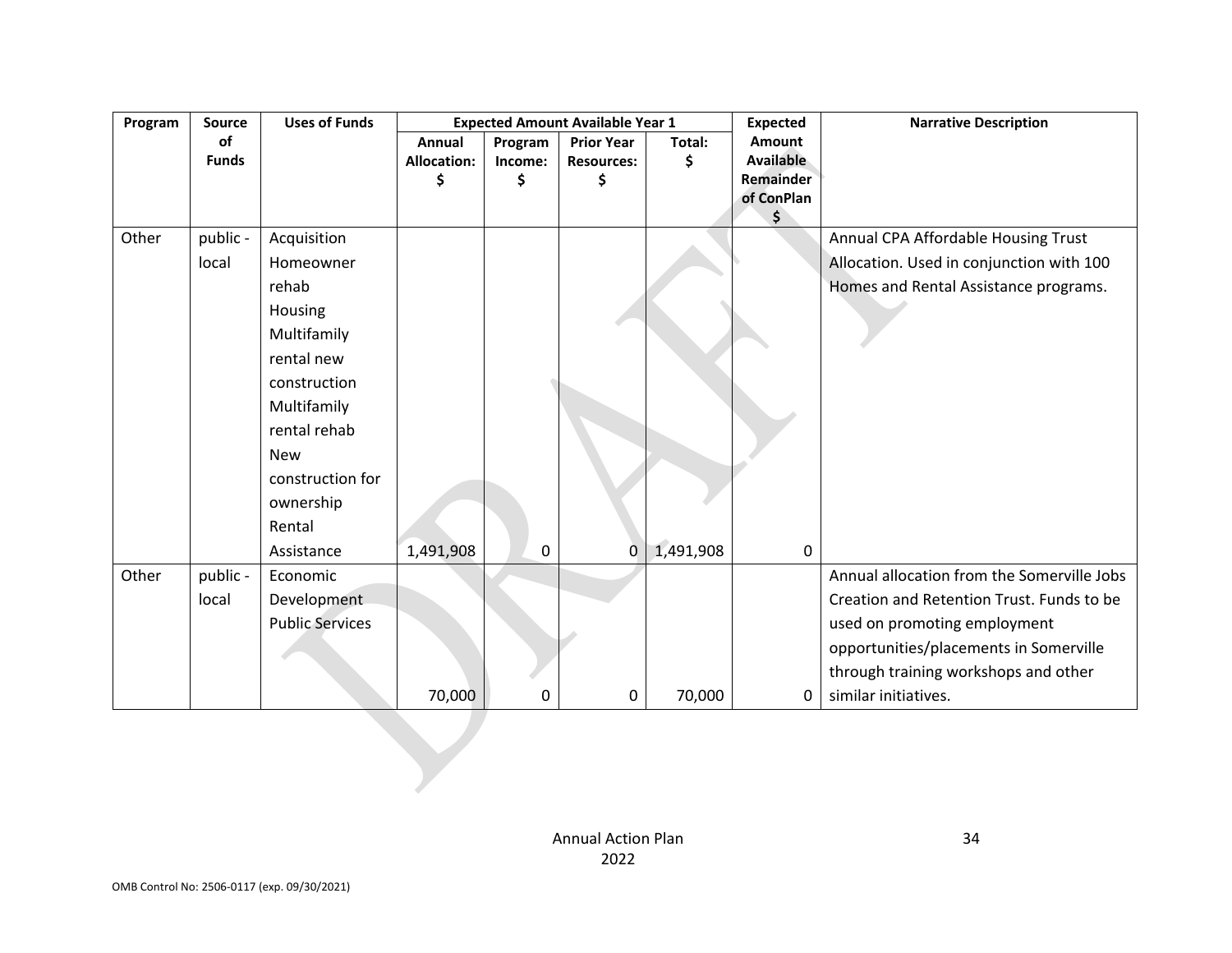| Program | Source       | <b>Uses of Funds</b> | <b>Expected Amount Available Year 1</b> |         |                   |         | <b>Expected</b>  | <b>Narrative Description</b>            |
|---------|--------------|----------------------|-----------------------------------------|---------|-------------------|---------|------------------|-----------------------------------------|
|         | of           |                      | Annual                                  | Program | <b>Prior Year</b> | Total:  | Amount           |                                         |
|         | <b>Funds</b> |                      | <b>Allocation:</b>                      | Income: | <b>Resources:</b> | \$      | <b>Available</b> |                                         |
|         |              |                      | \$                                      | \$      | \$                |         | Remainder        |                                         |
|         |              |                      |                                         |         |                   |         | of ConPlan       |                                         |
| Other   | public -     | Homebuyer            |                                         |         |                   |         |                  | Annual Affordable Housing Trust program |
|         | local        | assistance           |                                         |         |                   |         |                  | match                                   |
|         |              | Housing              |                                         |         |                   |         |                  |                                         |
|         |              | Multifamily          |                                         |         |                   |         |                  |                                         |
|         |              | rental new           |                                         |         |                   |         |                  |                                         |
|         |              | construction         |                                         |         |                   |         |                  |                                         |
|         |              | New                  |                                         |         |                   |         |                  |                                         |
|         |              | construction for     |                                         |         |                   |         |                  |                                         |
|         |              | ownership            |                                         |         |                   |         |                  |                                         |
|         |              | Rental               |                                         |         |                   |         |                  |                                         |
|         |              | Assistance           |                                         |         |                   |         |                  |                                         |
|         |              | Services             |                                         |         |                   |         |                  |                                         |
|         |              | <b>TBRA</b>          | 400,000                                 | 0       | $\mathbf 0$       | 400,000 | 0                |                                         |

**Table 5 - Expected Resources – Priority Table**

# **Explain how federal funds will leverage those additional resources (private, state and local funds), including a description of how matching requirements will be satisfied**

The City of Somerville has structured programs that maximize the amount of leverage or supplemental funding that can be achieved within each project category.

**Housing -** The city has had a successful track record of using HOME funds as matching funds in larger scale development projects including 181 Washington Street, the Waterworks projects, and 163 Glen St. projects. These projects typically financed with multiple funding sources including low income tax credit financing and other subsidy sources. Looking ahead, the city is exploring opportunities to use either HOME, HOME-ARP, or a combination of both on future development projects with its CHDO partner(s). The rehab program has increasingly become a critical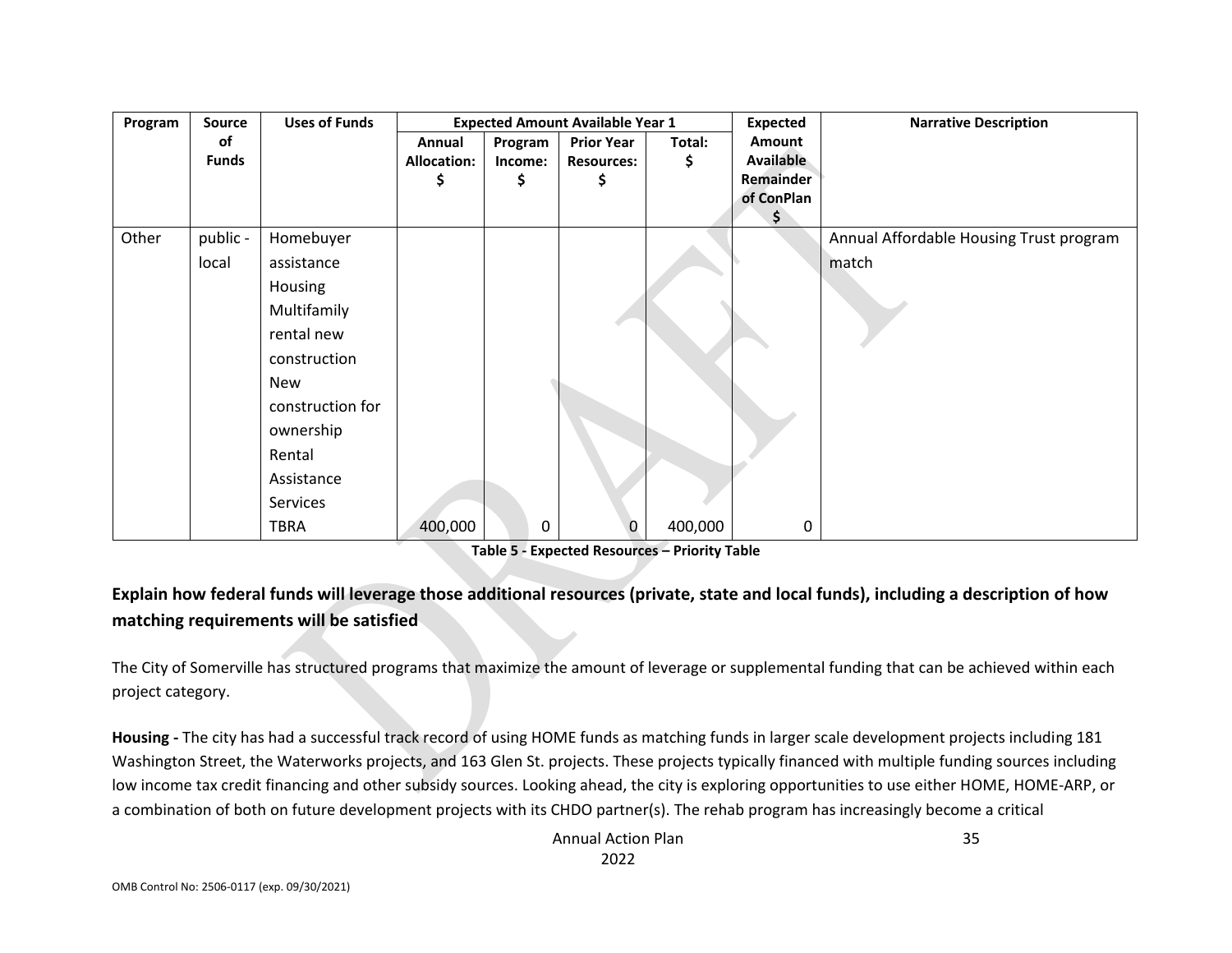component of the 100 Homes program where the city is partnering with their local CHDO in an acquisition and rehab program to preserve existing housing units as permanently affordable units. The rehab subsidy portion of this program enables the city to ensure that acquired units are brought up to code when delivered through this program. In addition, the city is requesting to use a portion of the city's ARPA allocation as matching funds for rehabilitation where eligible.

**Economic Development -** The city encourages any participant of any of the city's economic development programs to demonstrate leverage or provide matching funds during the application process. The city requires matching funds from any business participating in the Small Business technical assistance program. The city will, at its discretion, waive certain matching requirements when aiding businesses that are still recovering from the economic impacts of COVID-19. Heading in to the final year of the action plan, the city will focus small business aid to help businesses continue to adapt to a post pandemic landscape and learn to operate under new guidelines and restrictions related to current public health requirements.

**Streetscape and Infrastructure** - Heading into the final year of the current five-year-plan the city is proactively seeking opportunities to leverage existing CDBG funding that can be used in conjunction with any funding that may be coming for the recently approved bi-partisan infrastructure bill. The city also continues to explore avenues to pair CDBG funds with funds obtained from the State's new Rideshare surcharge fee to deliver pedestrian/cyclist safety improvements in eligible neighborhoods. Streetscape improvements also utilized matching state funds through Chapter 90 funding and made use of Massachusetts Department of Transportation Shared Streets grants where eligible.

**Parks and Open Space -** During the last five year action plan period the City was able to successfully leverage CDBG funding with State PARC grant funds and Community Preservation funds to deliver quality recreational and open space projects in low income neighborhoods. The city anticipates continuing this project funding model in the final year of the plan and has identified Somerville Junction Park as a potential project that would leverage federal, state, and local funding by combing CDBG, PARC grant, and local CPA funding

**Public Service -** CDBG public service sub-recipients are expected to collaborate and partner with social service agencies to target resources to meet the needs of the community and reduce the duplication of services. In the request for proposal, public service sub-recipients are asked to demonstrate matching funds for their program and the funding cycle.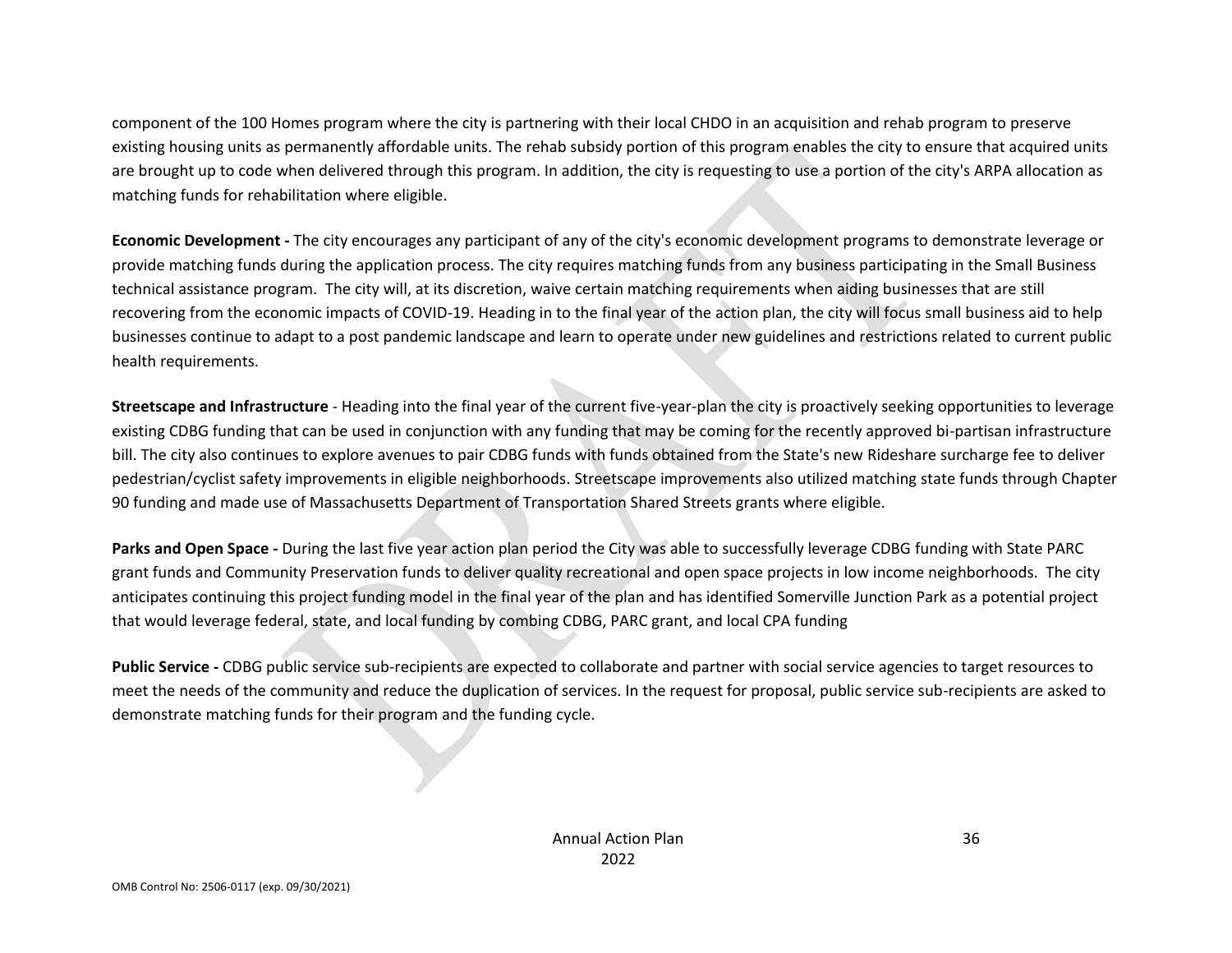## **If appropriate, describe publically owned land or property located within the jurisdiction that may be used to address the needs identified in the plan**

At this time, the City of Somerville does not own any public property that it intends to invest entitlement funding into. However, much like the city's housing stock, the city's inventory of public facilities is also aged. The city reserves the right, during the duration of the 2018-2022 period, to utilize entitlement funding for certain neighborhood facilities should the need become imminent. These include facilities such as libraries, public safety, and recreational facilities.

## **Discussion**

The City will continue to evaluate the appropriateness of CPD entitlement funds as it continues to aid its low to moderate income community members and businesses in the recovery from the economic impacts of the COVID-19 pandemic. In some cases, the city may consider reducing or temporarily waiving matching requirements, where eligibility requirements allow. The Office of Strategic Planning and Community Development will also continue to assess the financial stability of all its public service applicants as part of their evaluation criteria for funding.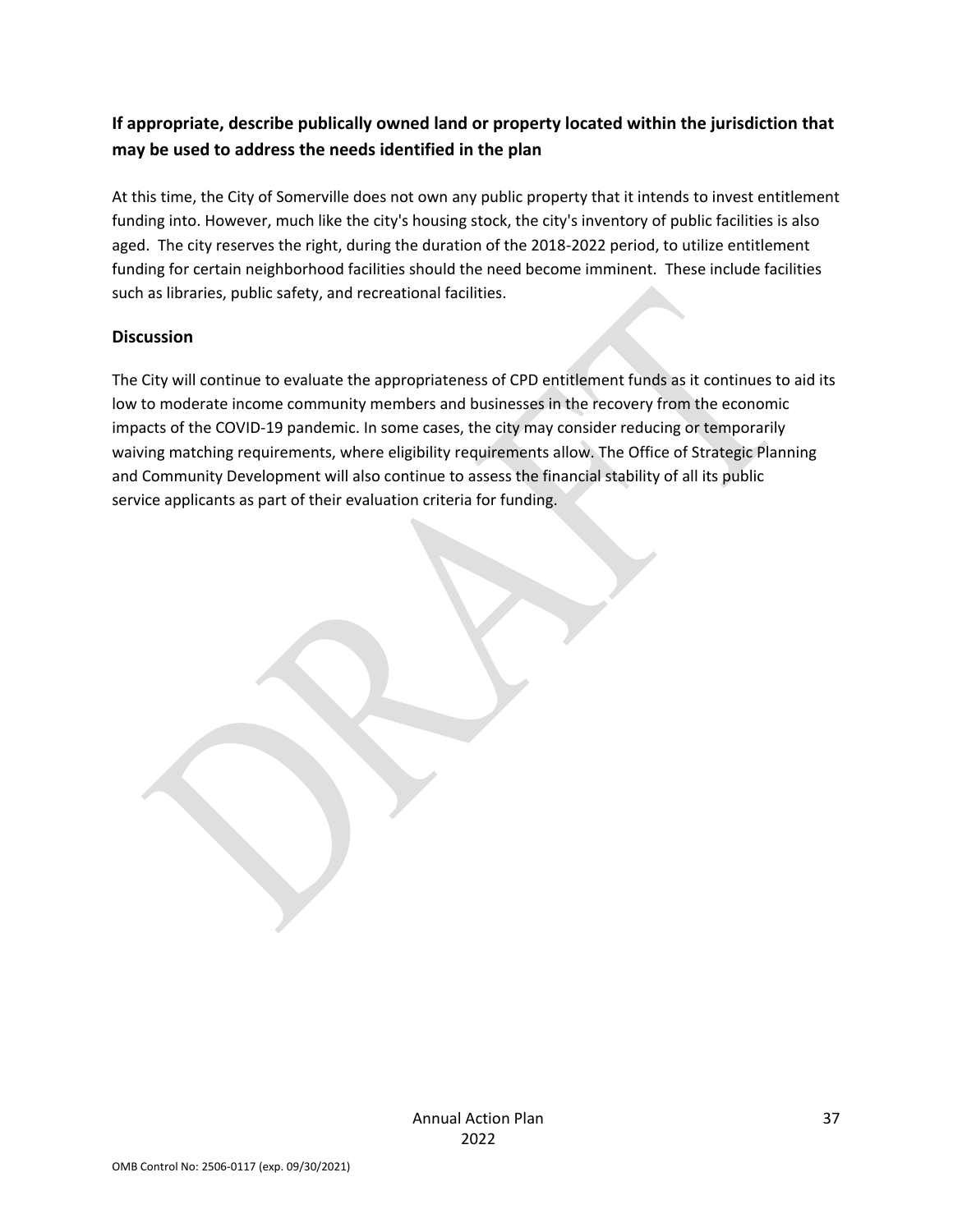# **Annual Goals and Objectives**

# **AP-20 Annual Goals and Objectives**

## **Goals Summary Information**

| Sort           | <b>Goal Name</b>           | <b>Start</b> | End  | Category                | Geographic    | <b>Needs Addressed</b> | <b>Funding</b> | <b>Goal Outcome Indicator</b>    |
|----------------|----------------------------|--------------|------|-------------------------|---------------|------------------------|----------------|----------------------------------|
| Order          |                            | Year         | Year |                         | Area          |                        |                |                                  |
|                | <b>Create and Preserve</b> | 2018         | 2022 | Affordable              | Clty Wide     | <b>Building</b>        | CDBG:          | Rental units rehabilitated: 15   |
|                | <b>Affordable Housing</b>  |              |      | Housing                 |               | Communities of         | \$801,956      | Household Housing Unit           |
|                |                            |              |      | <b>Public Housing</b>   |               | Opportunity            | HOME:          | Direct Financial Assistance to   |
|                |                            |              |      | Homeless                |               | Serving the Needs      | \$449,279      | Homebuyers: 3 Households         |
|                |                            |              |      |                         |               | of At Risk             |                | Assisted                         |
|                |                            |              |      |                         |               | Populations            |                | Tenant-based rental assistance / |
|                |                            |              |      |                         |               |                        |                | Rapid Rehousing: 10 Households   |
|                |                            |              |      |                         |               |                        |                | Assisted                         |
| $\overline{2}$ | Stabilize and              | 2018         | 2022 | Non-Housing             | East          | <b>Building</b>        | CDBG:          | <b>Businesses assisted: 25</b>   |
|                | <b>Revitalize Diverse</b>  |              |      | Community               | Somerville    | Communities of         | \$200,000      | <b>Businesses Assisted</b>       |
|                | Neighborhoods              |              |      | Development             | Winter Hill   | Opportunity            |                |                                  |
|                |                            |              |      | <b>Job Creation and</b> | Union         |                        |                |                                  |
|                |                            |              |      | Retention               | Square        |                        |                |                                  |
|                |                            |              |      |                         | Inner         |                        |                |                                  |
|                |                            |              |      |                         | Belt/Brick    |                        |                |                                  |
|                |                            |              |      |                         | <b>Bottom</b> |                        |                |                                  |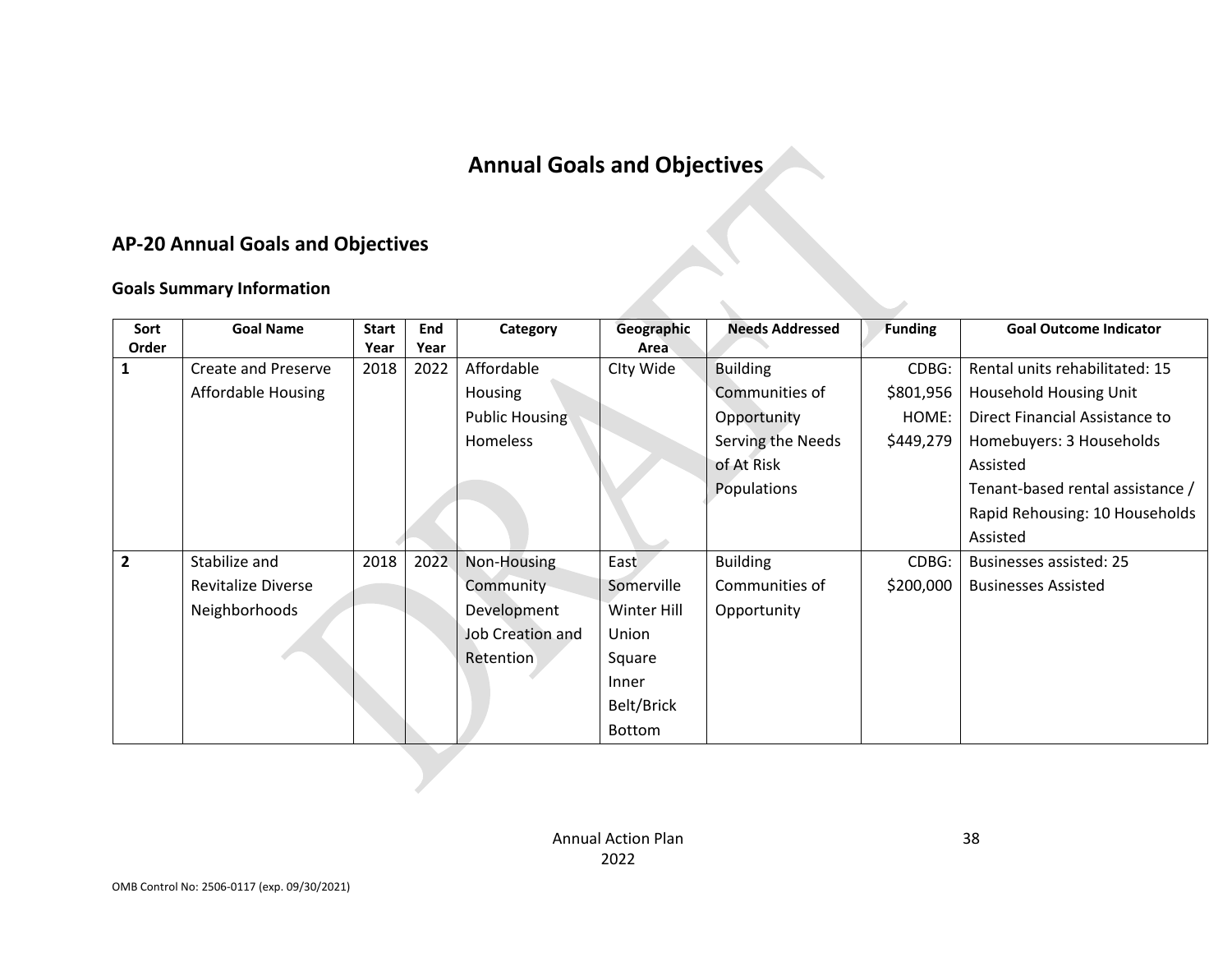| Sort                    | <b>Goal Name</b>            | <b>Start</b> | End  | Category              | Geographic        | <b>Needs Addressed</b>   | <b>Funding</b> | <b>Goal Outcome Indicator</b>     |
|-------------------------|-----------------------------|--------------|------|-----------------------|-------------------|--------------------------|----------------|-----------------------------------|
| Order                   |                             | Year         | Year |                       | Area              |                          |                |                                   |
| $\overline{\mathbf{3}}$ | Infrastructure and          | 2018         | 2022 | Non-Housing           | East              | <b>Enhancing and</b>     | CDBG:          | Public Facility or Infrastructure |
|                         | <b>Urban Environment</b>    |              |      | Community             | Somerville        | Improving the            | \$680,000      | Activities other than             |
|                         | Improvements                |              |      | Development           | Winter Hill       | <b>Urban Environment</b> |                | Low/Moderate Income Housing       |
|                         |                             |              |      | Suitable Living       | Union             |                          |                | Benefit: 21000 Persons Assisted   |
|                         |                             |              |      | Conditions            | Square            |                          |                |                                   |
|                         |                             |              |      |                       | Inner             |                          |                |                                   |
|                         |                             |              |      |                       | <b>Belt/Brick</b> |                          |                |                                   |
|                         |                             |              |      |                       | <b>Bottom</b>     |                          |                |                                   |
|                         |                             |              |      |                       |                   |                          |                |                                   |
| 4                       | <b>Family Stabilization</b> | 2018         | 2022 | Affordable            | Clty Wide         | <b>Building</b>          | CDBG:          | Public service activities other   |
|                         | and Workforce               |              |      | Housing               |                   | Communities of           | \$403,218      | than Low/Moderate Income          |
|                         | <b>Readiness</b>            |              |      | <b>Public Housing</b> |                   | Opportunity              |                | Housing Benefit: 2000 Persons     |
|                         |                             |              |      | Homeless              |                   | Serving the Needs        |                | Assisted                          |
|                         |                             |              |      | Non-Homeless          |                   | of At Risk               |                |                                   |
|                         |                             |              |      | <b>Special Needs</b>  |                   | Populations              |                |                                   |
|                         |                             |              |      | Non-Housing           |                   |                          |                |                                   |
|                         |                             |              |      | Community             |                   |                          |                |                                   |
|                         |                             |              |      | Development           |                   |                          |                |                                   |
| 5                       | <b>Reducing and Ending</b>  | 2018         | 2022 | Affordable            | Clty Wide         | Serving the Needs        | ESG:           | Homeless Person Overnight         |
|                         | Homelessness                |              |      | Housing               |                   | of At Risk               | \$216,500      | Shelter: 55 Persons Assisted      |
|                         |                             |              |      | <b>Public Housing</b> |                   | Populations              |                | Homelessness Prevention: 45       |
|                         |                             |              |      | <b>Homeless</b>       |                   |                          |                | <b>Persons Assisted</b>           |
|                         |                             |              |      | Non-Homeless          |                   |                          |                |                                   |
|                         |                             |              |      | <b>Special Needs</b>  |                   |                          |                |                                   |

**Table 6 – Goals Summary**

**Goal Descriptions**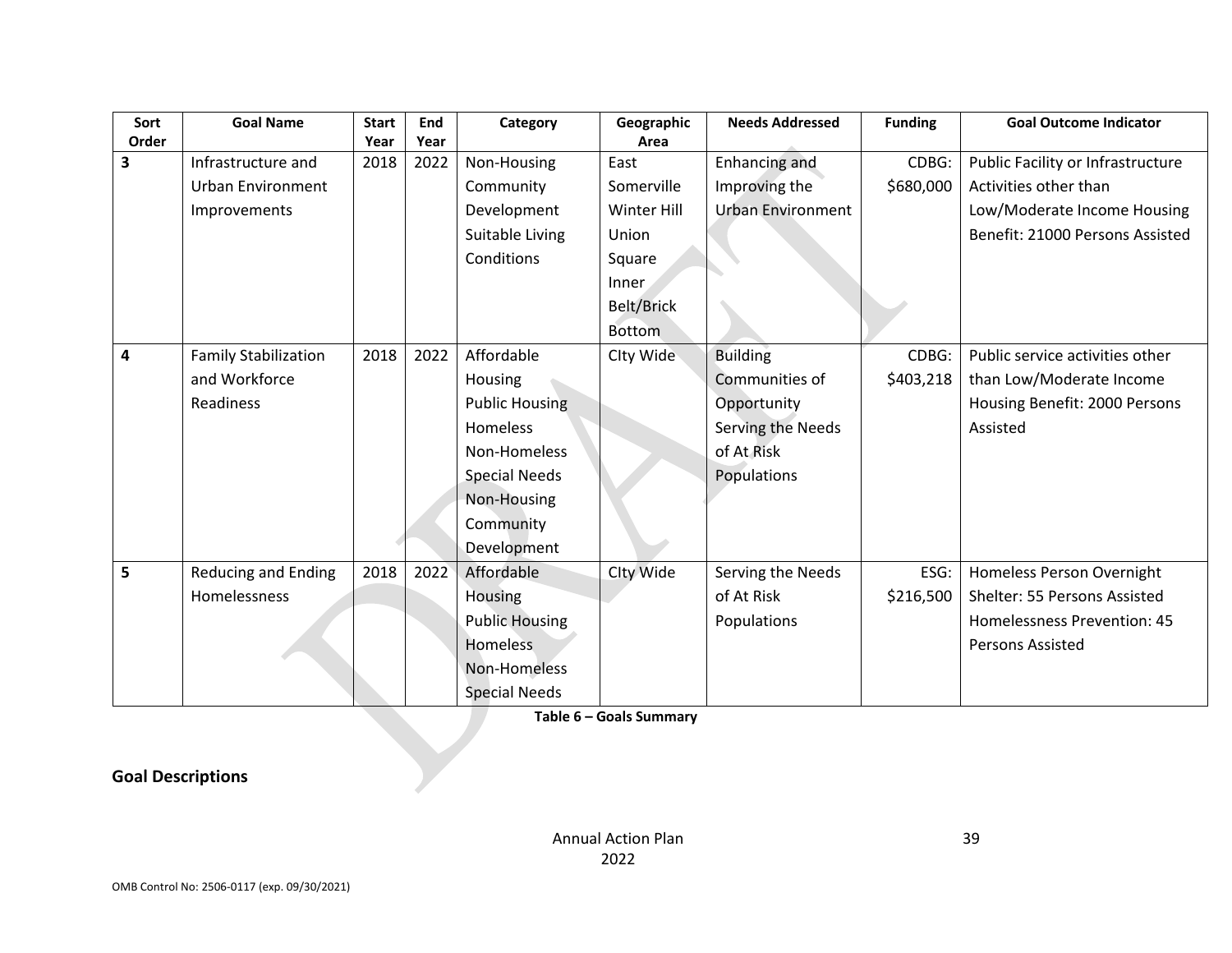| 1              | <b>Goal Name</b>        | Create and Preserve Affordable Housing              |
|----------------|-------------------------|-----------------------------------------------------|
|                | <b>Goal Description</b> |                                                     |
| $\overline{2}$ | <b>Goal Name</b>        | Stabilize and Revitalize Diverse Neighborhoods      |
|                | <b>Goal Description</b> |                                                     |
| 3              | <b>Goal Name</b>        | Infrastructure and Urban Environment Improvements   |
|                | <b>Goal Description</b> |                                                     |
| 4              | <b>Goal Name</b>        | <b>Family Stabilization and Workforce Readiness</b> |
|                | <b>Goal Description</b> |                                                     |
| 5              | <b>Goal Name</b>        | Reducing and Ending Homelessness                    |
|                | <b>Goal Description</b> |                                                     |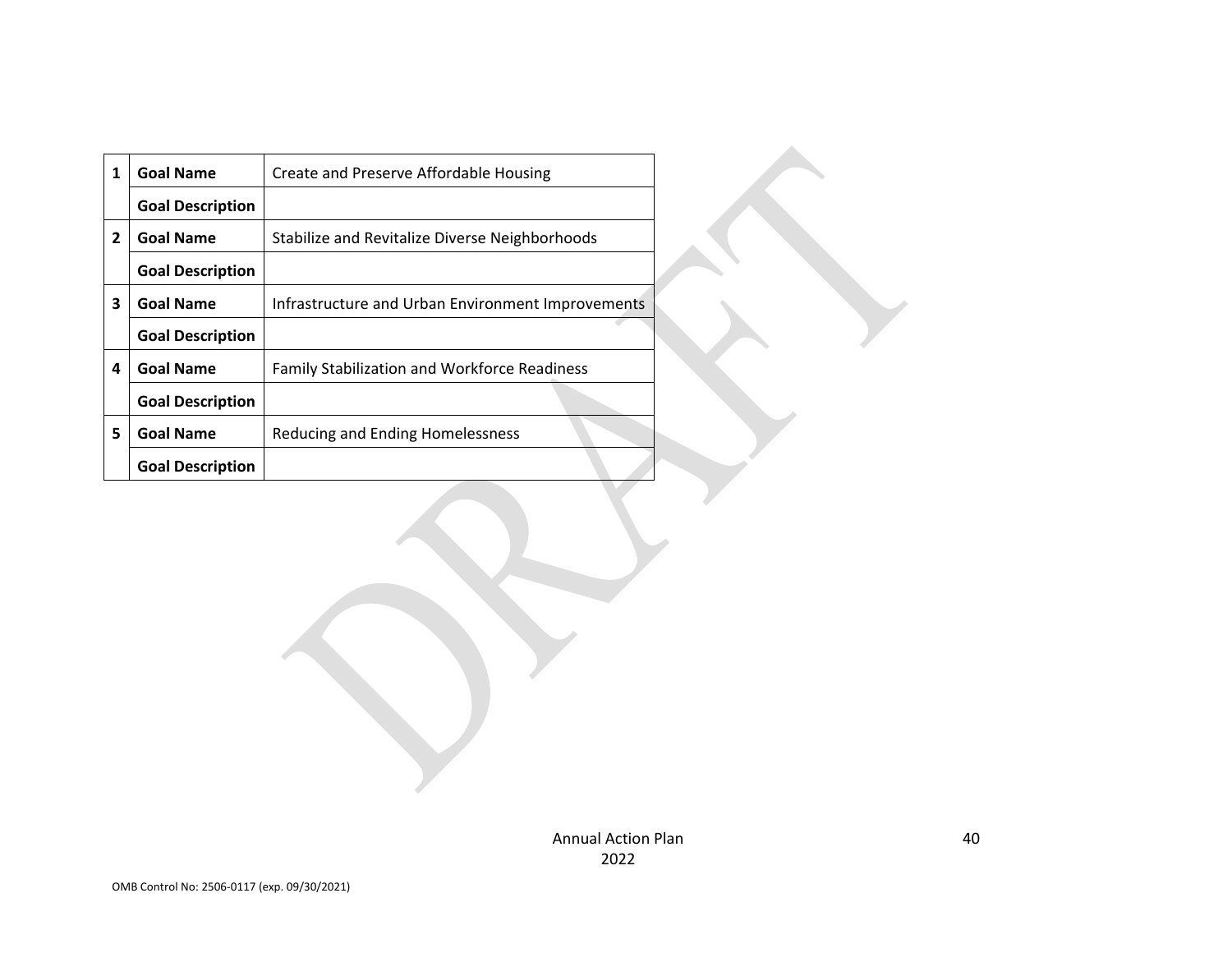# **Projects**

# **AP-35 Projects – 91.220(d)**

## **Introduction**

The projects and programs identified in the 2022-2023 Annual Action Plan remain consistent with the programs and strategies identified in the Consolidated Plan to address the needs of the cities low to moderate income residents. The Office of Strategic Planning and Community Development will focus its efforts in its previously identified target areas. The city has allocated funds in the HOME Investment Partnership grant, Emergency Solutions grant, and Public Services programs in accordance with the federally mandated expenditure caps and guidelines for those programs. The city increased its allocations in certain areas to take advantage of select cap waiver provisions and other flexibilities intended to address community needs arising during the recovery from the impacts of the COVID-19 pandemic. The city also reserves the right to pursue section 108 financing; should an eligible and viable project be identified it would be subject to the approval and additional eligibility and underwriting review criteria of the Office of Housing and Urban Development.

#### **Projects**

| #  | <b>Project Name</b>                          |
|----|----------------------------------------------|
| 1  | <b>Housing Acquisition and Rehab</b>         |
| 2  | Neighborhood Infrastructure and Improvements |
| 3  | Parks and Open Space Improvements            |
| 4  | Green Infrastructure and Urban Forestry      |
| 5  | Small Business Resiliency program            |
| 7  | <b>Public Services</b>                       |
| 8  | Administration                               |
| 9  | <b>Tenant Based Rental Assistance</b>        |
| 10 | First Time Homebuyer Assistance              |
| 11 | <b>Housing Development Special Projects</b>  |
| 12 | <b>CHDO Set Aside</b>                        |
| 13 | <b>CHDO Operating Set-Aside</b>              |
| 14 | <b>HOME Admin</b>                            |

**Table 7 - Project Information**

#### **Describe the reasons for allocation priorities and any obstacles to addressing underserved needs**

For the fifth and final action plan of the 2018-2022 consolidated plan the city took into consideration some trends and emerging needs that have evolved since the onset of the COVID-19 pandemic. During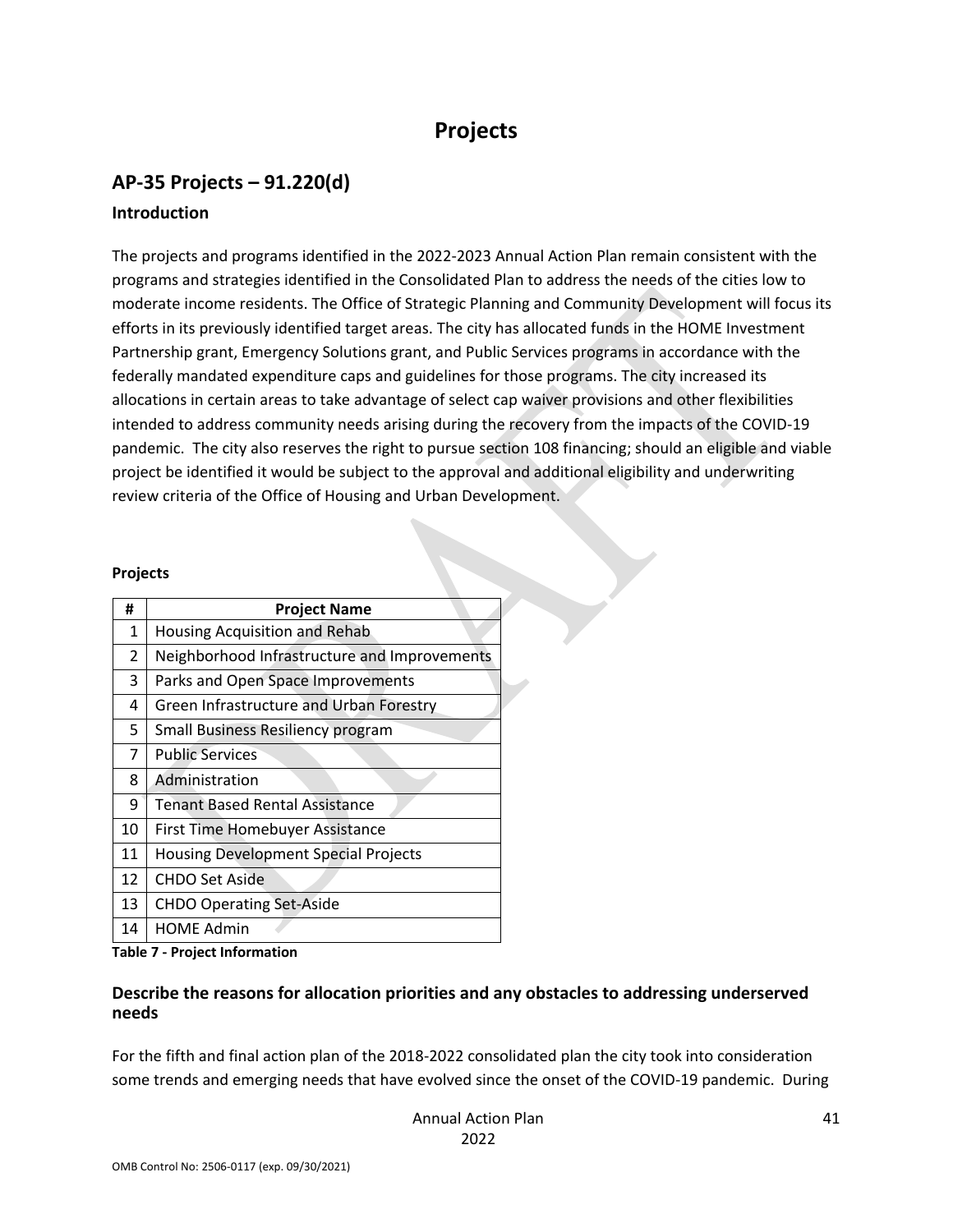the pandemic, the city invested a substantial amount of existing funding and funds awarded through the supplemental CV allocations in the areas of small business assistance and rental assistance. The city has also had the fortune of recently being awarded a series of state funded share streets grants which are eligible to fund similar activities previously funded under the neighborhood infrastructure program.

Simultaneously, during this time, the city has identified an emerging need to fund rehab and capital improvement projects for properties acquired through the 100 Homes Acquisition and rehab program. As a result, the city has made some minor adjustments to decrease and consolidate some funding in the neighborhood infrastructure and small business resiliency programs in order to increase the allocation to the housing rehab and acquisition program.

The city is also currently evaluating options to include and expand energy efficiency upgrades as part of its eligible activities under rehab. This would achieve the dual goal of both improving the living conditions and remove some of the energy cost burdens faced by the low to moderate income residents of those properties and units.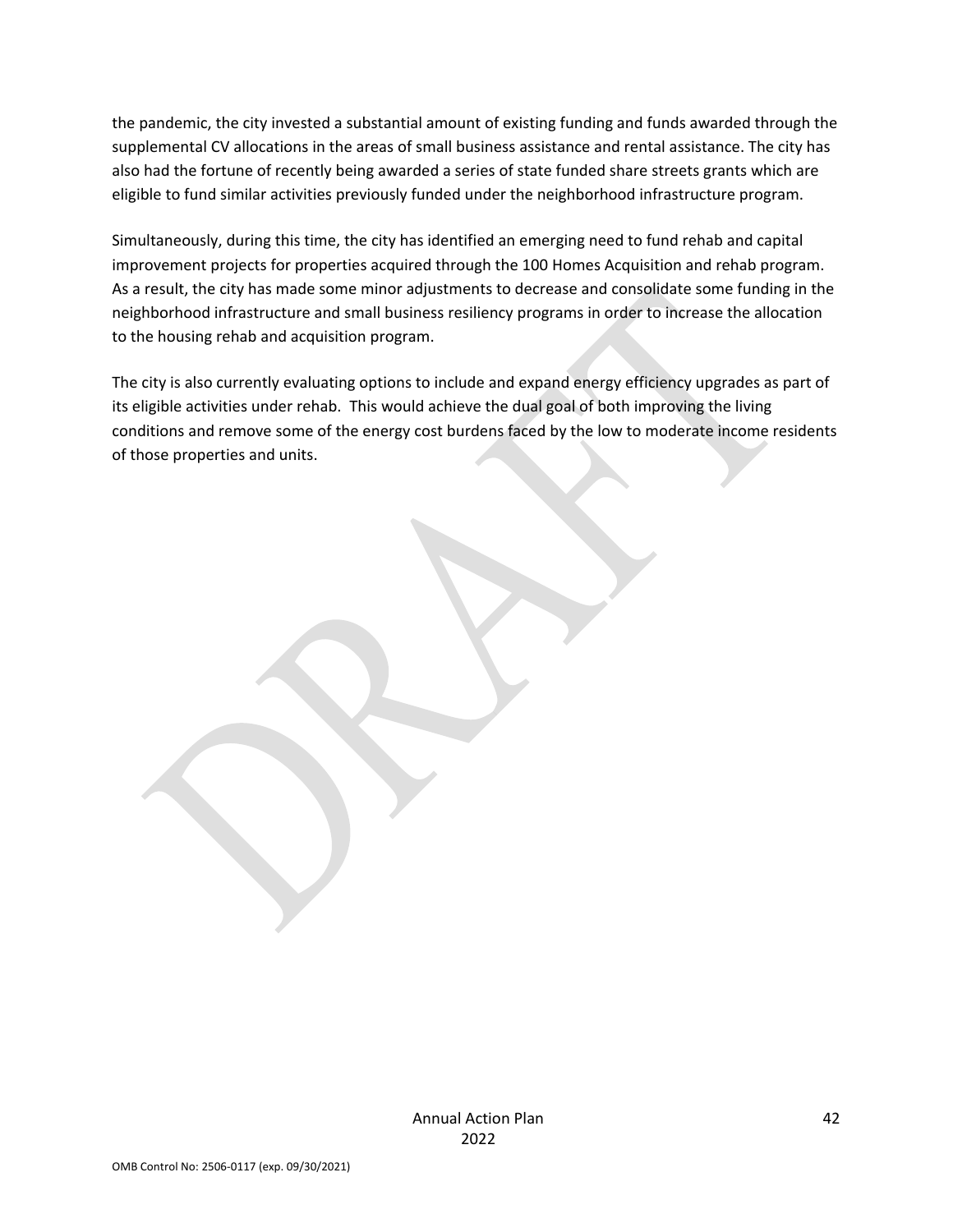**AP-38 Project Summary**

**Project Summary Information**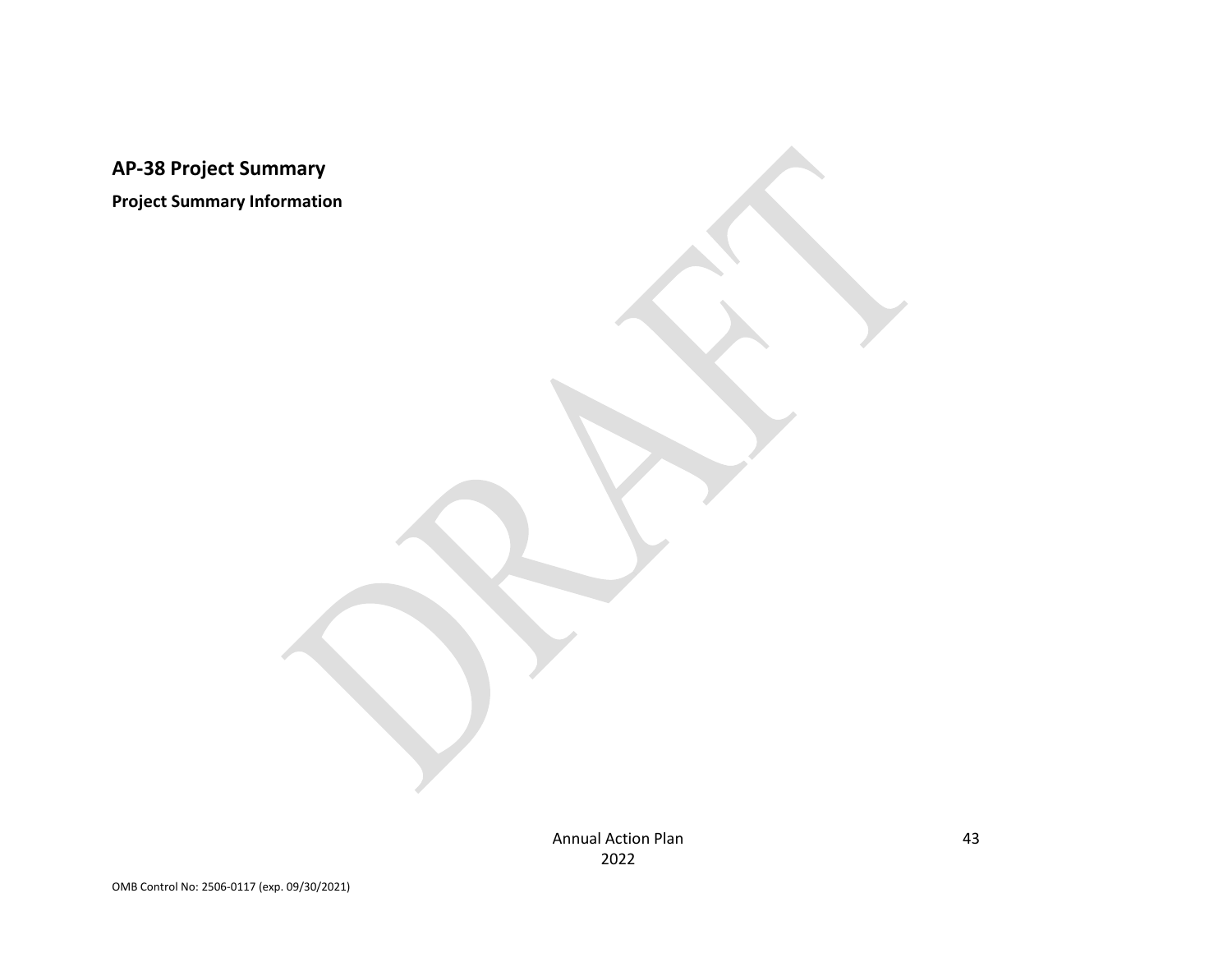| ${\bf 1}$<br><b>Project Name</b>                                                                        | Housing Acquisition and Rehab                                                                                                                                                                                                                                                                                                                                                                                                                                                                                                                                                                                                                                                                                                                                                                                                                                                                                                                                                                                                                                                                                                                                                                                                          |
|---------------------------------------------------------------------------------------------------------|----------------------------------------------------------------------------------------------------------------------------------------------------------------------------------------------------------------------------------------------------------------------------------------------------------------------------------------------------------------------------------------------------------------------------------------------------------------------------------------------------------------------------------------------------------------------------------------------------------------------------------------------------------------------------------------------------------------------------------------------------------------------------------------------------------------------------------------------------------------------------------------------------------------------------------------------------------------------------------------------------------------------------------------------------------------------------------------------------------------------------------------------------------------------------------------------------------------------------------------|
| <b>Target Area</b>                                                                                      | Clty Wide                                                                                                                                                                                                                                                                                                                                                                                                                                                                                                                                                                                                                                                                                                                                                                                                                                                                                                                                                                                                                                                                                                                                                                                                                              |
| <b>Goals Supported</b>                                                                                  | Create and Preserve Affordable Housing                                                                                                                                                                                                                                                                                                                                                                                                                                                                                                                                                                                                                                                                                                                                                                                                                                                                                                                                                                                                                                                                                                                                                                                                 |
| <b>Needs Addressed</b>                                                                                  | <b>Building Communities of Opportunity</b>                                                                                                                                                                                                                                                                                                                                                                                                                                                                                                                                                                                                                                                                                                                                                                                                                                                                                                                                                                                                                                                                                                                                                                                             |
| <b>Funding</b>                                                                                          | CDBG: \$801,956                                                                                                                                                                                                                                                                                                                                                                                                                                                                                                                                                                                                                                                                                                                                                                                                                                                                                                                                                                                                                                                                                                                                                                                                                        |
| <b>Description</b>                                                                                      | This program will continue to support the city's 100 Homes program.<br>CDBG funds will primarily be used to undertake rehabilitation work but<br>may also fund housing acquisition activities on a limited basis. The city<br>will also continue to operate its existing Home Rehab program to income<br>eligible residents city wide. The city is expanding the home rehab<br>program this year for continuing lead rehab work and for increased<br>weatherization projects. The city has a longstanding lead abatement<br>rehab program, but since the grant used to fund that program is now<br>expiring, the city will be using CDBG to continue to satisfy that need. As<br>the city continues to plan for climate change and work to lower<br>Somerville's contribution to climate change, the city is planning to<br>revamp the existing housing rehab program to include projects that<br>enhance the energy efficiency of homes occupied by low/moderate<br>income residents. That initiative has multiple benefits, including lowering<br>the cost burden of energy for low/moderate income residents, improving<br>the quality of affordable housing, and lowering the city's energy<br>use/contribution to climate change. |
| <b>Target Date</b>                                                                                      | 6/30/2023                                                                                                                                                                                                                                                                                                                                                                                                                                                                                                                                                                                                                                                                                                                                                                                                                                                                                                                                                                                                                                                                                                                                                                                                                              |
| <b>Estimate the number</b><br>and type of families<br>that will benefit from<br>the proposed activities | It is estimated that anywhere between 15-25 households will be assisted<br>through this program in PY22. The program will benefit a range of<br>individuals and family types based on the number and type of units that<br>are rehabilitated and/or acquired. Though funding is increasing for this<br>project compared to previous years, the city is expecting the number of<br>properties rehabilitated to remain roughly the same as the city pivots<br>rehabilitation priorities to energy efficiency upgrades. Additionally, the<br>city's existing lead grant is expiring, meaning that lead abatement<br>projects will fall under CDBG purview.<br>Units listed in other section of goal outcome indicators are for units<br>acquired.                                                                                                                                                                                                                                                                                                                                                                                                                                                                                         |
| <b>Location Description</b>                                                                             | Citywide to income-eligible households and in support of the scattered<br>site 100 Homes acquisition and rehab program.                                                                                                                                                                                                                                                                                                                                                                                                                                                                                                                                                                                                                                                                                                                                                                                                                                                                                                                                                                                                                                                                                                                |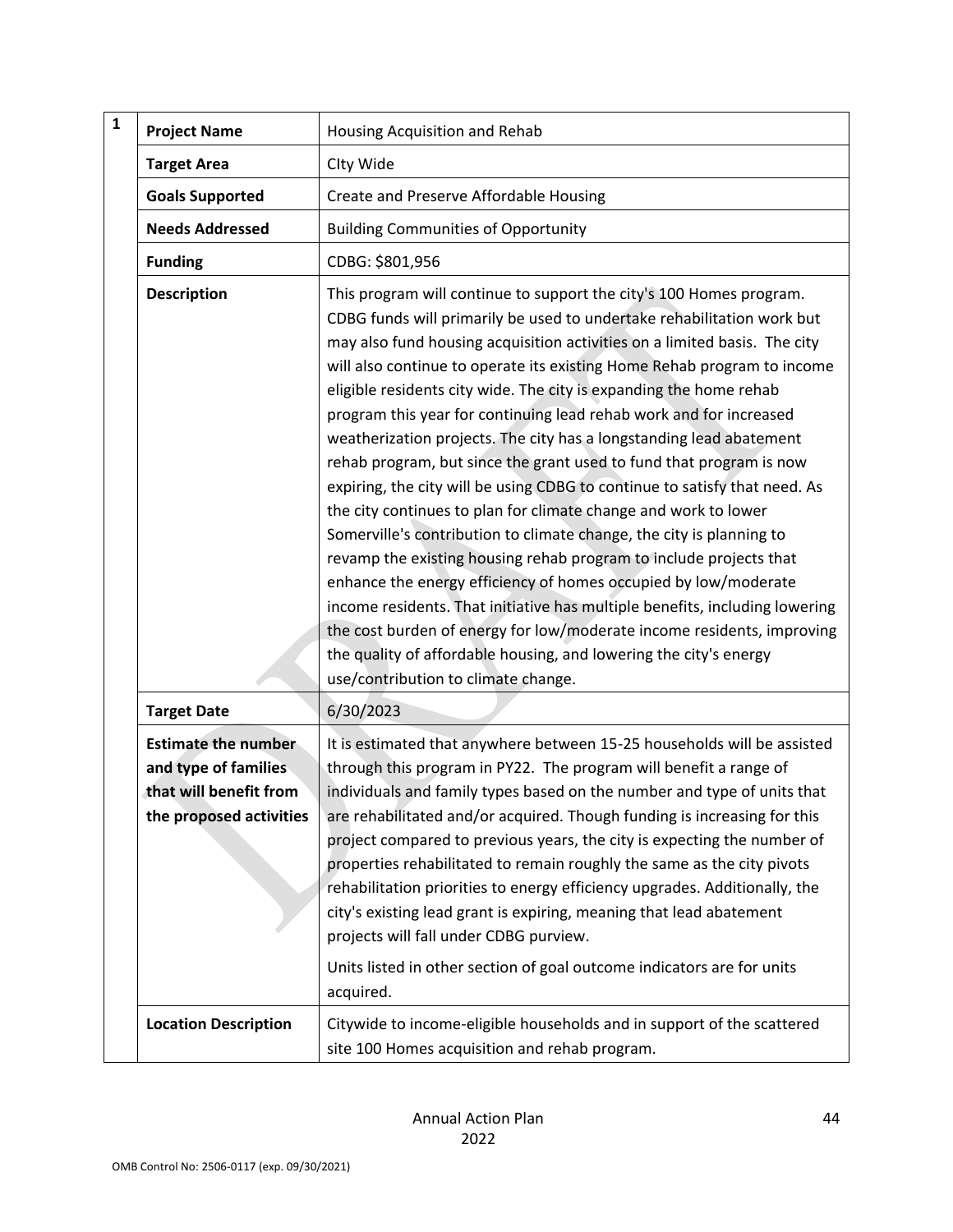|   | <b>Planned Activities</b>                                                                               | Current planned rehabilitation activities include residential properties at<br>57 Merriam St and 9 Gilman Ave. The city is also working towards<br>acquiring a new set of units on Summer St.                                                                                                                                                                                                                                         |
|---|---------------------------------------------------------------------------------------------------------|---------------------------------------------------------------------------------------------------------------------------------------------------------------------------------------------------------------------------------------------------------------------------------------------------------------------------------------------------------------------------------------------------------------------------------------|
| 2 | <b>Project Name</b>                                                                                     | Neighborhood Infrastructure and Improvements                                                                                                                                                                                                                                                                                                                                                                                          |
|   | <b>Target Area</b>                                                                                      | <b>East Somerville</b><br><b>Union Square</b>                                                                                                                                                                                                                                                                                                                                                                                         |
|   | <b>Goals Supported</b>                                                                                  | Infrastructure and Urban Environment Improvements                                                                                                                                                                                                                                                                                                                                                                                     |
|   | <b>Needs Addressed</b>                                                                                  | Enhancing and Improving the Urban Environment                                                                                                                                                                                                                                                                                                                                                                                         |
|   | <b>Funding</b>                                                                                          | CDBG: \$200,000                                                                                                                                                                                                                                                                                                                                                                                                                       |
|   | <b>Description</b>                                                                                      | This project will focus on making infrastructure, streetscape, and multi-<br>modal safety improvements including traffic calming, ADA<br>improvements, and utility improvements in underserved and income<br>eligible areas.                                                                                                                                                                                                          |
|   | <b>Target Date</b>                                                                                      | 6/30/2023                                                                                                                                                                                                                                                                                                                                                                                                                             |
|   | <b>Estimate the number</b><br>and type of families<br>that will benefit from<br>the proposed activities | The City will target its infrastructure investments in the previously<br>identified target areas. The activities identified will be aimed at<br>benefitting area's that serve a minimum of 800-1,000 low to moderate<br>income residents. As a result of the densely populated nature of<br>Somerville's neighborhoods, OSPCD is confident that most activities will<br>serve a much higher number of low to moderate income persons. |
|   | <b>Location Description</b>                                                                             | The city will focus its streetscape and infrastructure activities on the low<br>to moderate income neighborhoods that are expected to be most<br>impacted by the forthcoming transit stations. These neighborhoods<br>include Union Square, Central Broadway, East Somerville, and Gilman<br>Square.                                                                                                                                  |
|   | <b>Planned Activities</b>                                                                               | The city will undertake streetscape and infrastructure investments that<br>will improve pedestrian and multi-modal safety and provide equitable<br>access to transit. The city will also seek opportunities to invest in utility<br>improvements, when and if needed.                                                                                                                                                                 |
| 3 | <b>Project Name</b>                                                                                     | Parks and Open Space Improvements                                                                                                                                                                                                                                                                                                                                                                                                     |
|   | <b>Target Area</b>                                                                                      | <b>East Somerville</b><br>Winter Hill<br><b>Union Square</b>                                                                                                                                                                                                                                                                                                                                                                          |
|   | <b>Goals Supported</b>                                                                                  | Infrastructure and Urban Environment Improvements                                                                                                                                                                                                                                                                                                                                                                                     |
|   | <b>Needs Addressed</b>                                                                                  | Enhancing and Improving the Urban Environment                                                                                                                                                                                                                                                                                                                                                                                         |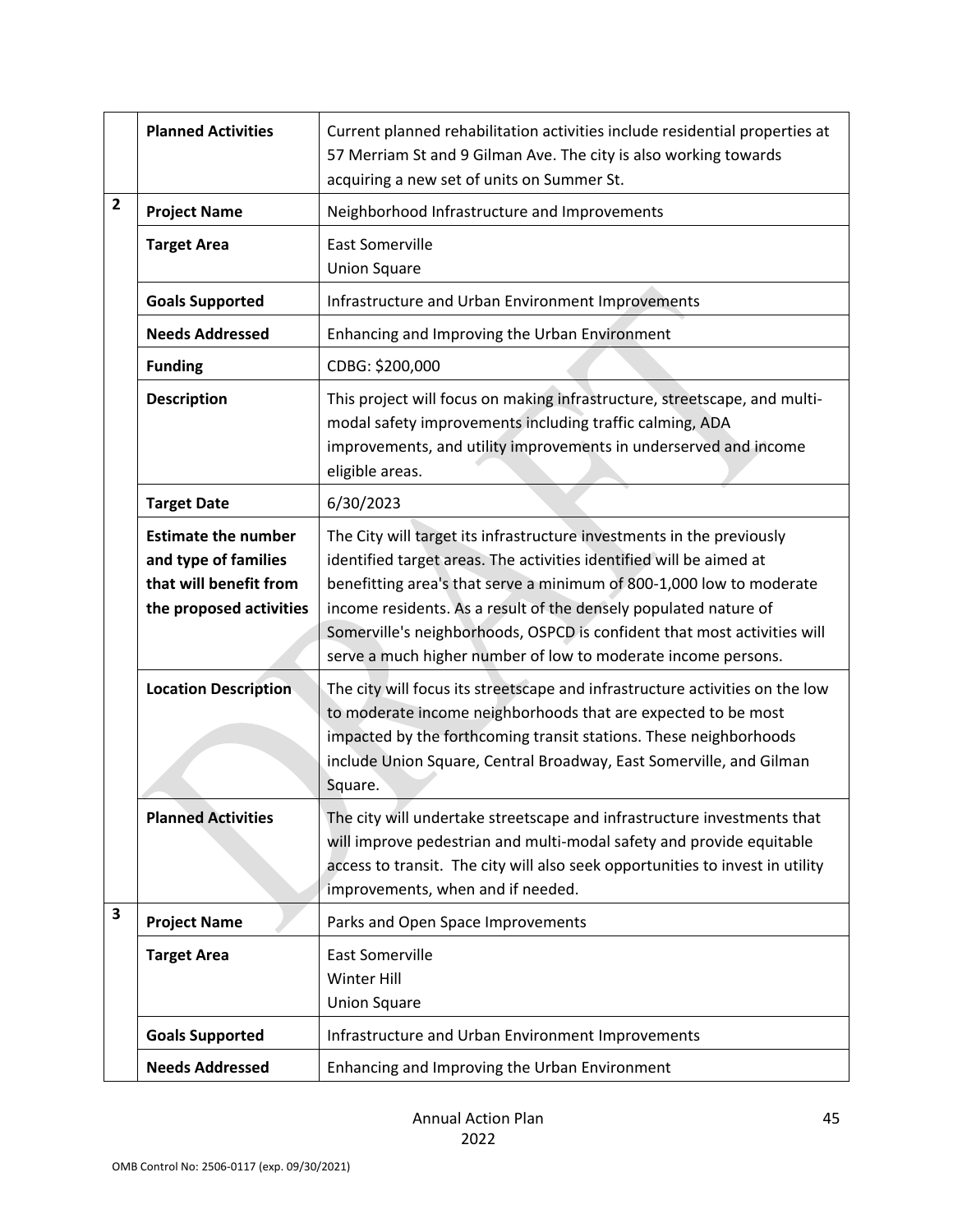|   | <b>Funding</b>                                                                                          | CDBG: \$400,000                                                                                                                                                                                                                                                                                                                                                                                                                                                                                                                                                                                                                                                                                                                                                                      |
|---|---------------------------------------------------------------------------------------------------------|--------------------------------------------------------------------------------------------------------------------------------------------------------------------------------------------------------------------------------------------------------------------------------------------------------------------------------------------------------------------------------------------------------------------------------------------------------------------------------------------------------------------------------------------------------------------------------------------------------------------------------------------------------------------------------------------------------------------------------------------------------------------------------------|
|   | <b>Description</b>                                                                                      | This project will create and revitalize quality recreational open spaces in<br>the city's most densely populated and underserved neighborhoods.                                                                                                                                                                                                                                                                                                                                                                                                                                                                                                                                                                                                                                      |
|   | <b>Target Date</b>                                                                                      | 6/30/2023                                                                                                                                                                                                                                                                                                                                                                                                                                                                                                                                                                                                                                                                                                                                                                            |
|   | <b>Estimate the number</b><br>and type of families<br>that will benefit from<br>the proposed activities | The City will target its Parks and Open Space activities in the previously<br>identified target areas. The activities identified will be aimed at<br>benefitting area's that serve a minimum of 1,100 low to moderate<br>income residents. As a result of the densely populated nature of<br>Somerville's neighborhoods, OSPCD is confident that most activities will<br>serve a much higher number of low to moderate income persons.                                                                                                                                                                                                                                                                                                                                               |
|   | <b>Location Description</b>                                                                             | The city will focus its parks and open space activities on the low to<br>moderate income neighborhoods that demonstrate the greatest need<br>and lack of suitable green space and recreational amenities. These<br>neighborhoods include, Union Square, Central Broadway/Mystic<br>Avenue, and East Somerville. Currently, the city is finalizing work on a<br>new greenspace park at the Arthur Healey school, creating a multitude of<br>new recreational area for students at the Healey School and others in the<br>neighborhood. The city is also planning to begin a renovation of Junction<br>Park in the upcoming program year. Design is underway for that project,<br>and ultimately the city expect that it will result in a much larger version of<br>the existing park. |
|   | <b>Planned Activities</b>                                                                               | This project will aim to add to the city's inventory of public open space<br>and recreational facilities with a focus on some of the city's most densely<br>populated and underserved neighborhoods.                                                                                                                                                                                                                                                                                                                                                                                                                                                                                                                                                                                 |
| 4 | <b>Project Name</b>                                                                                     | Green Infrastructure and Urban Forestry                                                                                                                                                                                                                                                                                                                                                                                                                                                                                                                                                                                                                                                                                                                                              |
|   | <b>Target Area</b>                                                                                      | <b>East Somerville</b><br>Winter Hill<br>Clty Wide<br><b>Union Square</b><br>Inner Belt/Brick Bottom                                                                                                                                                                                                                                                                                                                                                                                                                                                                                                                                                                                                                                                                                 |
|   | <b>Goals Supported</b>                                                                                  | Infrastructure and Urban Environment Improvements                                                                                                                                                                                                                                                                                                                                                                                                                                                                                                                                                                                                                                                                                                                                    |
|   | <b>Needs Addressed</b>                                                                                  | <b>Building Communities of Opportunity</b><br>Enhancing and Improving the Urban Environment                                                                                                                                                                                                                                                                                                                                                                                                                                                                                                                                                                                                                                                                                          |
|   | <b>Funding</b>                                                                                          | CDBG: \$80,000                                                                                                                                                                                                                                                                                                                                                                                                                                                                                                                                                                                                                                                                                                                                                                       |
|   | <b>Description</b>                                                                                      | This program will continue to compliment the City's tree planting<br>program in income eligible areas.                                                                                                                                                                                                                                                                                                                                                                                                                                                                                                                                                                                                                                                                               |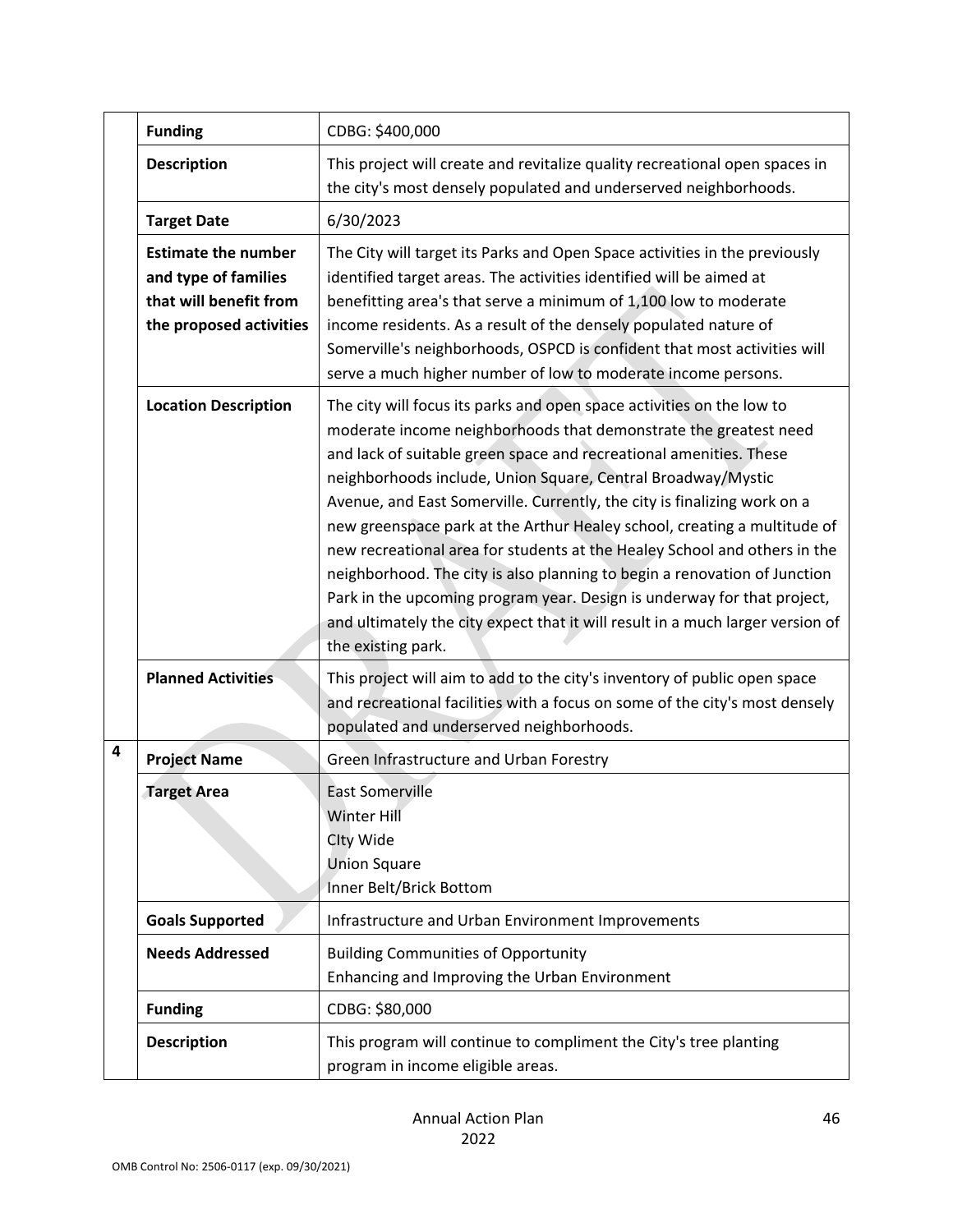|   | <b>Target Date</b>                                                                                      | 6/30/2023                                                                                                                                                                                                                                                                                                                                                                                                                                                                                                                                                                 |
|---|---------------------------------------------------------------------------------------------------------|---------------------------------------------------------------------------------------------------------------------------------------------------------------------------------------------------------------------------------------------------------------------------------------------------------------------------------------------------------------------------------------------------------------------------------------------------------------------------------------------------------------------------------------------------------------------------|
|   | <b>Estimate the number</b><br>and type of families<br>that will benefit from<br>the proposed activities | The City will target its Green Infrastructure and Urban Forestry activities<br>in predominantly low to moderate income eligible census tracts across<br>the city. The activities identified will be aimed at benefitting area's that<br>serve a minimum of 500 low to moderate income residents. As a result of<br>the densely populated nature of Somerville's neighborhoods, OSPCD is<br>confident that most activities will serve a much higher number of low to<br>moderate income persons.                                                                           |
|   | <b>Location Description</b>                                                                             | The city will target tree planting efforts across low-income eligible census<br>tracts across the city.                                                                                                                                                                                                                                                                                                                                                                                                                                                                   |
|   | <b>Planned Activities</b>                                                                               | The city will operate a tree planting in eligible low to moderate income<br>census tracts.                                                                                                                                                                                                                                                                                                                                                                                                                                                                                |
| 5 | <b>Project Name</b>                                                                                     | Small Business Resiliency program                                                                                                                                                                                                                                                                                                                                                                                                                                                                                                                                         |
|   | <b>Target Area</b>                                                                                      | <b>East Somerville</b><br><b>Winter Hill</b><br>Clty Wide<br><b>Union Square</b><br>Inner Belt/Brick Bottom                                                                                                                                                                                                                                                                                                                                                                                                                                                               |
|   | <b>Goals Supported</b>                                                                                  | <b>Stabilize and Revitalize Diverse Neighborhoods</b>                                                                                                                                                                                                                                                                                                                                                                                                                                                                                                                     |
|   | <b>Needs Addressed</b>                                                                                  | <b>Building Communities of Opportunity</b>                                                                                                                                                                                                                                                                                                                                                                                                                                                                                                                                |
|   | <b>Funding</b>                                                                                          | CDBG: \$200,000                                                                                                                                                                                                                                                                                                                                                                                                                                                                                                                                                           |
|   | <b>Description</b>                                                                                      | This program will combine technical assistance and direct financial<br>assistance to support micro-enterprises and local small businesses in<br>income eligible areas.                                                                                                                                                                                                                                                                                                                                                                                                    |
|   | <b>Target Date</b>                                                                                      | 6/30/2023                                                                                                                                                                                                                                                                                                                                                                                                                                                                                                                                                                 |
|   | <b>Estimate the number</b><br>and type of families<br>that will benefit from<br>the proposed activities | This project is designed to deliver technical assistance to the city's most<br>economically vulnerable small business or micro-enterprise owners. The<br>city will target low to moderate income business owners or small<br>business located in targeted, underserved neighborhoods that provide<br>essential goods and services to the community. Many of the business<br>owners targeted with this effort will be low-income immigrant business<br>owners, many of whom are also first time business owners. The city will<br>aim to assist 10-20 eligible businesses. |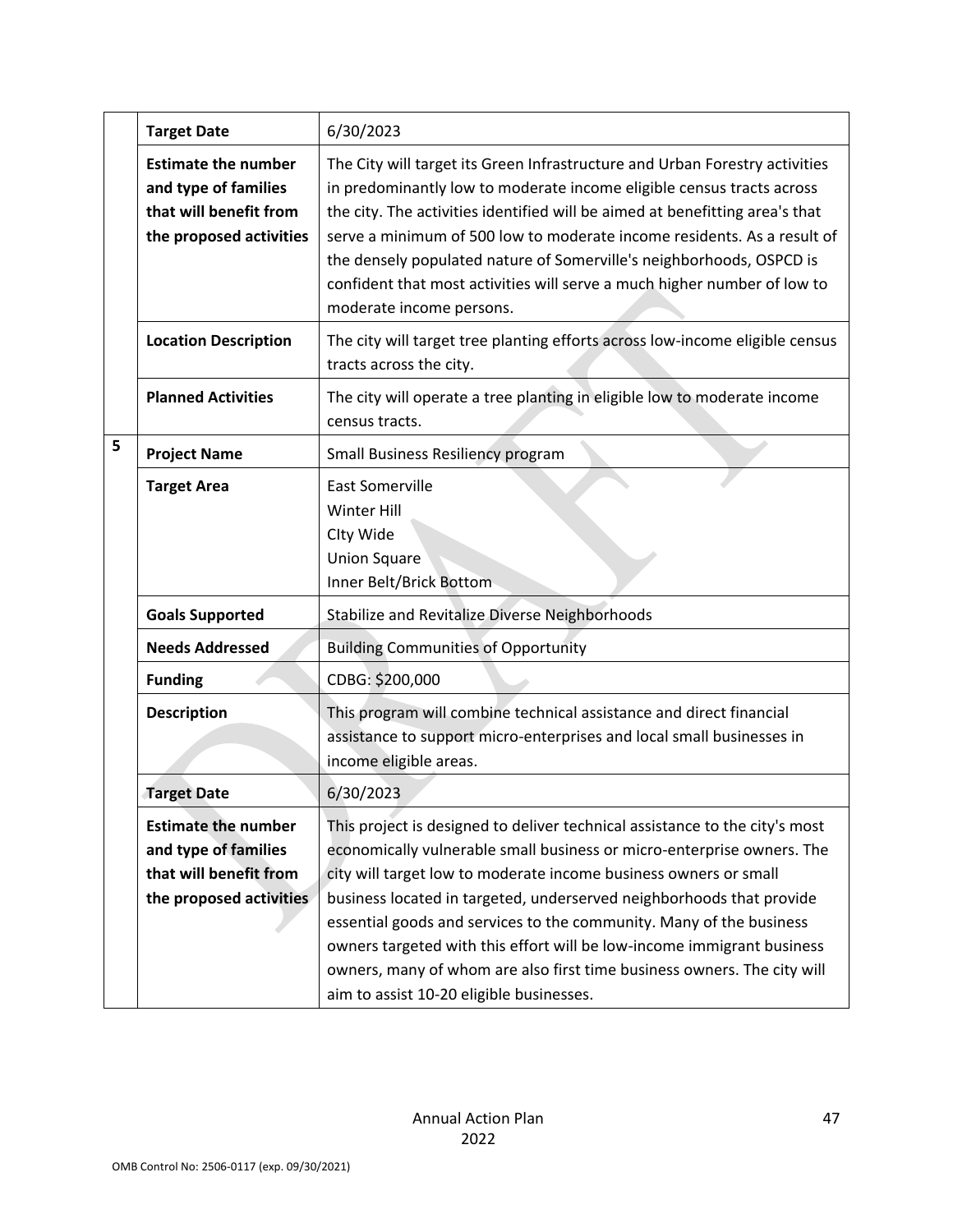|   | <b>Location Description</b>                                                                             | The city will target its outreach efforts to small businesses located in the<br>previously identified target neighborhoods of Union Square, Winter Hill,<br>East Somerville, and Gilman Square. These neighborhoods have the<br>highest concentration of low income, family operated small businesses in<br>the city. Two of these neighborhoods, Union Square and East Somerville,<br>are also served by local Main Streets organizations that work closely with<br>these businesses on technical assistance issues and coordination with the<br>city. |
|---|---------------------------------------------------------------------------------------------------------|---------------------------------------------------------------------------------------------------------------------------------------------------------------------------------------------------------------------------------------------------------------------------------------------------------------------------------------------------------------------------------------------------------------------------------------------------------------------------------------------------------------------------------------------------------|
|   | <b>Planned Activities</b>                                                                               | Technical assistance and outreach for the city's most economically<br>vulnerable small businesses and micro-enterprises. Assistance will go to<br>businesses operated by low/moderate income owners or businesses that<br>provide essential goods operating in targeted, underserved communities.                                                                                                                                                                                                                                                       |
| 6 | <b>Project Name</b>                                                                                     | <b>Public Services</b>                                                                                                                                                                                                                                                                                                                                                                                                                                                                                                                                  |
|   | <b>Target Area</b>                                                                                      | Clty Wide                                                                                                                                                                                                                                                                                                                                                                                                                                                                                                                                               |
|   | <b>Goals Supported</b>                                                                                  | Family Stabilization and Workforce Readiness                                                                                                                                                                                                                                                                                                                                                                                                                                                                                                            |
|   | <b>Needs Addressed</b>                                                                                  | <b>Building Communities of Opportunity</b>                                                                                                                                                                                                                                                                                                                                                                                                                                                                                                              |
|   | <b>Funding</b>                                                                                          | CDBG: \$403,218                                                                                                                                                                                                                                                                                                                                                                                                                                                                                                                                         |
|   | <b>Description</b>                                                                                      | This program will fund local nonprofit organizations and agencies that<br>provide vital supportive services to the most economically vulnerable<br>members of the community including low-income individuals and<br>families, seniors and person with disabilities. The city will continue to<br>evaluate areas that are in need of assistance during the recovery from<br>the COVID-19 pandemic. This includes housing counseling and support<br>services, food security, and job training, and other critical services.                               |
|   | <b>Target Date</b>                                                                                      | 6/30/2023                                                                                                                                                                                                                                                                                                                                                                                                                                                                                                                                               |
|   | <b>Estimate the number</b><br>and type of families<br>that will benefit from<br>the proposed activities | Expect to serve over 4,000 low-income residents with Public Service<br>funding. Services will benefit low-income individuals, low-income<br>families and their children, seniors and disabled adults.                                                                                                                                                                                                                                                                                                                                                   |
|   | <b>Location Description</b>                                                                             | The social services and programs funded under the public services<br>program are available to any eligible low to moderate income individual<br>or household citywide.                                                                                                                                                                                                                                                                                                                                                                                  |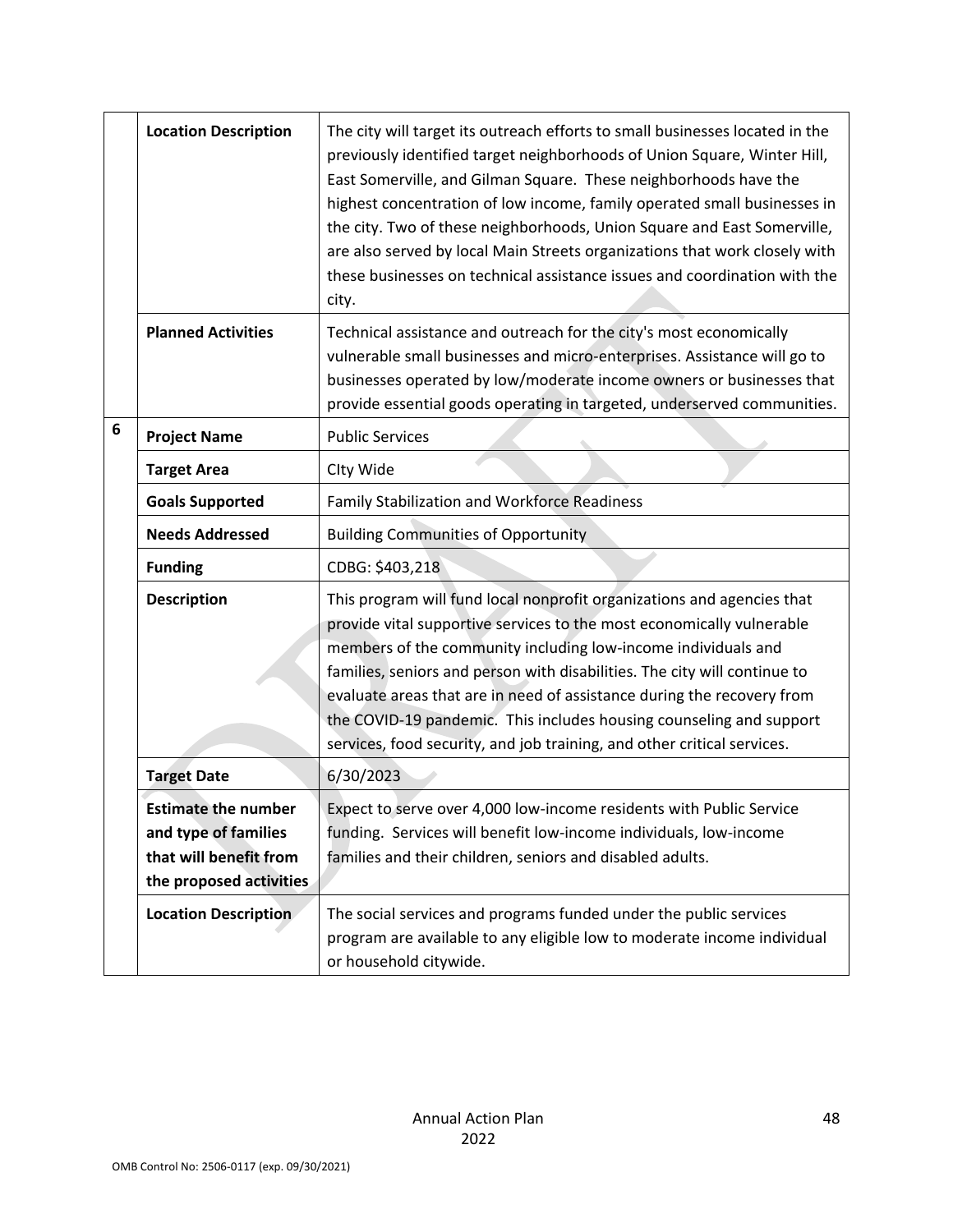|                         | <b>Planned Activities</b>                                                                               | The City of Somerville issued a request for proposal to local social service<br>and non-profit organizations/agencies that can provide a range of<br>supportive services to benefit the city's most economically vulnerable<br>populations. An added focus was placed on programs that serve the<br>youth, elderly, and those with disabilities. The Office of Strategic Planning<br>and Community Development will coordinating services and funding with<br>them as proposals come in and bids are selected. |
|-------------------------|---------------------------------------------------------------------------------------------------------|----------------------------------------------------------------------------------------------------------------------------------------------------------------------------------------------------------------------------------------------------------------------------------------------------------------------------------------------------------------------------------------------------------------------------------------------------------------------------------------------------------------|
| $\overline{\mathbf{z}}$ | <b>Project Name</b>                                                                                     | Administration                                                                                                                                                                                                                                                                                                                                                                                                                                                                                                 |
|                         | <b>Target Area</b>                                                                                      |                                                                                                                                                                                                                                                                                                                                                                                                                                                                                                                |
|                         | <b>Goals Supported</b>                                                                                  | Create and Preserve Affordable Housing<br>Stabilize and Revitalize Diverse Neighborhoods<br>Infrastructure and Urban Environment Improvements<br><b>Family Stabilization and Workforce Readiness</b><br>Reducing and Ending Homelessness                                                                                                                                                                                                                                                                       |
|                         | <b>Needs Addressed</b>                                                                                  | <b>Building Communities of Opportunity</b><br>Enhancing and Improving the Urban Environment                                                                                                                                                                                                                                                                                                                                                                                                                    |
|                         | <b>Funding</b>                                                                                          | CDBG: \$508,703                                                                                                                                                                                                                                                                                                                                                                                                                                                                                                |
|                         | <b>Description</b>                                                                                      | This project will cover the administrative costs of operating and<br>administering the entitlement program.                                                                                                                                                                                                                                                                                                                                                                                                    |
|                         | <b>Target Date</b>                                                                                      | 6/30/2023                                                                                                                                                                                                                                                                                                                                                                                                                                                                                                      |
|                         | <b>Estimate the number</b><br>and type of families<br>that will benefit from<br>the proposed activities | N/A                                                                                                                                                                                                                                                                                                                                                                                                                                                                                                            |
|                         | <b>Location Description</b>                                                                             | N/A                                                                                                                                                                                                                                                                                                                                                                                                                                                                                                            |
|                         | <b>Planned Activities</b>                                                                               | This project will cover the administrative costs of operating and<br>administering the entitlement program.                                                                                                                                                                                                                                                                                                                                                                                                    |
| 8                       | <b>Project Name</b>                                                                                     | <b>Tenant Based Rental Assistance</b>                                                                                                                                                                                                                                                                                                                                                                                                                                                                          |
|                         | <b>Target Area</b>                                                                                      | Clty Wide                                                                                                                                                                                                                                                                                                                                                                                                                                                                                                      |
|                         | <b>Goals Supported</b>                                                                                  | Create and Preserve Affordable Housing                                                                                                                                                                                                                                                                                                                                                                                                                                                                         |
|                         | <b>Needs Addressed</b>                                                                                  | <b>Building Communities of Opportunity</b>                                                                                                                                                                                                                                                                                                                                                                                                                                                                     |
|                         | <b>Funding</b>                                                                                          | HOME: \$69,334                                                                                                                                                                                                                                                                                                                                                                                                                                                                                                 |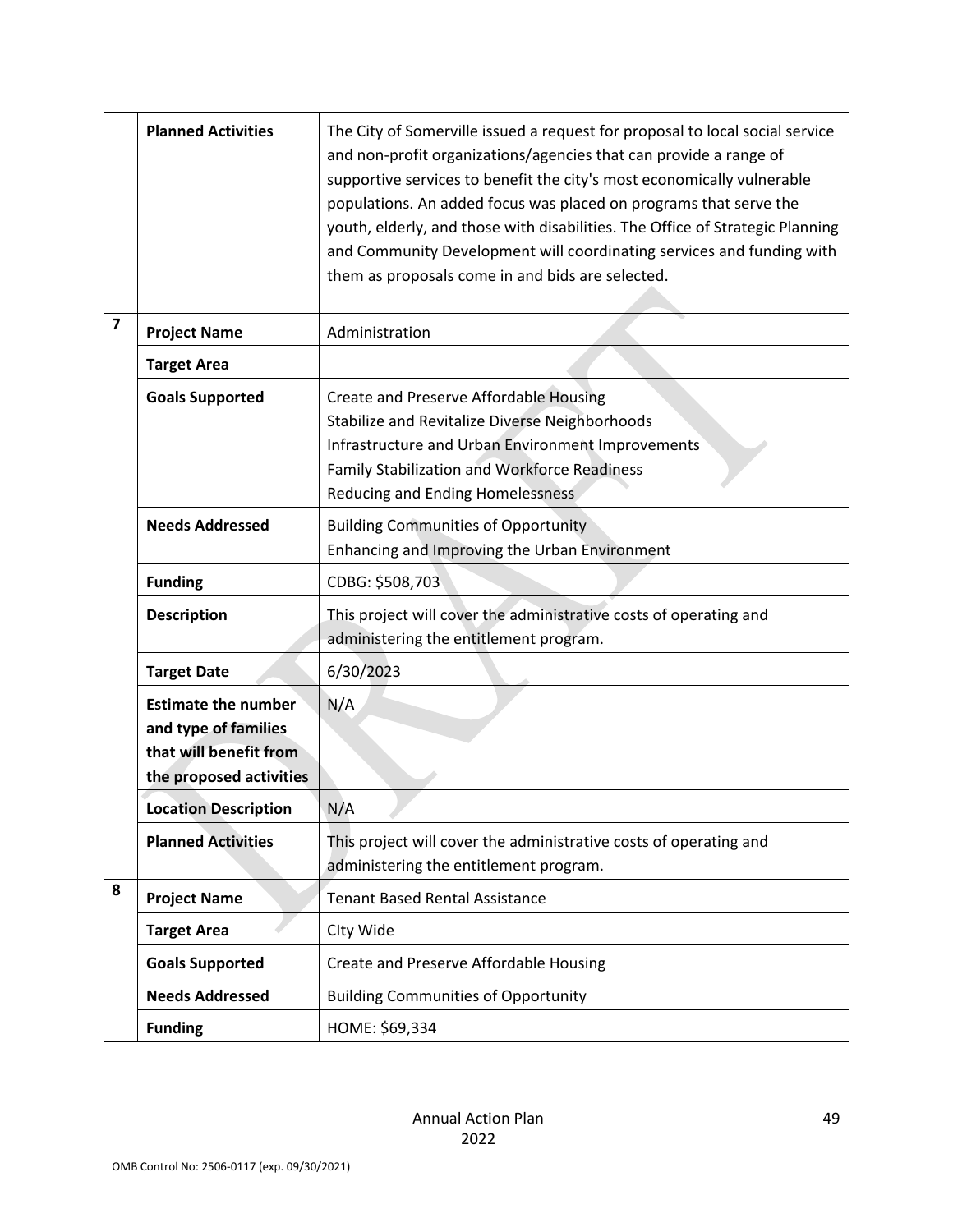|    | <b>Description</b>                                                                                      | Tenant-Based Rental Assistance funds are available to subsidize and<br>stabilize income-qualified tenants of rental housing units located within<br>the City of Somerville. Funds are targeted to households at risk of<br>homelessness and groups identified as having special needs. |
|----|---------------------------------------------------------------------------------------------------------|----------------------------------------------------------------------------------------------------------------------------------------------------------------------------------------------------------------------------------------------------------------------------------------|
|    | <b>Target Date</b>                                                                                      | 6/30/2023                                                                                                                                                                                                                                                                              |
|    | <b>Estimate the number</b><br>and type of families<br>that will benefit from<br>the proposed activities | The program is expected to provide Tenant-Based Rental Assistance to<br>10-15 low to moderate income families.                                                                                                                                                                         |
|    | <b>Location Description</b>                                                                             | Citywide to income eligible households and individuals.                                                                                                                                                                                                                                |
|    | <b>Planned Activities</b>                                                                               | Rental assistance will be distributed to qualifying individuals and<br>households.                                                                                                                                                                                                     |
| 9  | <b>Project Name</b>                                                                                     | First Time Homebuyer Assistance                                                                                                                                                                                                                                                        |
|    | <b>Target Area</b>                                                                                      | Clty Wide                                                                                                                                                                                                                                                                              |
|    | <b>Goals Supported</b>                                                                                  | Create and Preserve Affordable Housing                                                                                                                                                                                                                                                 |
|    | <b>Needs Addressed</b>                                                                                  | <b>Building Communities of Opportunity</b>                                                                                                                                                                                                                                             |
|    | <b>Funding</b>                                                                                          | HOME: \$15,000                                                                                                                                                                                                                                                                         |
|    | <b>Description</b>                                                                                      | The homebuyer assistance program provides Closing Cost and Down<br>Payment Assistance to eligible low to moderate income persons.                                                                                                                                                      |
|    | <b>Target Date</b>                                                                                      | 6/30/2023                                                                                                                                                                                                                                                                              |
|    | <b>Estimate the number</b><br>and type of families<br>that will benefit from<br>the proposed activities | This program will provide First Time Home Buyer assistance to three<br>income-eligible households or individuals.                                                                                                                                                                      |
|    | <b>Location Description</b>                                                                             | Citywide to income-eligible households or individuals.                                                                                                                                                                                                                                 |
|    | <b>Planned Activities</b>                                                                               | This program will provide down payment or closing cost assistance to<br>income eligible applicants.                                                                                                                                                                                    |
| 10 | <b>Project Name</b>                                                                                     | <b>Housing Development Special Projects</b>                                                                                                                                                                                                                                            |
|    | <b>Target Area</b>                                                                                      | Clty Wide                                                                                                                                                                                                                                                                              |
|    | <b>Goals Supported</b>                                                                                  | Create and Preserve Affordable Housing                                                                                                                                                                                                                                                 |
|    | <b>Needs Addressed</b>                                                                                  | <b>Building Communities of Opportunity</b>                                                                                                                                                                                                                                             |
|    | <b>Funding</b>                                                                                          | HOME: \$230,162                                                                                                                                                                                                                                                                        |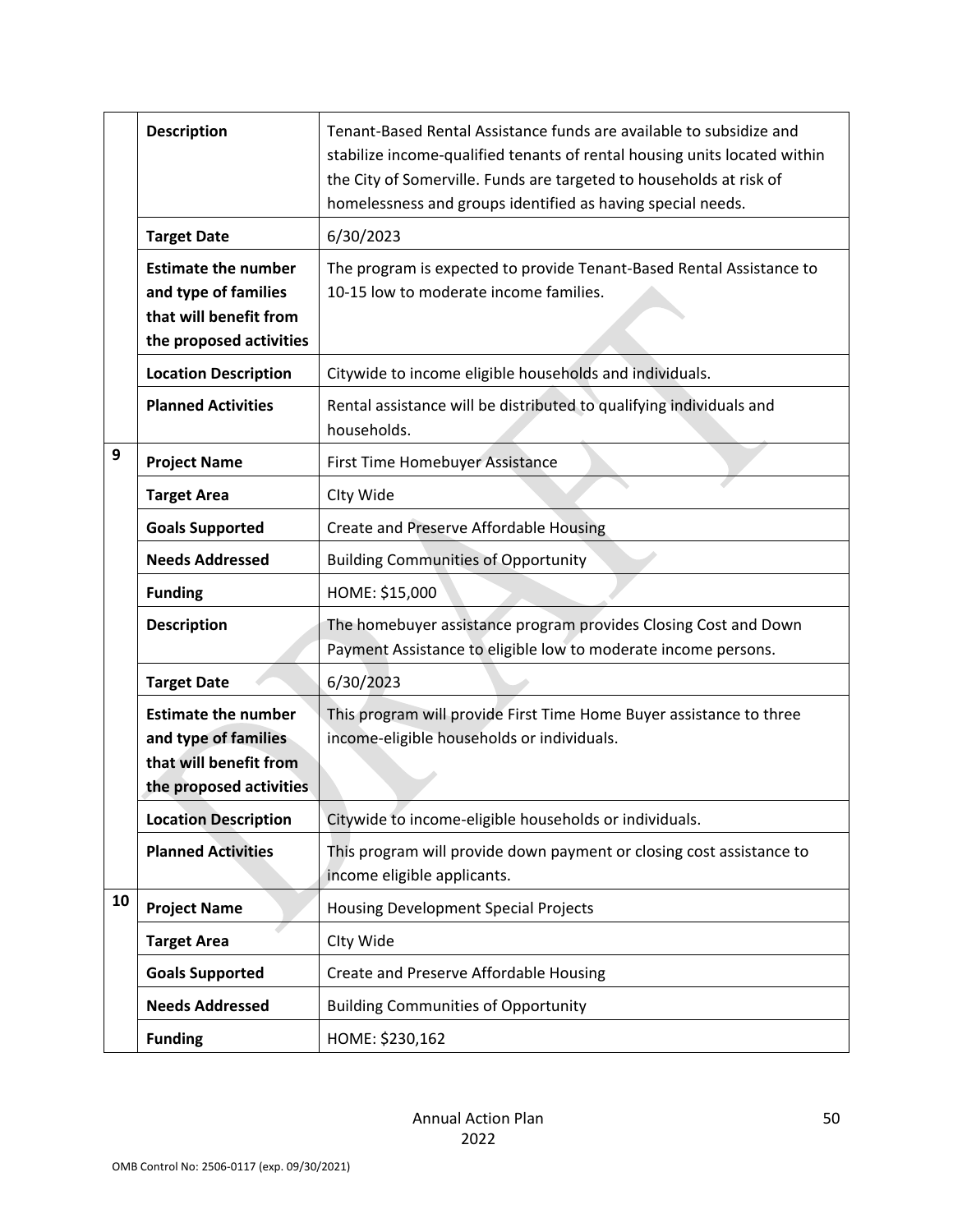|    | <b>Description</b>                                                                                      | Housing Special Project funds are available to for-profit and non-profit<br>developers of affordable housing for the acquisition, demolition, pre-<br>development, operating and construction costs of both rental and home-<br>ownership housing projects located within the City of Somerville                                                                |
|----|---------------------------------------------------------------------------------------------------------|-----------------------------------------------------------------------------------------------------------------------------------------------------------------------------------------------------------------------------------------------------------------------------------------------------------------------------------------------------------------|
|    | <b>Target Date</b>                                                                                      | 6/30/2023                                                                                                                                                                                                                                                                                                                                                       |
|    | <b>Estimate the number</b><br>and type of families<br>that will benefit from<br>the proposed activities | Roughly 14 households are expected to receive affordable housing<br>through this activity.                                                                                                                                                                                                                                                                      |
|    | <b>Location Description</b>                                                                             | Two new developments include the Mystic Waterworks senior housing<br>facility on Mystic Valley Parkway and additional units on Highland Ave.                                                                                                                                                                                                                    |
|    | <b>Planned Activities</b>                                                                               | Two new developments include the Mystic Waterworks senior housing<br>facility on Mystic Valley Parkway and additional units on Highland Ave.                                                                                                                                                                                                                    |
| 11 | <b>Project Name</b>                                                                                     | <b>CHDO Set Aside</b>                                                                                                                                                                                                                                                                                                                                           |
|    | <b>Target Area</b>                                                                                      | Clty Wide                                                                                                                                                                                                                                                                                                                                                       |
|    | <b>Goals Supported</b>                                                                                  | Create and Preserve Affordable Housing                                                                                                                                                                                                                                                                                                                          |
|    | <b>Needs Addressed</b>                                                                                  | <b>Building Communities of Opportunity</b>                                                                                                                                                                                                                                                                                                                      |
|    | <b>Funding</b>                                                                                          | HOME: \$67,391                                                                                                                                                                                                                                                                                                                                                  |
|    | <b>Description</b>                                                                                      | As an eligible component of the HOME Program a 15% reserve allocation<br>is set-aside from the City's annual HOME entitlements to be put towards<br>eligible CHDO sponsored affordable housing development projects.<br>Currently, the city's only certified CHDO, Somerville Community Corp, is<br>the annual recipient of the City's CHDO reserve allocation. |
|    | <b>Target Date</b>                                                                                      | 6/30/2023                                                                                                                                                                                                                                                                                                                                                       |
|    | <b>Estimate the number</b><br>and type of families<br>that will benefit from<br>the proposed activities |                                                                                                                                                                                                                                                                                                                                                                 |
|    | <b>Location Description</b>                                                                             | This activity is not location specific. It is direct funding to support the<br>local CHDO with costs associated with specific eligible development<br>projects.                                                                                                                                                                                                 |
|    | <b>Planned Activities</b>                                                                               | The minimum 15% reserve allocation will be set-aside to aid with HOME<br>eligible affordable housing development projects. The city will work<br>closely with its CHDO partner to identify and screen eligible development<br>projects.                                                                                                                         |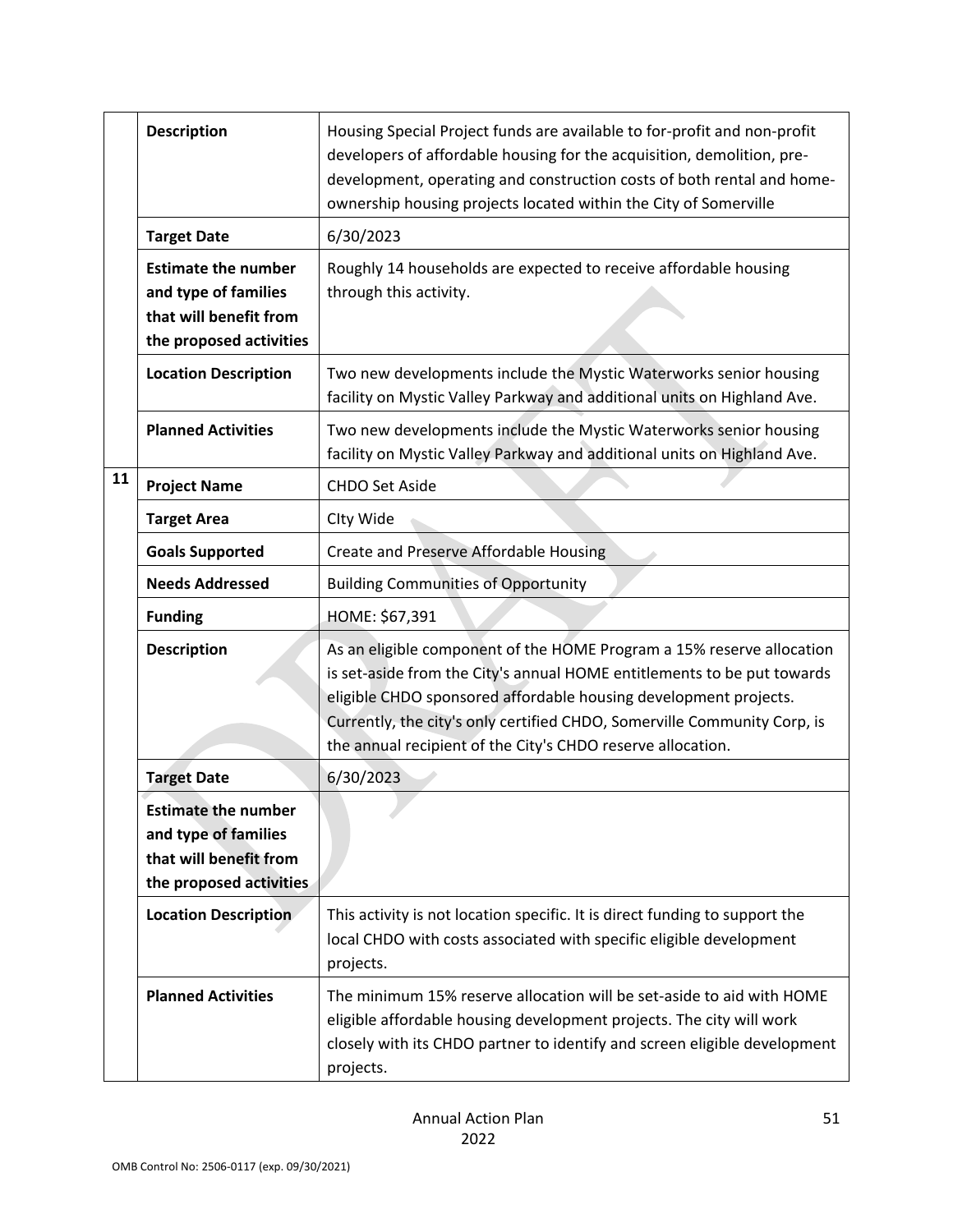| 12 | <b>Project Name</b>                                                                                     | <b>CHDO Operating Set-Aside</b>                                                                                                                                                                                                                                                                                                                        |  |
|----|---------------------------------------------------------------------------------------------------------|--------------------------------------------------------------------------------------------------------------------------------------------------------------------------------------------------------------------------------------------------------------------------------------------------------------------------------------------------------|--|
|    | <b>Target Area</b>                                                                                      |                                                                                                                                                                                                                                                                                                                                                        |  |
|    | <b>Goals Supported</b>                                                                                  | Create and Preserve Affordable Housing                                                                                                                                                                                                                                                                                                                 |  |
|    | <b>Needs Addressed</b>                                                                                  | <b>Building Communities of Opportunity</b>                                                                                                                                                                                                                                                                                                             |  |
|    | <b>Funding</b>                                                                                          | HOME: \$22,464                                                                                                                                                                                                                                                                                                                                         |  |
|    | <b>Description</b>                                                                                      | As an eligible component of the HOME program, CHDO operating funds<br>of 5% are set aside from the City's annual HOME program entitlement<br>grant to assist the City's current Community Housing Development<br>Organization (CHDO), the Somerville Community Corporation with its<br>costs to operate its non-profit housing development department. |  |
|    | <b>Target Date</b>                                                                                      | 6/30/2023                                                                                                                                                                                                                                                                                                                                              |  |
|    | <b>Estimate the number</b><br>and type of families<br>that will benefit from<br>the proposed activities | This activity is not location specific. It is direct funding to support the<br>local CHDO with costs associated with operating its non-profit<br>development operations.                                                                                                                                                                               |  |
|    | <b>Location Description</b>                                                                             |                                                                                                                                                                                                                                                                                                                                                        |  |
|    | <b>Planned Activities</b>                                                                               | As an eligible component of the HOME program, CHDO operating funds<br>of 5% are set aside from the City's annual HOME program entitlement<br>grant to assist the City's current Community Housing Development<br>Organization (CHDO), the Somerville Community Corporation with its<br>costs to operate its non-profit housing development department. |  |
| 13 | <b>Project Name</b>                                                                                     | <b>HOME Admin</b>                                                                                                                                                                                                                                                                                                                                      |  |
|    | <b>Target Area</b>                                                                                      | Clty Wide                                                                                                                                                                                                                                                                                                                                              |  |
|    | <b>Goals Supported</b>                                                                                  | Create and Preserve Affordable Housing                                                                                                                                                                                                                                                                                                                 |  |
|    | <b>Needs Addressed</b>                                                                                  | <b>Building Communities of Opportunity</b>                                                                                                                                                                                                                                                                                                             |  |
|    | <b>Funding</b>                                                                                          | <b>HOME: \$44,923</b>                                                                                                                                                                                                                                                                                                                                  |  |
|    | <b>Description</b>                                                                                      | Salaries and administrative costs related to the administration of the<br>HOME grant.                                                                                                                                                                                                                                                                  |  |
|    | <b>Target Date</b>                                                                                      | 6/30/2023                                                                                                                                                                                                                                                                                                                                              |  |
|    | <b>Estimate the number</b><br>and type of families<br>that will benefit from<br>the proposed activities | N/A                                                                                                                                                                                                                                                                                                                                                    |  |
|    | <b>Location Description</b>                                                                             | N/A                                                                                                                                                                                                                                                                                                                                                    |  |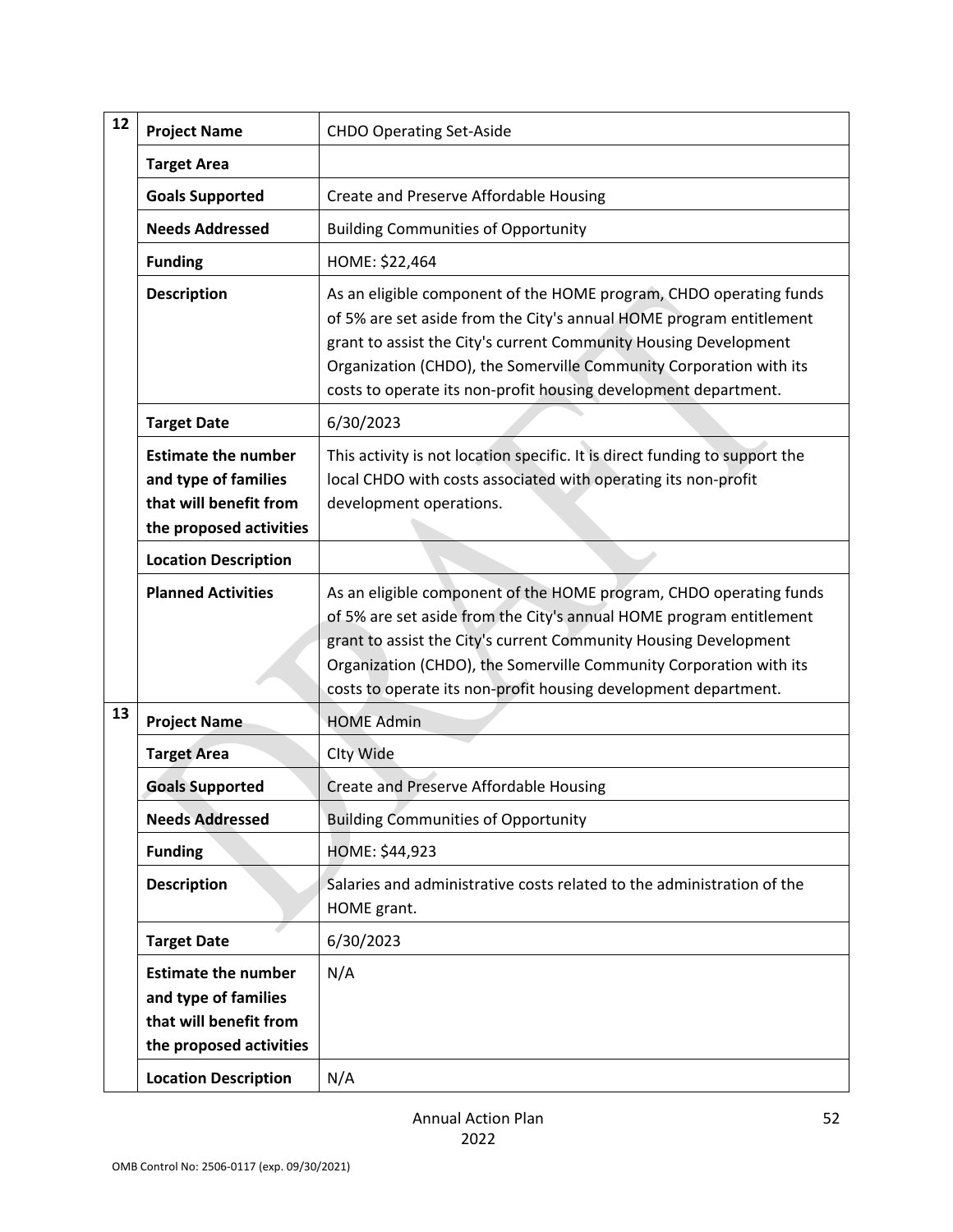| <b>Planned Activities</b> | Salaries and administrative costs related to the administration of the |
|---------------------------|------------------------------------------------------------------------|
|                           | HOME grant.                                                            |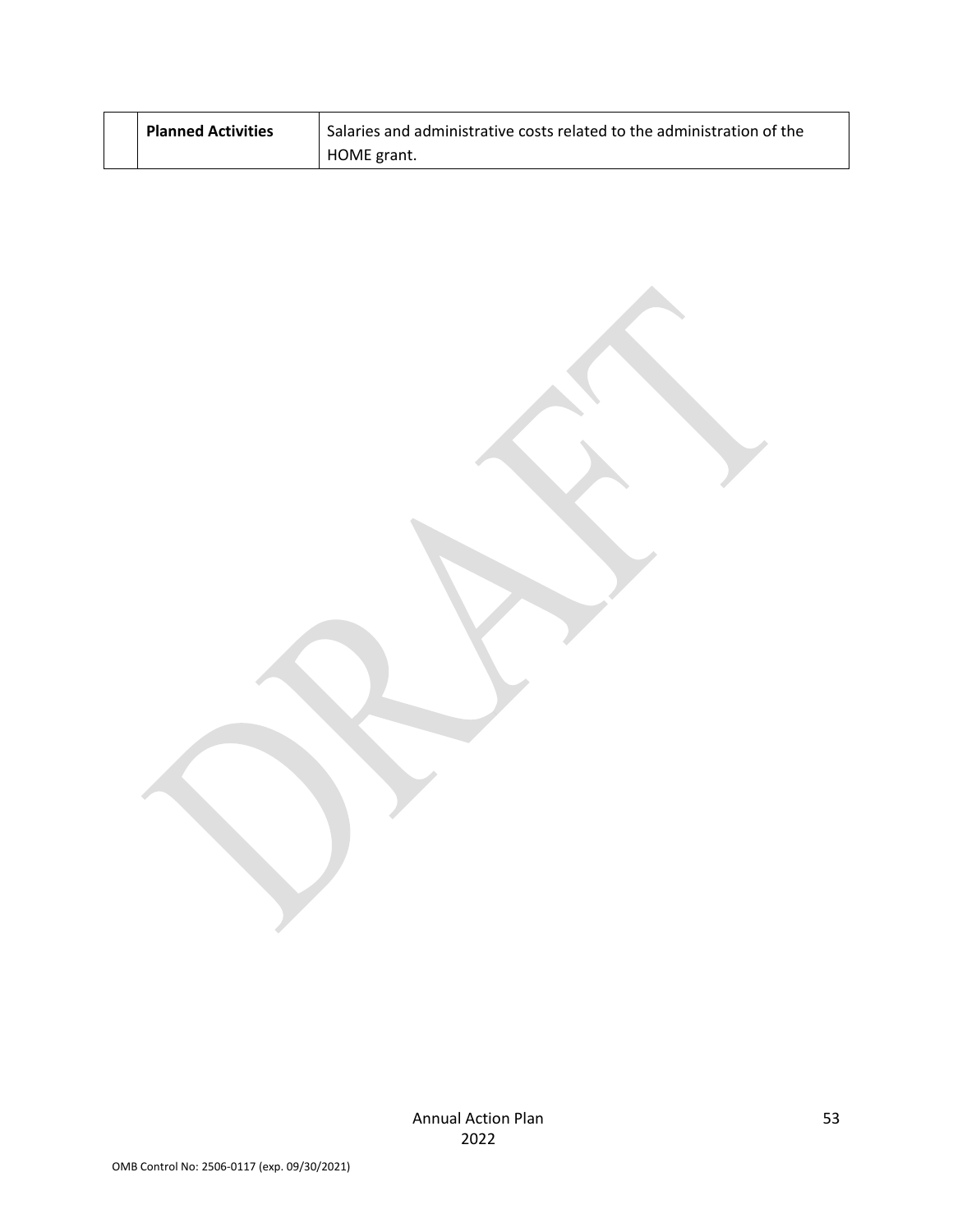# **AP-50 Geographic Distribution – 91.220(f)**

## **Description of the geographic areas of the entitlement (including areas of low-income and minority concentration) where assistance will be directed**

In the 2018-2022 Consolidated Plan, the city designated local target areas in Union Square, Inner Belt/Brick Bottom, East Somerville, Winter Hill, and the Hillside neighborhood. The city will aim to spend 20% in the key districts of Union Square, Winter Hill, East Somerville, and Brick Bottom. The reminder of program funds will be deployed citywide across the various eligible census tracts and on programs where eligibility is determined on an individual applicant basis. PY2022 funds may be more widely dispersed citywide, as needed, if warranted by any resurgence of the COVID-19 pandemic and during the recovery from the economic and public health impacts of it.

#### **Geographic Distribution**

| <b>Target Area</b>      | <b>Percentage of Funds</b> |
|-------------------------|----------------------------|
| East Somerville         | 20                         |
| Winter Hill             | 20                         |
| Clty Wide               | 20                         |
| <b>Union Square</b>     | 20                         |
| Inner Belt/Brick Bottom | 20                         |
| Hillside                |                            |

**Table 8 - Geographic Distribution** 

## **Rationale for the priorities for allocating investments geographically**

In April of 2019, the city was notified by the HUD field office that the primary data set for determining service area eligibility was being updated to the 2011-2015 American Community Survey Data. After evaluating this new data set it was determined that no significant changes are needed to re-designate new target areas. While some individual census tracts have had demographic shifts the majority of low to moderate income residents remain in the previously identified target areas. The city continues to rely on the same 2011-2015 dataset per HUD requirements, but the city will be ready to pivot to more recent census data when required by HUD. The city also intends to evaluate priorities again next year during the planning process for a new five-year Consolidated Plan with the new mayoral administration.

#### **Discussion**

The city believes concentrating investments in these target locations is the most efficient and timely strategy to reach its intended results. Additionally, the city hopes to employ its entitlement funds to both enhance the opportunities and mitigate the risks presented by the planned revitalization efforts in these targeted areas. CPD program funds are critical resources to aid local small business dealing with rising rents and cost pressures as well as individuals and families also dealing with issues of cost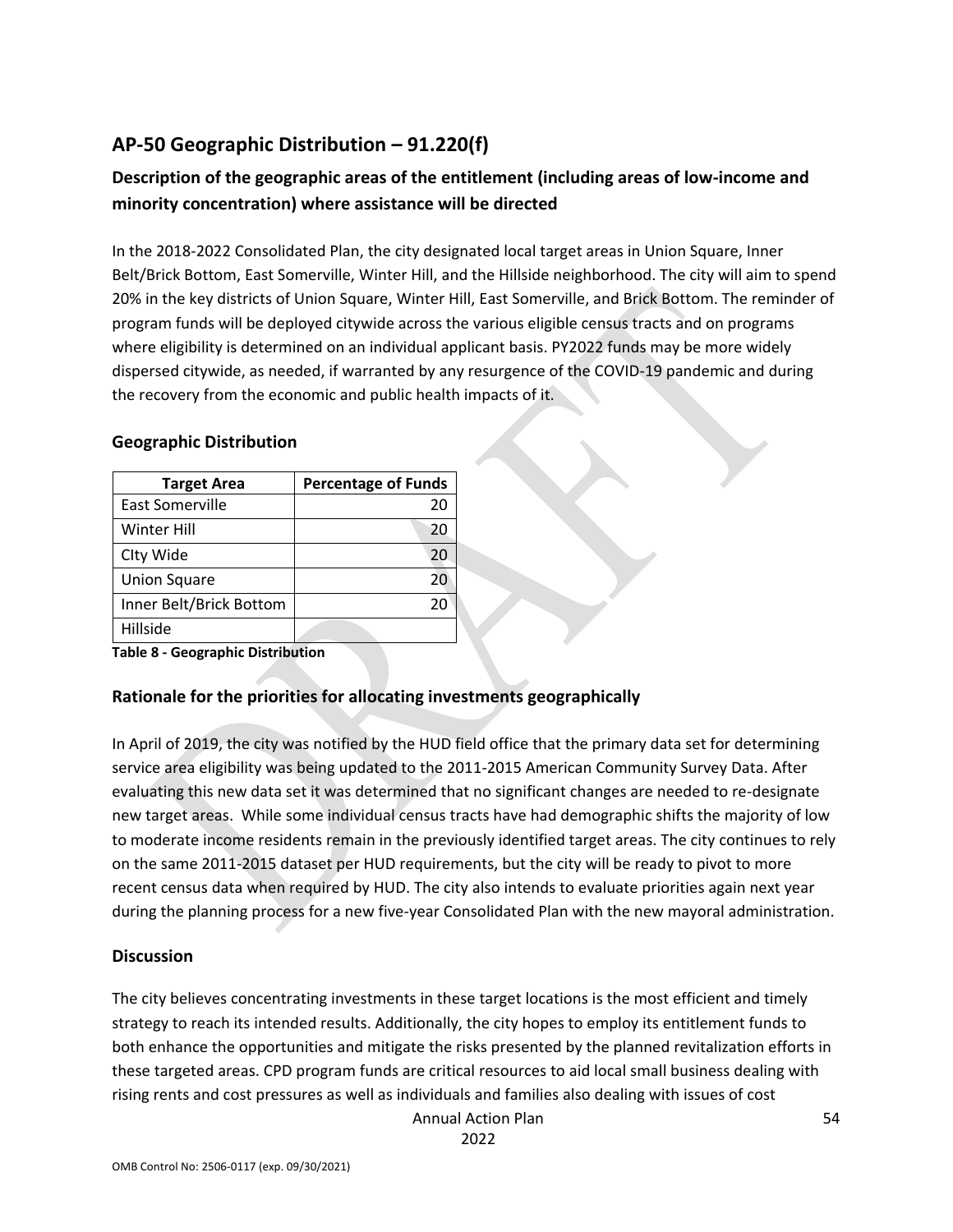pressure and displacement. In Program Year 2022, the city will also monitor for any particular neighborhoods or areas that were disproportionately impacted by the effects of the COVID-19 pandemic and may need additional aid to recover from the pandemic's impacts.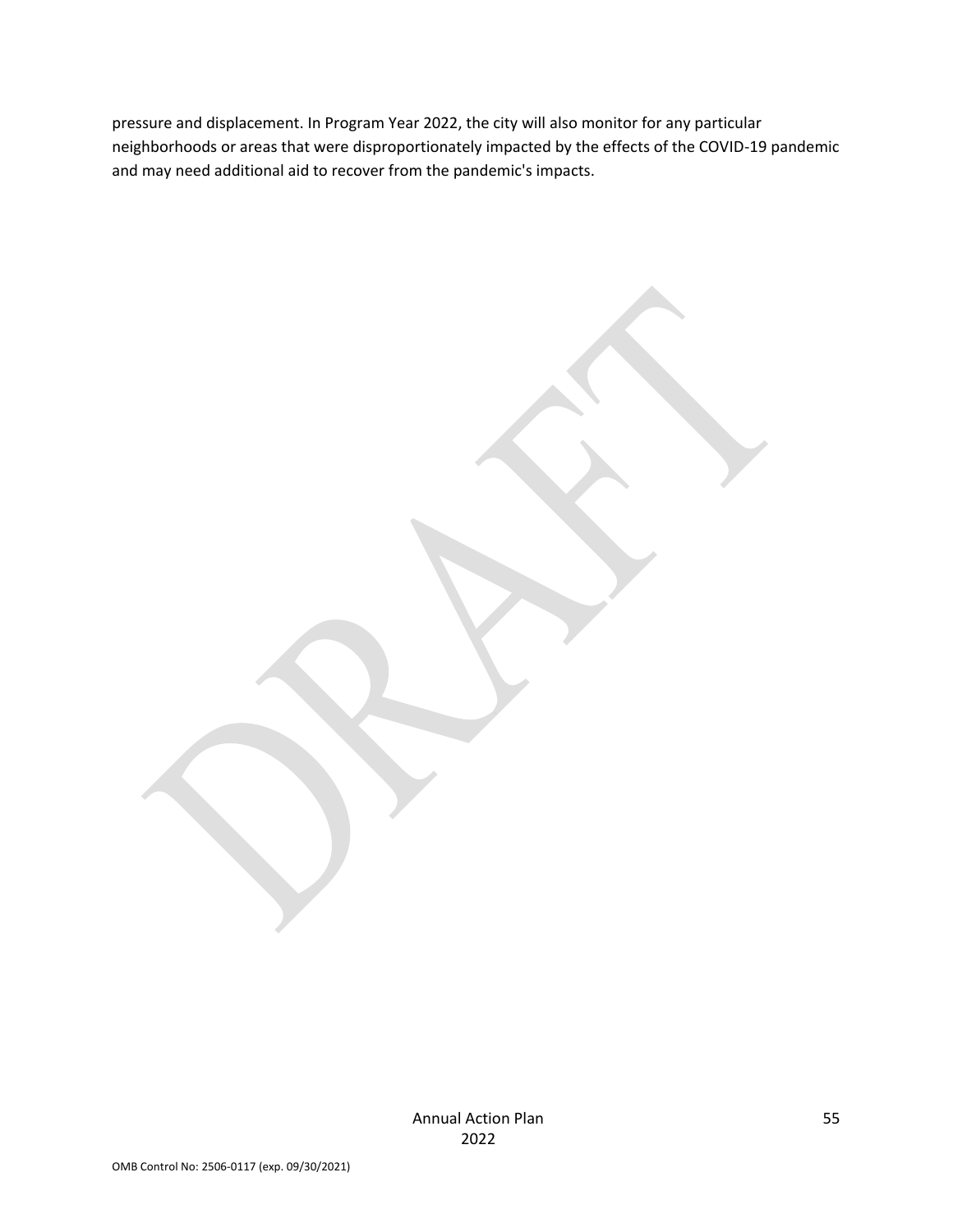# **Affordable Housing**

## **AP-55 Affordable Housing – 91.220(g)**

### **Introduction**

The city employs a multi-faceted approach to creating affordable housing options that utilizes all eligible activities and funding sources provided under HUD funds. The city also makes every effort to leverage HUD funds with other state, local, and private funding whenever possible. The city will continue to fund programs that support rental assistance, home ownership, new development, and acquisition and rehab of existing units. The city is intending to expand its existing housing rehab program in the coming Program Year to increase the quality of existing affordable housing units. A particular focus will be placed on lead abatement and energy efficiency, improving health outcomes of residents and reducing the burden of energy costs. By employing a wide suite of programs the city hopes to address the vast multitude of housing issues and scenarios faced by our low to moderate income residents.

| One Year Goals for the Number of Households to be Supported            |  |    |  |
|------------------------------------------------------------------------|--|----|--|
| <b>Homeless</b>                                                        |  |    |  |
| Non-Homeless                                                           |  | 35 |  |
| Special-Needs                                                          |  |    |  |
| Total                                                                  |  | 44 |  |
| Table 9 - One Year Goals for Affordable Housing by Support Requirement |  |    |  |

| One Year Goals for the Number of Households Supported Through |    |  |
|---------------------------------------------------------------|----|--|
| Rental Assistance                                             | 15 |  |
| The Production of New Units                                   |    |  |
| <b>Rehab of Existing Units</b>                                | 15 |  |
| <b>Acquisition of Existing Units</b>                          |    |  |
| Total                                                         | 30 |  |

**Table 10 - One Year Goals for Affordable Housing by Support Type**

## **Discussion**

The city continues to monitor and evaluate the performance and effectiveness of it's housing program's. As the 100 Homes program continues to expand and mature the city anticipates future funding and support of the program will have an increased focus on supporting rehab and needed capital improvements on those properties and units previously acquired through the program.

The city also continues to monitor and administer the progress of it's rental assistance contract awarded with CV funding and expects the programs to see an increase in participation as various eviction moratoriums and other barriers continue to be lifted. Lastly, the city remains committed to pursuing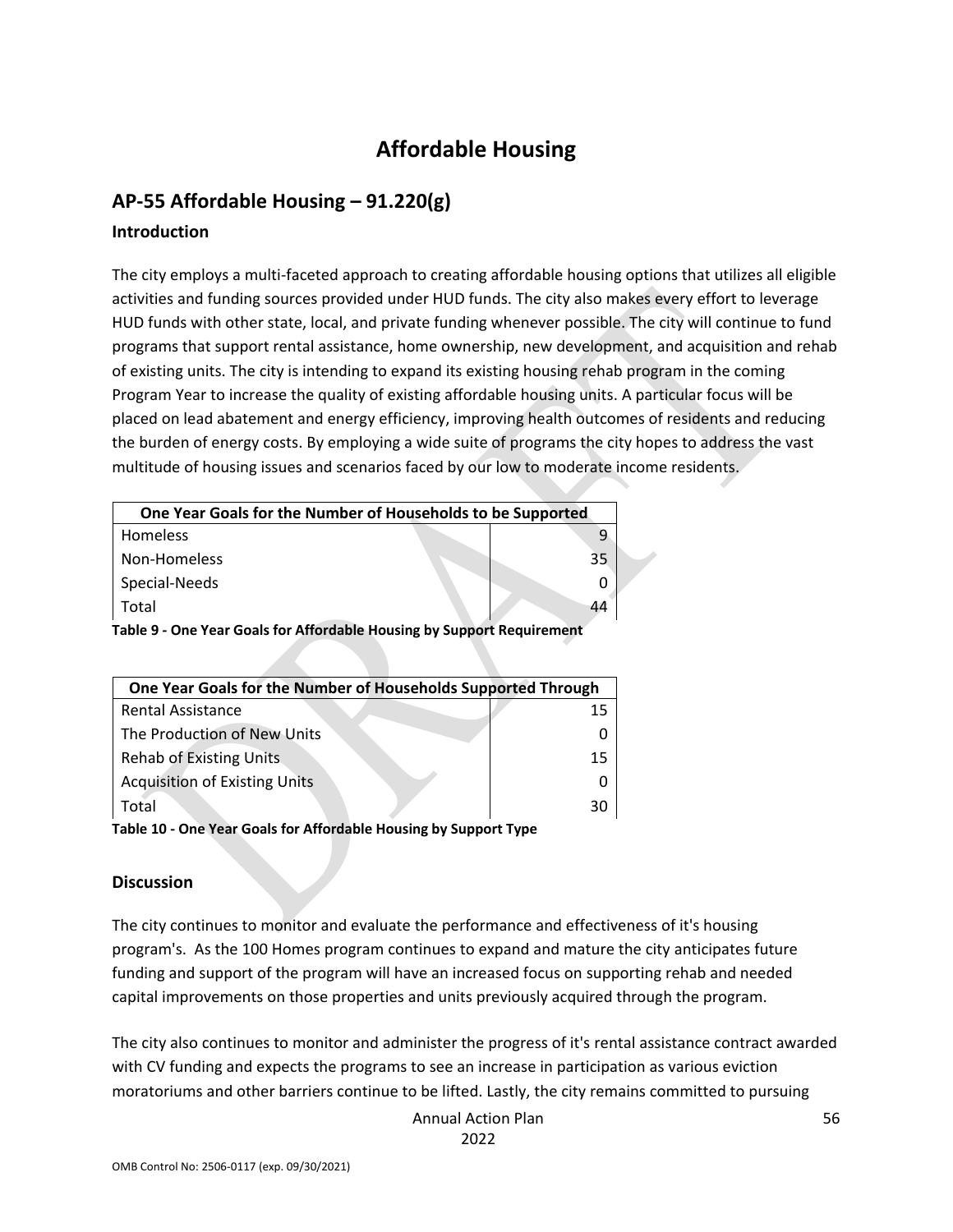new eligible development opportunities with it's available HOME funding as well.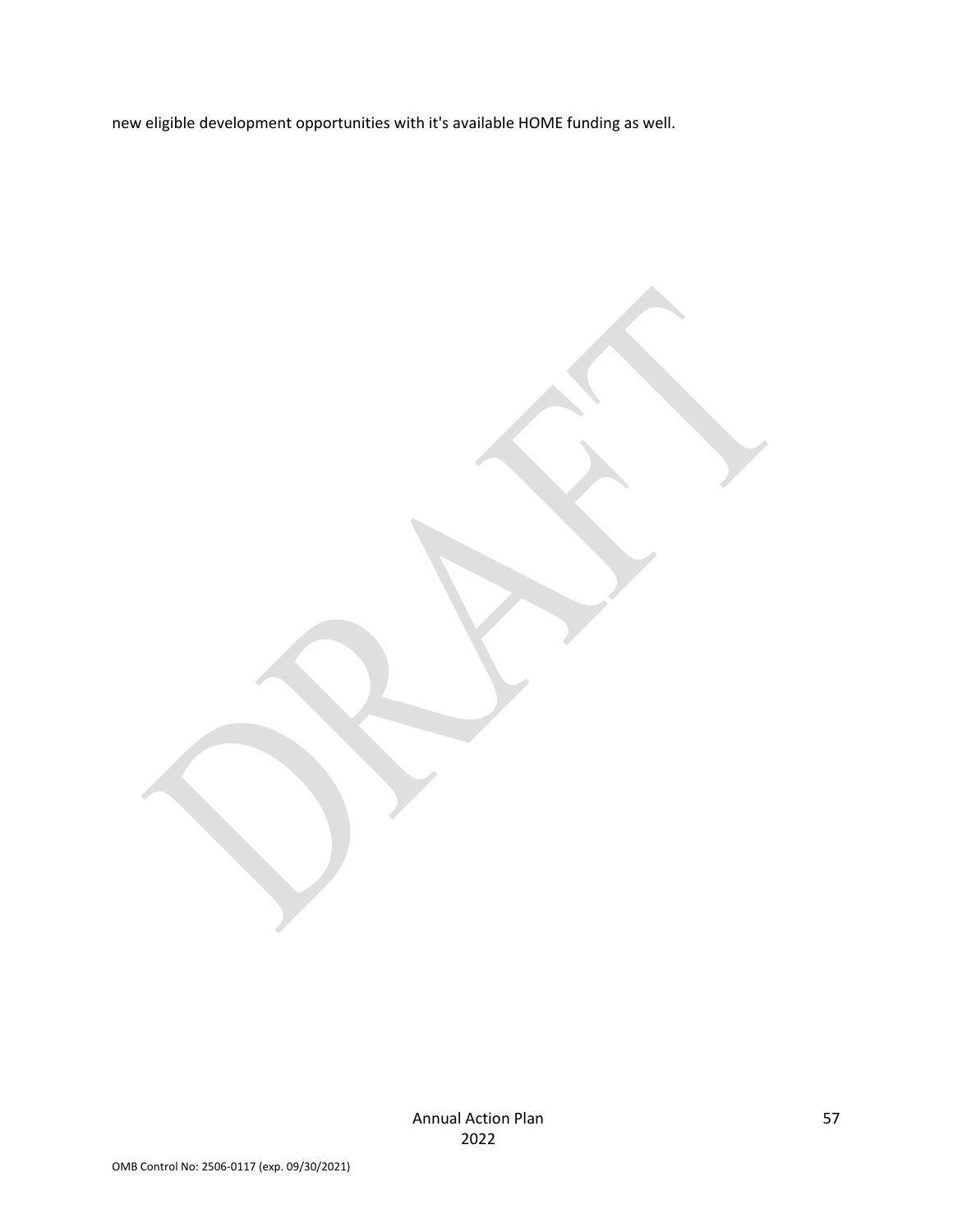# **AP-60 Public Housing** *–* **91.220(h)**

## **Introduction**

The City of Somerville will continue to rely on the Somerville Housing Authority to be the major provider of subsidized housing through public housing and vouchers. Most of the households on the SHA waiting lists cannot afford a rental unit on the private market and are therefore waiting for a subsidized unit to solve their housing needs. To that end, the priority of the City of Somerville to increase the number of subsidized affordable units, particularly rental units, is a main focus of this plan. The City and SHA recently completed substantial construction of 25 new rental housing units for seniors, at the MWRA site on the Capen Court campus. This new senior development is called Waterworks and as of April 2019, all units are currently occupied. Additionally, the Waterworks development has been added to the City's Subsidized Housing Inventory List (SHI). As an additional phase to the Waterworks development, the city is planning to provide federal funds to support the construction of 21 more units at the same site. The additional units will include common space usable by the entire facility, majorly enhancing the affordable housing development. The City will work closely with SHA to ensure that reasonable modifications are made to their housing units where necessary.

The city continues to work closely with the SHA, POAH, and Somerville Community Corp to redevelop the current Clarendon Hill public Housing units into a new mixed income community. The new site would house all current Clarendon Hill residents as well as provide additional workforce and market rate housing. The project would draw from multiple subsidy sources to replace all existing affordable units with upgraded apartments, and provide temporary relocation with a guaranteed right of all tenants in good standing to return. The project hit its first milestone in 2019 with the award of a \$4.4M MA Works grant to begin traffic and infrastructure improvements in the adjacent street corridor serving the new development. The project is pending approval of final funding commitments.

## **Actions planned during the next year to address the needs to public housing**

The city is planning to support the construction of additional units at the Mystic Waterworks senior housing facility. The new development will lead to an additional 21 units on site with common spaces as well, allowing both the new and previously existing units to co-exist and leverage the same resources. The city will also continue to support its public housing partners with new developments where appropriate and eligible.

## **Actions to encourage public housing residents to become more involved in management and participate in homeownership**

The City and the Somerville Housing Authority will continue to undertake a number of actions to encourage public housing residents to become more involved in management and participate in homeownership. These actions include: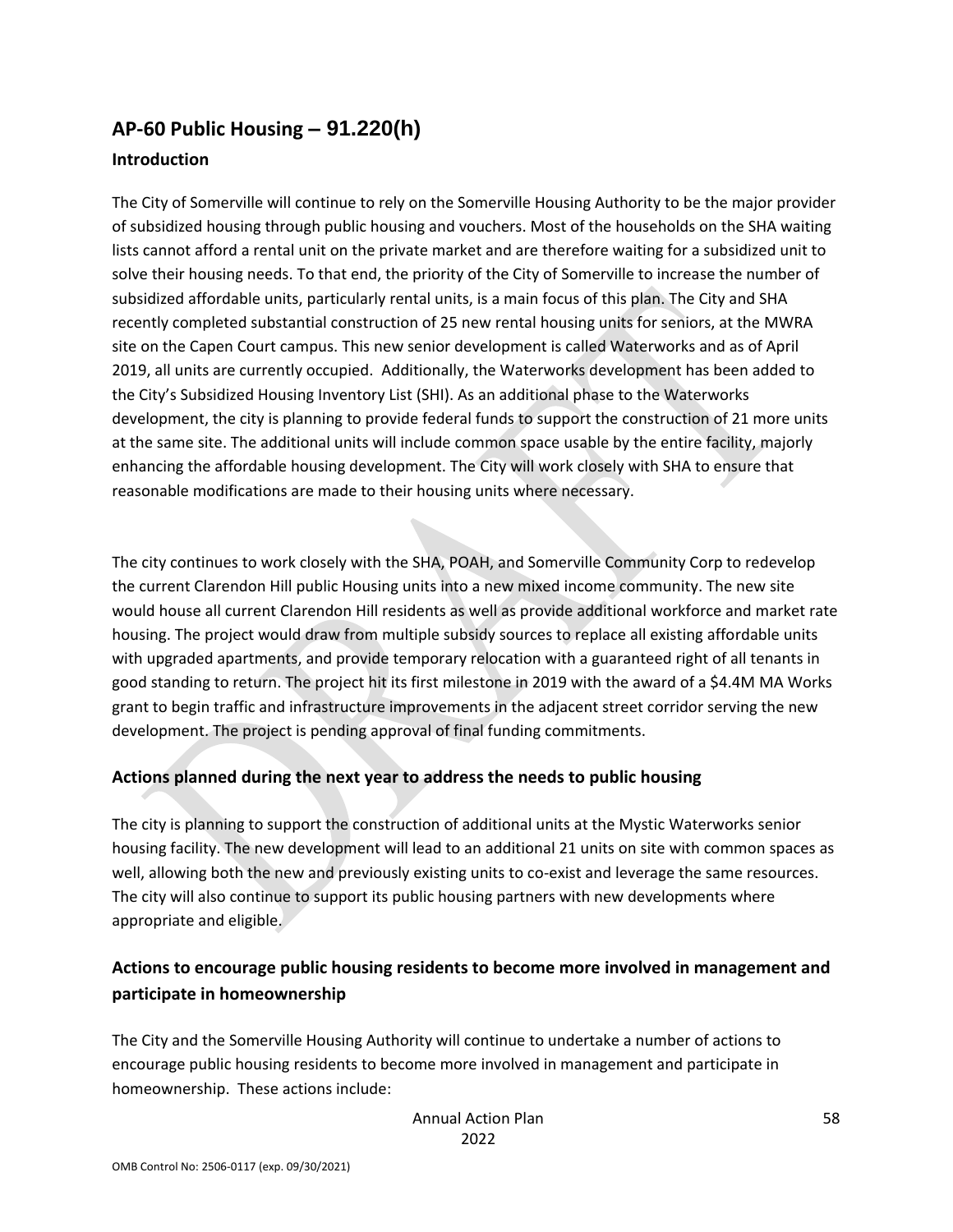- Active participation in the tenants association of each property
- SHA residents accessing resources through the Resident Services department
- Actively marketing and supporting residents to participate in various programs including the city's inclusionary housing opportunities, the Mass LEAP programs, the Resident Opportunity Self Sufficiency Program, and the Section 8 Homeownership program.
- The City and Housing Authority will continue to partner with Somerville Community Corp to offer first time homebuyer and financial literacy classes.
- First Time Home Buyer Assistance in the form of closing costs and down payment assistance will continue to be offered through the city to income eligible households that can demonstrate need

## **If the PHA is designated as troubled, describe the manner in which financial assistance will be provided or other assistance**

Not applicable. The Somerville Housing Authority is not designated as a troubled PHA.

#### **Discussion**

The City will continue to work closely with the SHA to help address any future needs that may arise. The SHA will continue to have a seat on the Somerville Affordable Housing Trust Fund, the Somerville Fair Housing Commission, and the Community Preservation Committee. We will also continue to work collaboratively with the SHA on future development projects including the Clarendon Hills redevelopment which, as mentioned, is the most critical property in the SHA inventory in need of redevelopment.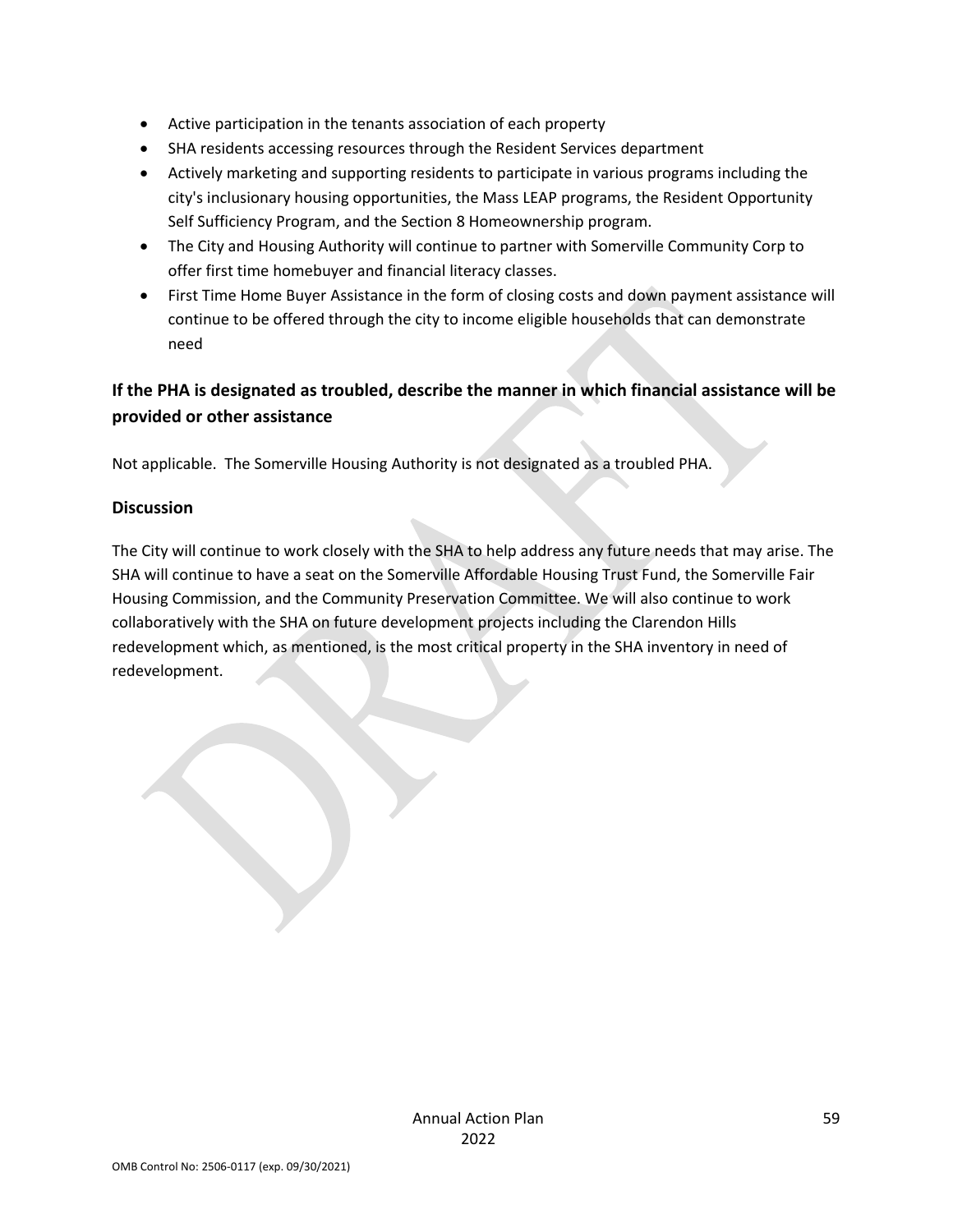# **AP-65 Homeless and Other Special Needs Activities – 91.220(i)**

#### **Introduction**

Emergency Solution Grant funds will be one of the sources used to address the needs of homeless persons and persons with special needs by implementing strategies to prevent homelessness, encourage individuals living on the streets to move to housing and provide services to those living in emergency shelter with the goal of successful permanent housing placements. The City plans to continue to implement and expand on many of these efforts. Through a Request for Proposal, nonprofit agencies will be funded to providing services in 4 primary categories: Emergency Shelter and Essential Services, Homeless Prevention Activities, Rapid Rehousing and Stabilization and HMIS data collection and reporting. In addition to ESG funds, CDBG funds will be used to provide support services to the homeless and other special populations like veterans, chronically homeless and persons with special needs; HOME funds will also be used for Tenant Based Rental Assistance and new housing development units for formerly homeless households where possible.

## **Describe the jurisdictions one-year goals and actions for reducing and ending homelessness including**

## **Reaching out to homeless persons (especially unsheltered persons) and assessing their individual needs**

The City uses a combination of teams to outreach and assess the needs of the homeless population (including unsheltered persons) using assessment and engagement activities to determine vulnerability and community resources to respond. The Outreach team working with the City of Somerville Police and other partners help unsheltered homeless men and women by canvassing for clients; engaging clients; accessing or providing emergency and crisis intervention services; assessing clients; providing crisis intervention counseling and case management; providing access to any available entitlement, benefits, housing or other resources; direct provision of and/or referral to physical/mental health services and transportation of clients, and connecting people to the coordinated entry program. This team goal's is to alleviate some of the burden placed on the Police Department and emergency rooms, more importantly its goal is to help homeless individuals stay alive during the harshest of months. The outreach team works to build trusting relationships with homeless persons living on the streets and in encampments, perform assessment for homeless persons in the field and link them to shelter and supportive services that meet their needs. As the Outreach team develops relationships with our street homeless population, we are confident this vulnerable population will become more willing to engage with services.

OSPCD collaborates with service agencies and others in the public sector to analyze existing needs, to identify and address funding gaps. The Homeless Point in Time (PIT) Count, organized by the CoC annually assesses the characteristics of the homeless population in an around Somerville. Interviews and surveys were distributed to unsheltered persons on the night of the PIT count to help collect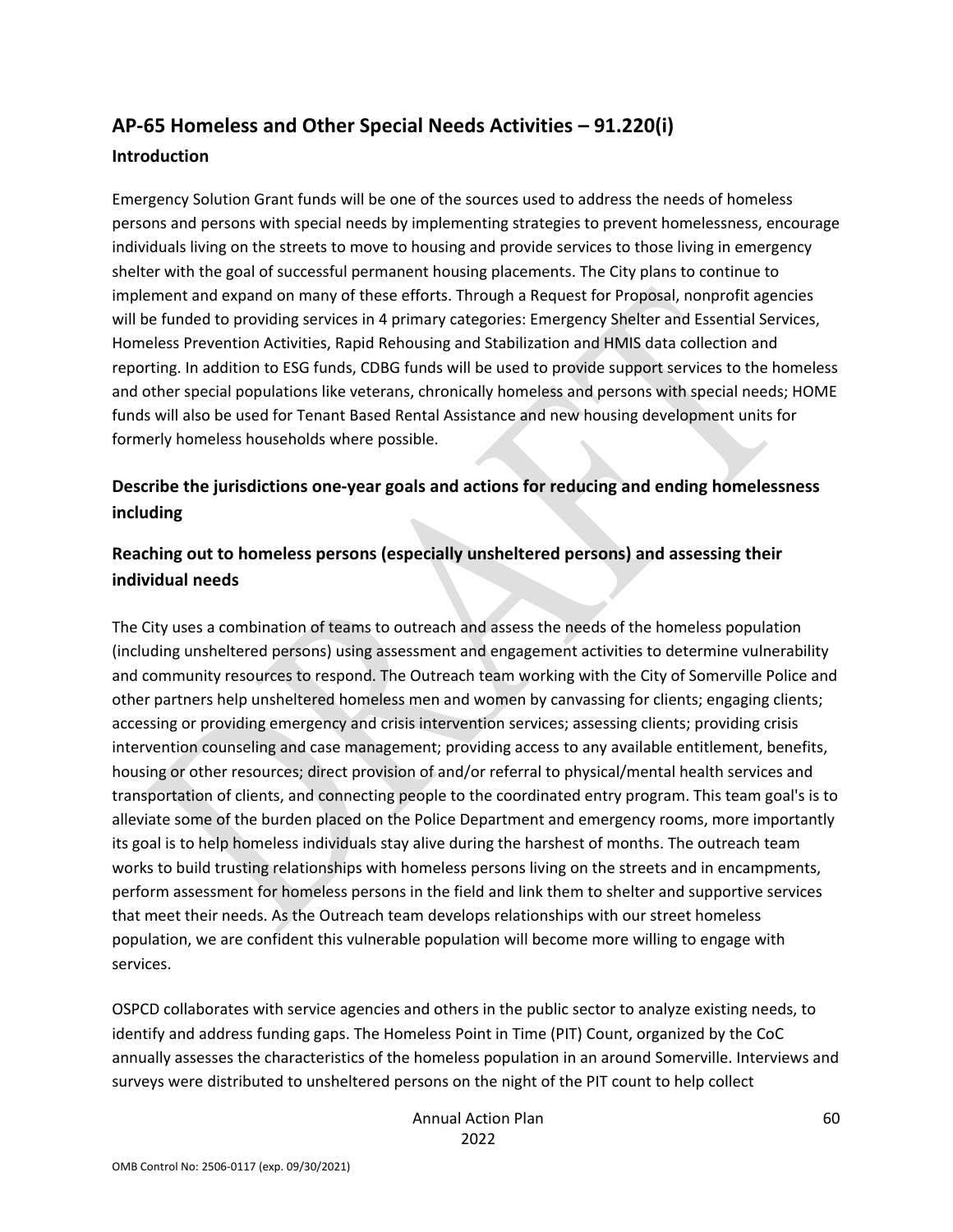demographic data. CoC partners conducted a homeless youth count which included a survey to OSPCD and local communities to better understand the needs of the homeless youth including unsheltered homeless youth. This important data is used by the CoC and its stakeholders to track the changing needs of the homeless. The major component of the action plan of OSPCD and the CoC is to develop and support the coordinated assessment system to match a homeless person's need for housing with available housing vacancies among providers, to improve access to services and to ensure appropriate interventions. Doing so will promote a system to ensure limited resources are used to create maximum impact and efficiency.

#### **Addressing the emergency shelter and transitional housing needs of homeless persons**

The City's funding, in combination with other public and private funding sources secured by subrecipients, finances the majority of the operations of emergency shelters, transitional housing and support services program in the area. HOME funds are frequently used to support transitional housing needs and other funds support case management and support services to encourage stabilization. The Balance of State CoC and Somerville-Arlington Homeless Providers Group developed a coordinated access system to assess the status of housing and support services. This tool standardizes the way households experiencing homelessness are assessed, prioritized and referred to the housing services they need. The Veterans Affairs Supportive Housing (VASH) program targets the needs of homeless veterans and their families and provides housing resources and case management with support services provided by Volunteers of America (VOA). Recognizing the limited resources and vulnerability of women, Catholic Charities operates a daily lottery system for emergency shelter beds and transitional work/stabilization beds for working women. These shelter and transitional programs address the needs of specific populations such as chronically homeless persons, families, person with severe substance abuse histories or those suffering from dual or multiple occurring disorders.

In conjunction with the Continuum of Care, the City has drafted an assessment tool to be used by all social service providers working with homeless persons. The new tool will provide coordinated entry, assessment and housing and supportive service interventions to assist homeless families and families at risk of homelessness across the city. The goal of this collaborative tool will be to divert families from becoming homeless and to end families' homelessness as rapidly as possible. Three shelter programs receive ESG funding for operations and services. These shelter programs serve a wide range of discrete subpopulations of the homeless, including: programs providing support for recovering substance abusers, services for survivors of domestic violence and their children, transitional housing for youth, interim housing for street homeless who are awaiting permanent supportive housing placement, employment/volunteer services, intensive housing placement services and other programs that would not otherwise exist to provide special assistance. Other shelters not receiving ESG funds include Just-a-Start for homeless teen mothers, Wayside Youth for homeless Teens, Volunteers of America for homeless veterans, Somerville Community Corp Sewell Street SRO, Transition House program for formerly homeless individuals and families, etc.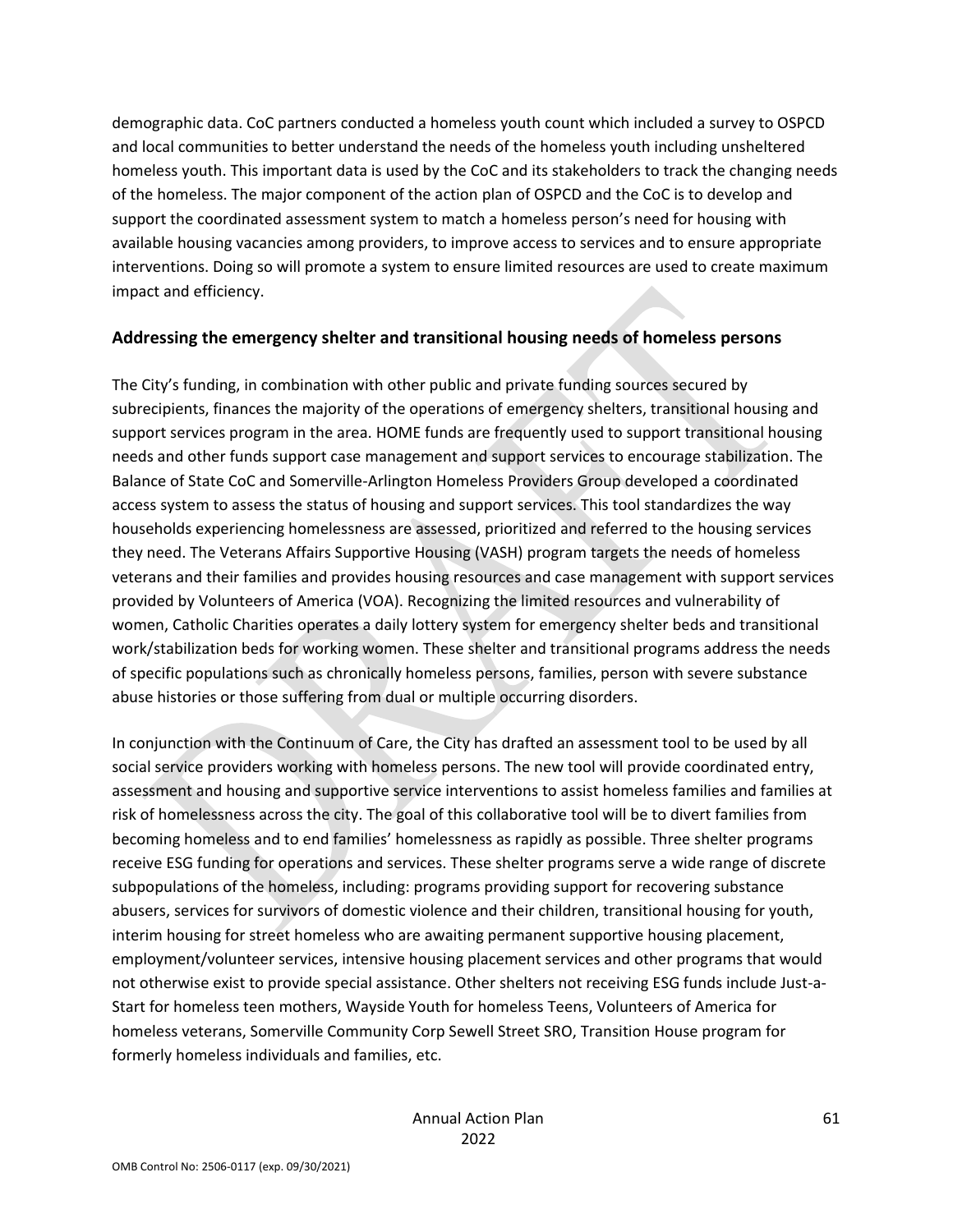**Helping homeless persons (especially chronically homeless individuals and families, families with children, veterans and their families, and unaccompanied youth) make the transition to permanent housing and independent living, including shortening the period of time that individuals and families experience homelessness, facilitating access for homeless individuals and families to affordable housing units, and preventing individuals and families who were recently homeless from becoming homeless again**

Rapid Re-Housing activities, offering short or medium term rental assistance, housing relocation and stabilization services are all a part of the strategy to help transition homeless persons to permanent and independent living. The City also funds case management services and comprehensive housing placement strategies in an effort to transition families and individuals into stable housing as quickly as possible. Awarded sub recipients encourage quick and effective placements out of shelter through performance based contracts that reward clients to stable housing situations, placements that result in individuals not returning to shelter.

The City will continue to refine strategies to increase placements through efforts to create new rental assistance programs; addressing the various needs of homeless families, adult families and individuals. These programs are helping working families/individuals, vulnerable families, survivors of domestic violence and elderly individuals/families move into permanent housing. The City and the CoC will continue their efforts to increase Permanent Sheltered Housing (PSH) for chronically homeless individuals, and quickly place veterans into permanent housing and connect them to the necessary services and benefits. In addition to Permanent Supportive Housing through the CoC and Permanent Housing (SRO's), case management and supportive services are a crucial component of the City's strategy to help persons experiencing homelessness find housing and maintain stability in that housing. There are a variety of supportive service programs to assist homeless person's address their income, employment, money management, legal, housing and other related needs, and so they can obtain and retain housing, funding is matched. In addition, there are Permanent Supportive Housing programs such as Stepping Stones operated by Heading Home, Somerville Homeless Coalition, etc. **The 2018 and 2019 AHAR reported 174 individuals were assisted in Emergency Shelter (ES), Transitional Housing (TH), Permanent Supported Housing (PH) and 36% (or 63 individuals) exited to successful permanent housing. The AHAR reported 15 families and 48 individuals assisted through transitional housing during the same reporting period. (recent figures we can update this with?)**

Transitional programs were offered by agencies such as Catholic Charities, Somerville Homeless Coalition, etc. Somerville Community Corp, SRO is not considered transitional or permanent housing. Formerly homeless persons occupy the majority of CASCAP's permanent supported housing programs for persons with mental illness. One of the client conditions tied to acceptance into the transition to permanent housing program is clients' agreement to work on housing goals such as financial management, case management coordination to access maximum benefits, life skills development, and recovery and relapse prevention. In addition to housing resources, case management and supportive services are crucial components to the City's strategy to help persons experiencing homelessness find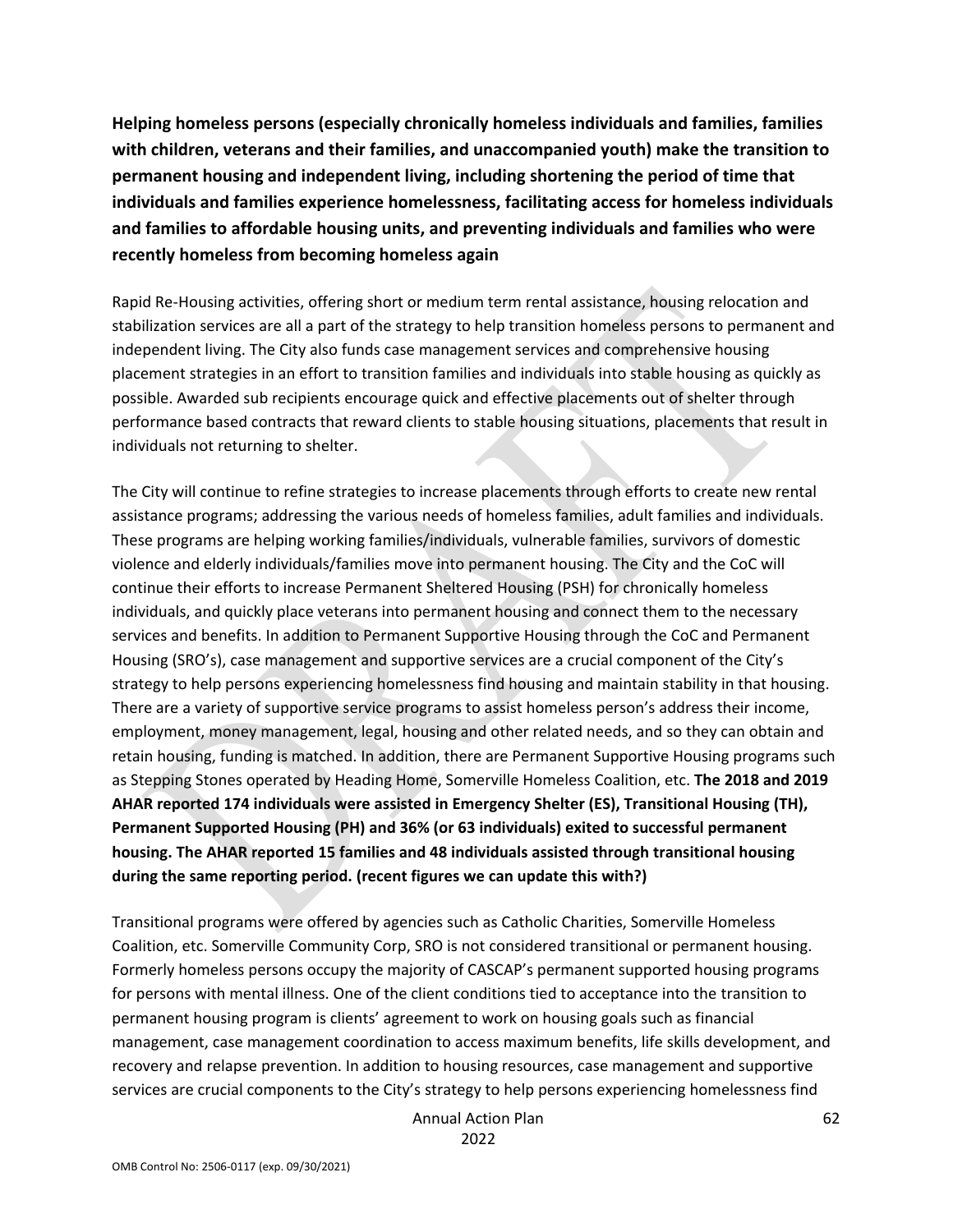housing and maintain stability in that housing. Service programs assist homeless persons in addressing their income, employment, money management, legal, housing and other critical needs.

**Helping low-income individuals and families avoid becoming homeless, especially extremely low-income individuals and families and those who are: being discharged from publicly funded institutions and systems of care (such as health care facilities, mental health facilities, foster care and other youth facilities, and corrections programs and institutions); or, receiving assistance from public or private agencies that address housing, health, social services, employment, education, or youth needs.**

Discharge planning prepares a homeless person to return to the community and prevents the person from falling into homelessness by linking individuals to essential housing and services. Homeless shelters have become the housing placement for many exiting residential treatment, corrections and youth programs. The City's shelters and community service providers have come together to develop appropriate specialized services and identified resources to address the needs of this fragile population and break the cycle of homelessness by providing the permanent housing and supportive services necessary to stabilize individuals exiting systems of care. Peer support projects and community-based organizations have provided case management and residential services to promote stability. Clients struggling with a history of substance abuse have worked on strategies for supporting recovery in housing. Veteran programs have focused on addressing housing barriers related physical and mental health disorders. Young adult programs have developed age appropriate responses to address the needs of this subpopulation. Formerly homeless young parenting mothers and their infant children will be referred from shelters and other systems of care to ensure they receive case management, parenting skills and develop a plan for independent living.

ESG funds for prevention program services include, but are not limited to, family or tenant/landlord mediation, household budgeting, emergency rental assistance, job training/placement and benefits advocacy. To be eligible for ESG funded prevention assistance, programs must assess and document that the household would become homeless but for the ESG assistance. In other words, a household would require emergency shelter or would otherwise become literally homeless in the absence of ESG assistance. A household that is at-risk of losing their present housing may be eligible if it can be documented that their loss of housing is imminent, they have no appropriate subsequent housing options, and they have no other financial resources and support networks to assist with maintaining current housing or obtaining other housing. Through a comprehensive uniform intake, sub-recipient case managers will determine if there are other housing options available to the household rather than accessing shelter through the homeless system. For example, family and friends that the client may be able to stay with while stabilizing their housing situation, may be beneficial for the household and simultaneously reserves homeless shelter resources for those with no other options. Additionally, subrecipient case managers will provide follow up to families and individuals in housing to ensure they remain stably housed. This follow-up may take the form of monthly check-in either in person, by phone or home visits. The current strategy for reducing returns to homelessness focuses on case management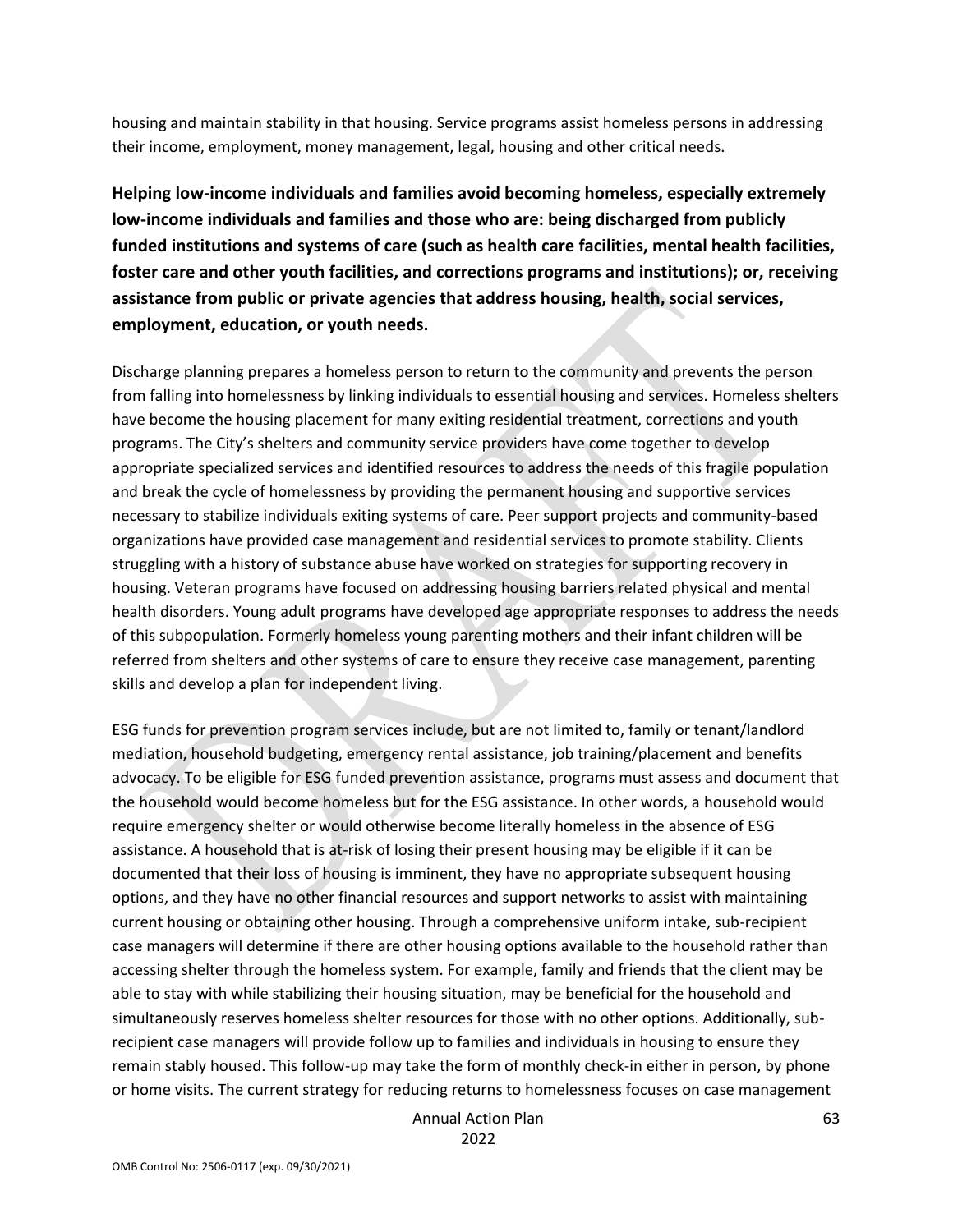and stabilization services. Specifically case managers working with formally homeless clients focus on tenancy skill development, money management, assistance with applying for, obtaining and maintaining all mainstream benefits, and referrals to clinical services. The case management efforts combined with the homeless prevention services funded through ESG and City dollars are the key steps the City takes to reduce returns to homelessness.

#### **Discussion**

The SomerVision 2040 reinforces Somerville's commitment to the City's housing-related challenges which include: the rising cost of housing, the lack of affordable housing, forced displacement, chronic homelessness, an insufficient diversity of housing stock, and an inadequate condition of the existing housing stock. SomerVision directly addresses these challenges through its goal and policies. The overarching goal being to create a diversity of programs that prevent homelessness and address the housing needs of the homeless and those at risk of homelessness through increasing housing supply, stopping forced displacement, increasing the proportion of affordable housing, encouraging on-campus housing solutions, protecting immigrants, ending chronic homeless, supporting modernization of the existing housing, aiming for Universal Design, and promoting continuity of housing. SomerVision's policy is that the City should ensure that a cohesive network exists to prevent individuals and families from becoming homeless. Through an RFP process, local social service providers will be awarded contracts to address the needs of low-income residents with special needs. The City will award Public Service Grant funds to non-profit agencies to provide supportive services that may include but are not limited to the following: individual needs assessment, crisis counseling, food and nutrition counseling, individual and group counseling, substance abuse counseling and treatment, benefits counseling and advocacy, individual case management, budget counseling, medication management, money management, mental health treatment, transportation, recreation and social activities. Emergency Solution Grant funds will be provided to non-profit agencies to address prevention of homelessness for at-risk populations and rapid rehousing for those experiencing homelessness. The Somerville-Arlington Homeless Providers Group and OSPCD continue to be committed to the Homeless Management Information System (HMIS). All ESG and Somerville-Arlington Homeless Providers Group recipients participate in HMIS and continued analysis is expected to provide real time data to evaluate the impact of the programs. Also, The Somerville-Arlington Homeless Providers Group and OSPCD continue to work with local social service agencies to establish performance standards. Program and agency refunding is dependent, in part, on successfully meeting the standards.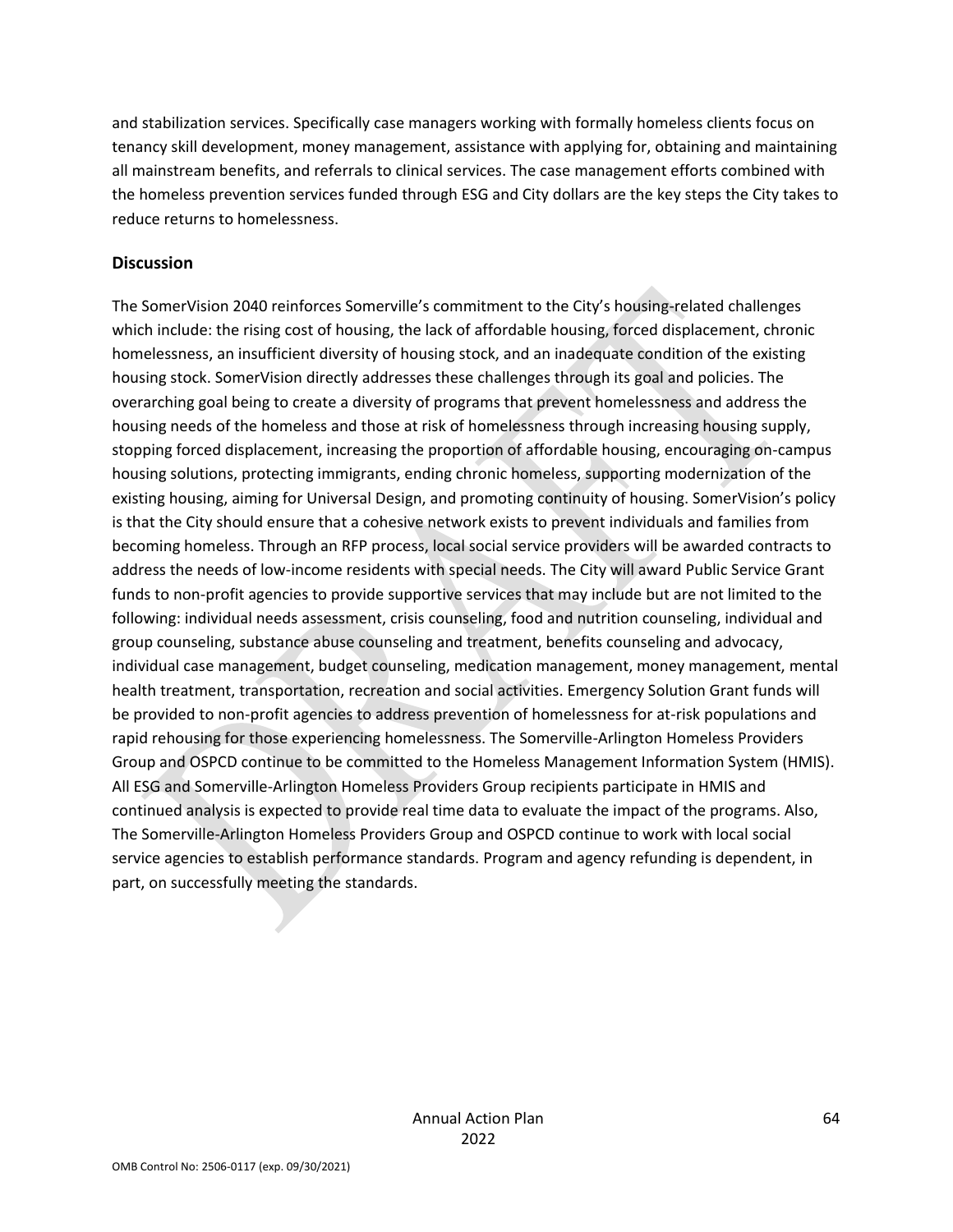# **AP-75 Barriers to affordable housing – 91.220(j)**

## **Introduction:**

The City of Somerville continues to take bold and meaningful actions to address a number of factors and circumstances that have created significant barriers to affordable housing for city residents. These factors include:

- Income and wages are not keeping pace with rising housing costs and the overall cost of living.
- Federal resources for programs, such as the federal Section 8 Program, are not sufficient to meet the experienced need.
- Homeownership is out of reach for the majority of residents due to an expensive and competitive housing market.
- Low housing vacancy rates are contributing to higher rents.
- The cost of land is high and there is a lack of vacant land for future growth.
- Backlog of infrastructure and public facilities investment needs.
- Ongoing recovery from economic impacts of Covid-19.

**Actions it planned to remove or ameliorate the negative effects of public policies that serve as barriers to affordable housing such as land use controls, tax policies affecting land, zoning ordinances, building codes, fees and charges, growth limitations, and policies affecting the return on residential investment**

In response to the factors noted above, the City made significant progress in 2019 on previously noted proposals that address most of these issues. In some instances, changes have already been implemented such as in the inclusionary zoning ordinance, which also necessiates the payment of Affordable Housing and Job Creation Linkage fees for large projects, which help fund the Affordable Housing Trust Fund and Job Creation and Retention Trust Funds, respectively. Since 2012 the City has increased the percentage of required inclusionary units on multiple occasions since 2010. Notable updates or milestones achieved include:

• The City has re-filed a Home Rule petition to the Commonwealth of MA to institute a locally based transfer fee on real estate transactions that is being deliberated at the state legislature The City has filed Home Rule Petitions for a local right of first refusal ordinance and to expand the eligible activities available for funding under the Affordable Housing Trust fund. The City adopted and implemented a revised condo conversion ordinance with provisions targeted at minimizing displacement. The City adopted a brand new zoning ordinance that will strengthen and promote additional affordable housing creation continued to expand the pipeline of 100 Homes projects. The City has successfully launched the Office of Housing Stability. The City has formed a committee and secured funding for a consultant to launch a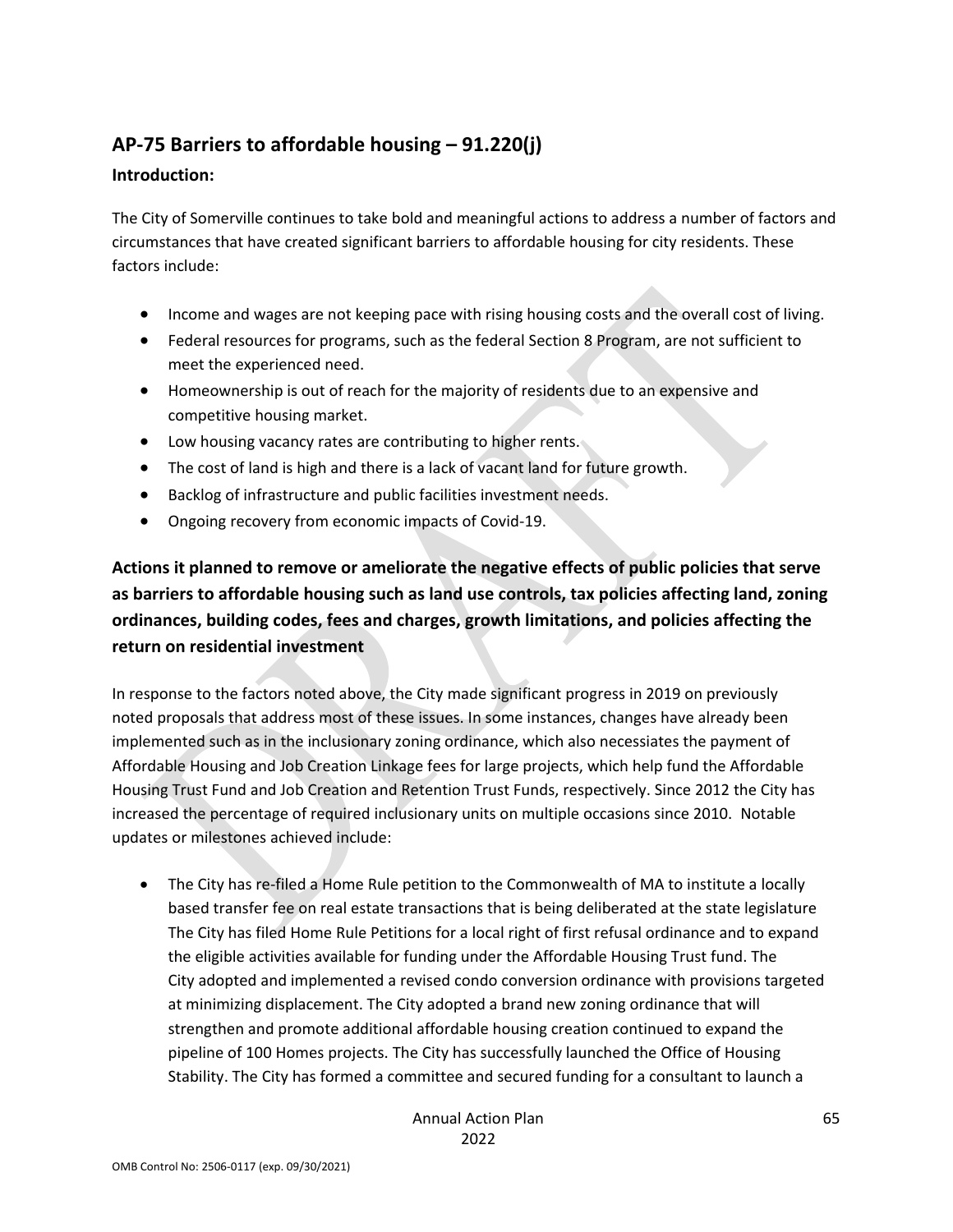Community Land Trust.

### **Discussion:**

The city continues to take a multi-faceted approach to improving the lives of low to moderate income residents that extends beyond the solution set offered above that directly focuses on housing policy. The City is continuing to make progress on other areas of need including workforce development and infrastructure needs that will alleviate some of the conditions that disproportionately impact low to moderate income residents living in high cost of living regions such as Somerville and the greater Boston area. This multi-faceted approach is intended to not only stabilize the cost pressure's being experienced in the housing market but also create opportunities for low to moderate income residents improve their earnings potential and standard of living.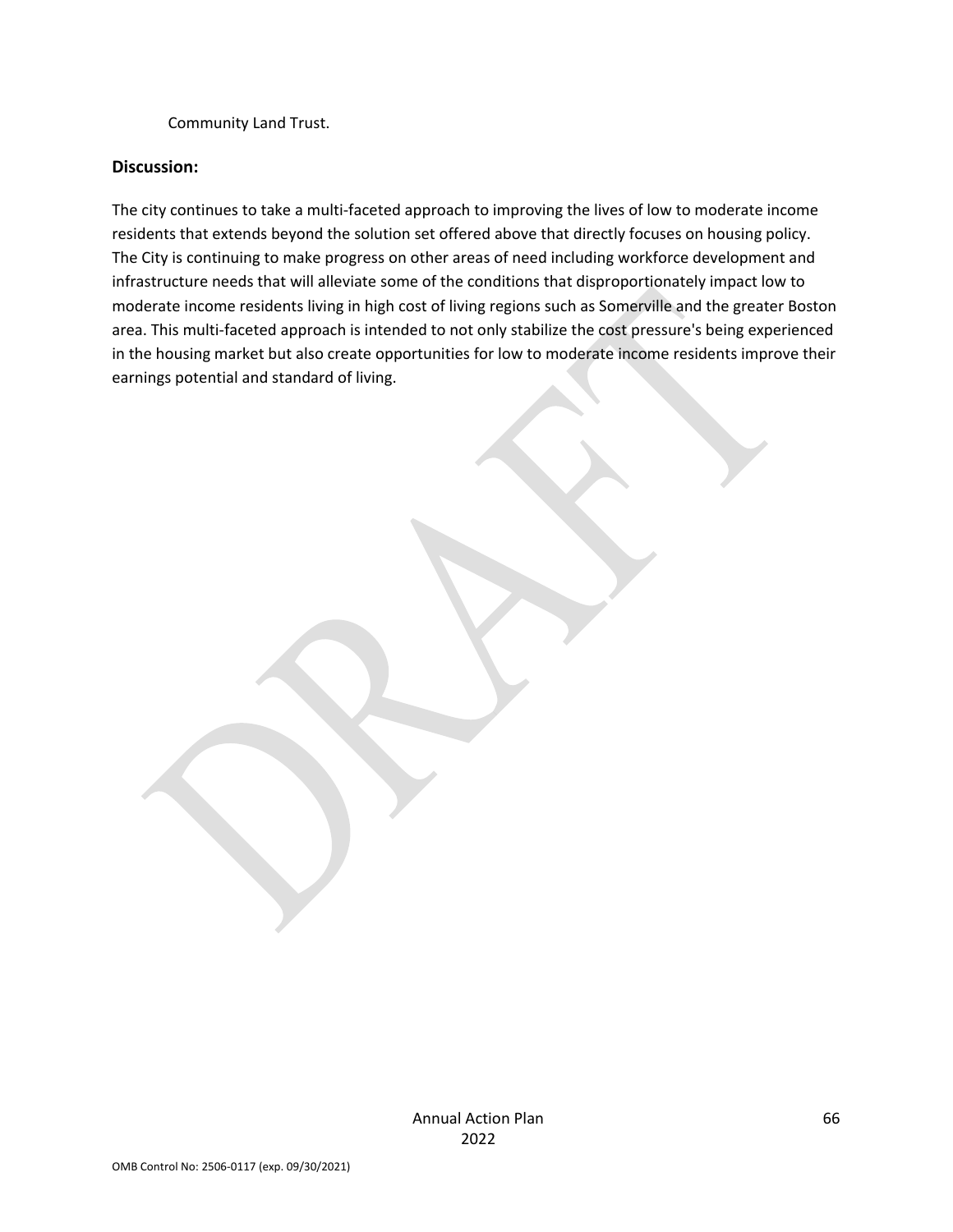# **AP-85 Other Actions – 91.220(k)**

## **Introduction:**

The City of Somerville along with it's network of local partnering agencies will continue to generate new programs, improve existing ones, and identify additional sources of funding to better serve those in need of affordable housing and related services. This includes actions and strategies to be undertaken to address underserved needs, foster and maintain affordable housing, evaluate and reduce lead-based paint hazards and reduce the number of poverty level families. The City is also working to enhance coordination efforts between public and private housing and social service agencies to better serve those in need of affordable housing and related services.

## **Actions planned to address obstacles to meeting underserved needs**

The City will address obstacles in meeting the underserved needs by collaborating with other public and private agencies, and pursuing funding sources as they become available for specific priority activities. OSPCD will strive to overcome the main obstacles of the underserved by:

- leveraging its resources and partnering with housing and service organizations to create supportive housing units for the chronically homeless in order to leverage federal dollars for a greater number of projects; The city anticipates it will begin activating funds received through its HOME-ARP allocation in the following program year.
- seeking partnerships with developers in order to apply for more tax credit applications and other grants;
- helping households increase their income and assets including public service funding for job readiness and other assistance programs to help individuals secure a job to increase their family income, helping families build assets by providing financial assistance to income eligible households who otherwise could not afford to purchase a home due to lack of funds for down payment, closing costs and other fees associate with the purchase;
- making housing and services available to the underserved including populations with special needs. Rapid Re-Housing activities using ESG funds will target those who are in need of benefits to pay for long-term housing and those who are victims of domestic violence;
- supporting services for senior citizens and persons with disabilities by proving medical and nutritional shopping to promote access to essential community services by providing health, wellness and nutrition. Support groups to increase mobility and enable them to continue to be active and social.
- Providing age appropriate supportive services to low and low-moderate income working families to include affordable camps and after-school enrichment programs for disadvantaged and underserved youth.
- Support domestic violence and abuse prevention and treatment for adults and youth survivors of domestic violence through counseling, safety-net, planning, legal representation and raising awareness.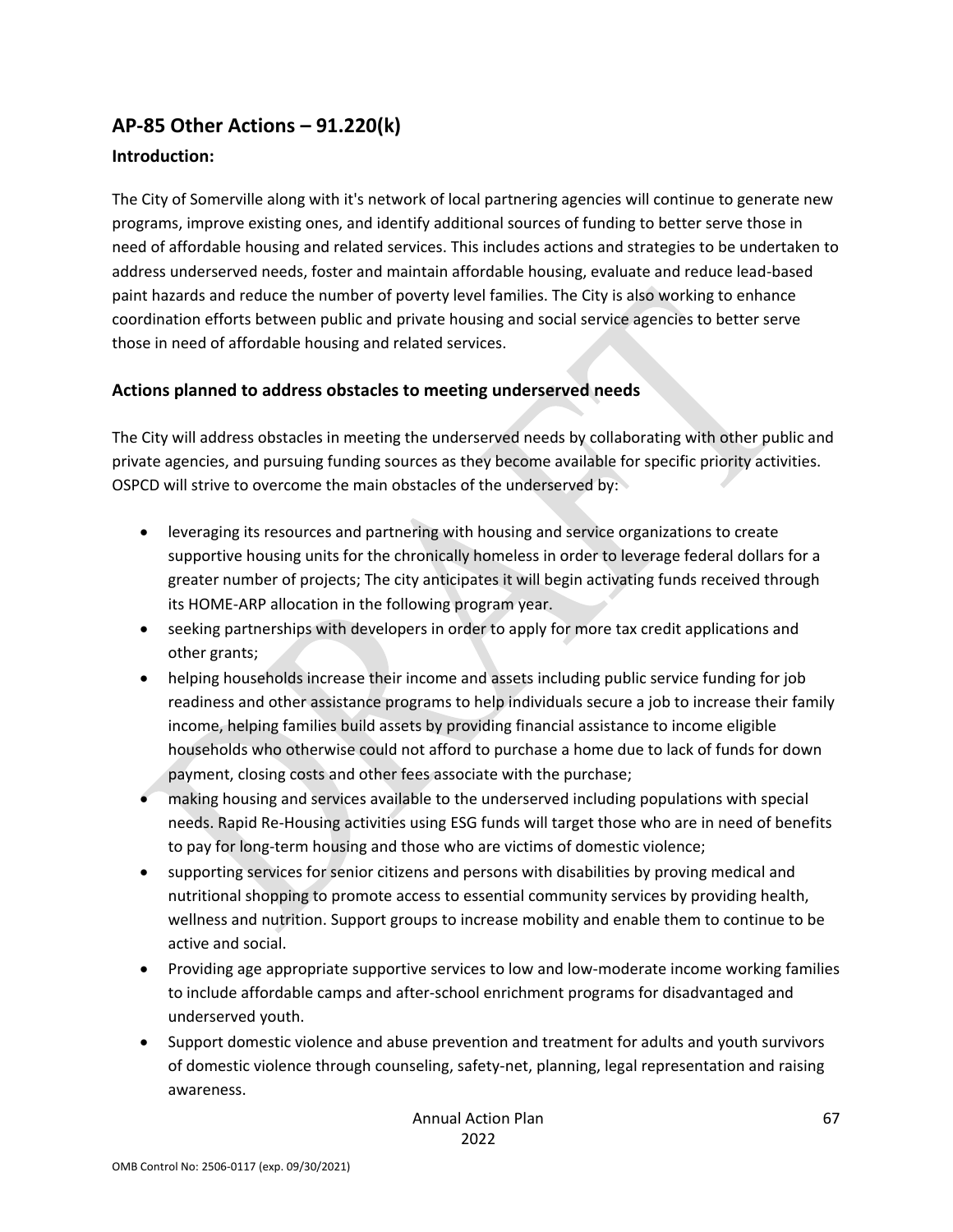• Advertising available services to the underserved through translated materials to reach non-English speaking residents in regards to available programming and general entitlement information, explore different methods of outreach to communicate with residents who have a disability and strive to have publicly held hearings in low-income neighborhoods and conduct meetings that serve special needs populations.

#### **Actions planned to foster and maintain affordable housing**

OSPCD and its partnership agencies will formulate a plan to foster and maintain affordable housing to include:

• monitoring its existing stock of affordable housing units through property inspections and continued relationships with property managers;

• exploring other funding sources for affordable housing such as private and regional/state funding opportunities;

• encouraging higher density mixed use developments and inclusionary housing policies and other zoning policies;

• collaborating with regional public and private agencies working to promote affordable housing.

• Office of Housing Stability - Continues to administer and refer clients to CV funded rental assistance programs. The Office of Housing Stability is also currently evaluating the feasibility of offering new programs and funding sources including a municipal voucher program.

#### **Actions planned to reduce lead-based paint hazards**

Childhood lead poisoning is the number one environmental health problem facing children today. Unlike many diseases, lead poisoning is entirely preventable. The City of Somerville receives federal funding from the U.S. Department of Housing and Urban Development (HUD) to reduce lead based paint hazards and established a Healthy Homes program for low and moderate income units within the City of Somerville. The Healthy Homes Program and the City's Environmental Services Department serves as the primary liaison for connecting the community with resources to prevent lead poisoning. Compliance with the lead requirement requires:

- Contractors conduct renovation in a lead-safe manner and conduct a visual verification and lead dust clearance testing
- Landlords to conduct a visual assessment and correction of potential lead hazards at unit turnover and provide lead education materials
- Childcare facilities to obtain proof of blood lead testing at enrollment

## **Actions planned to reduce the number of poverty-level families**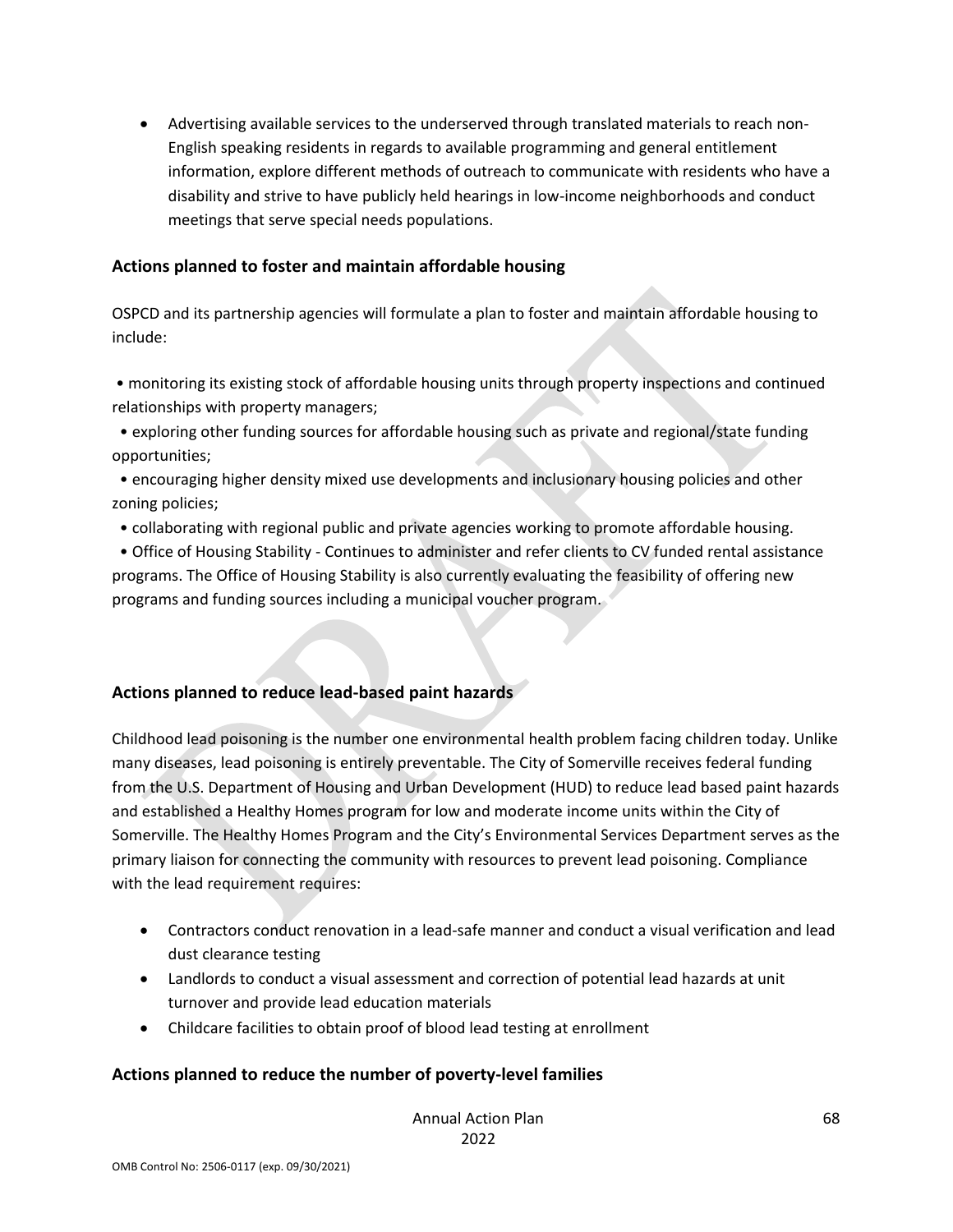The City and other agencies will continue to collaborate in pooling necessary resources to assist individuals and families with obtaining the tools to overcome poverty. These anti-poverty goals will include:

- increasing effective income (funding job training and educational programs to increase a person's potential income, promoting awareness of tax filing credits);
- supporting asset accumulation (work with organization to increase financial education, homebuyer counseling and general financial literacy concerns);
- promoting small business and economic development (providing technical assistance and support to microenterprises to encourage their success, expansion of small businesses and job creation);
- providing case management, emergency assistance and information/referral services to low income and poverty level families to include financial assistance for education or job training to help clients get better jobs with higher income potential;
- supporting employment, transportation and training programs to improve academic, basic and technical skills of low income persons so they can find jobs or improve their earning capacity;
- providing emergency utility assistance to income eligible families in financial stress (providing weatherization and urgently needed home repairs);
- providing public services that provide assistance by very low income families and services to at risk youth (supporting education, training and employment programs to prepare disadvantaged youth for career success and mentoring program to improve their outcomes); and
- creating mixed income communities (encouraging the de-concentration of poverty and the creation of stable mixed income neighborhoods through the development of affordable housing outside of low income areas).

## **Actions planned to develop institutional structure**

The coordination of federal and private resources will improve access to housing and community development resources and target those resources to high priority areas and initiatives. OSPCD will continue to analyze the delivery system of affordable housing to identify areas of problem and issues. Close communication ties with housing programs are being pursed to improve program coordination and the implementation of new housing policies and programs. As part of conformance to the HEARTH Act, the City and its Continuum of Care sub-recipients are required to participate in the new Coordinated Access System for all receiving ESG funding. Participating sub-recipients must adhere to the Coordinated Entry (CE) policy and procedures to coordinate and strengthen access to diversion, housing and shelter services for families and individuals who are homeless or at risk of homelessness. The CE institutes consistent and uniform assessment and referral processes to determine and secure the most appropriate response to each individual and family's immediate and long-term housing needs.

## **Actions planned to enhance coordination between public and private housing and social service agencies**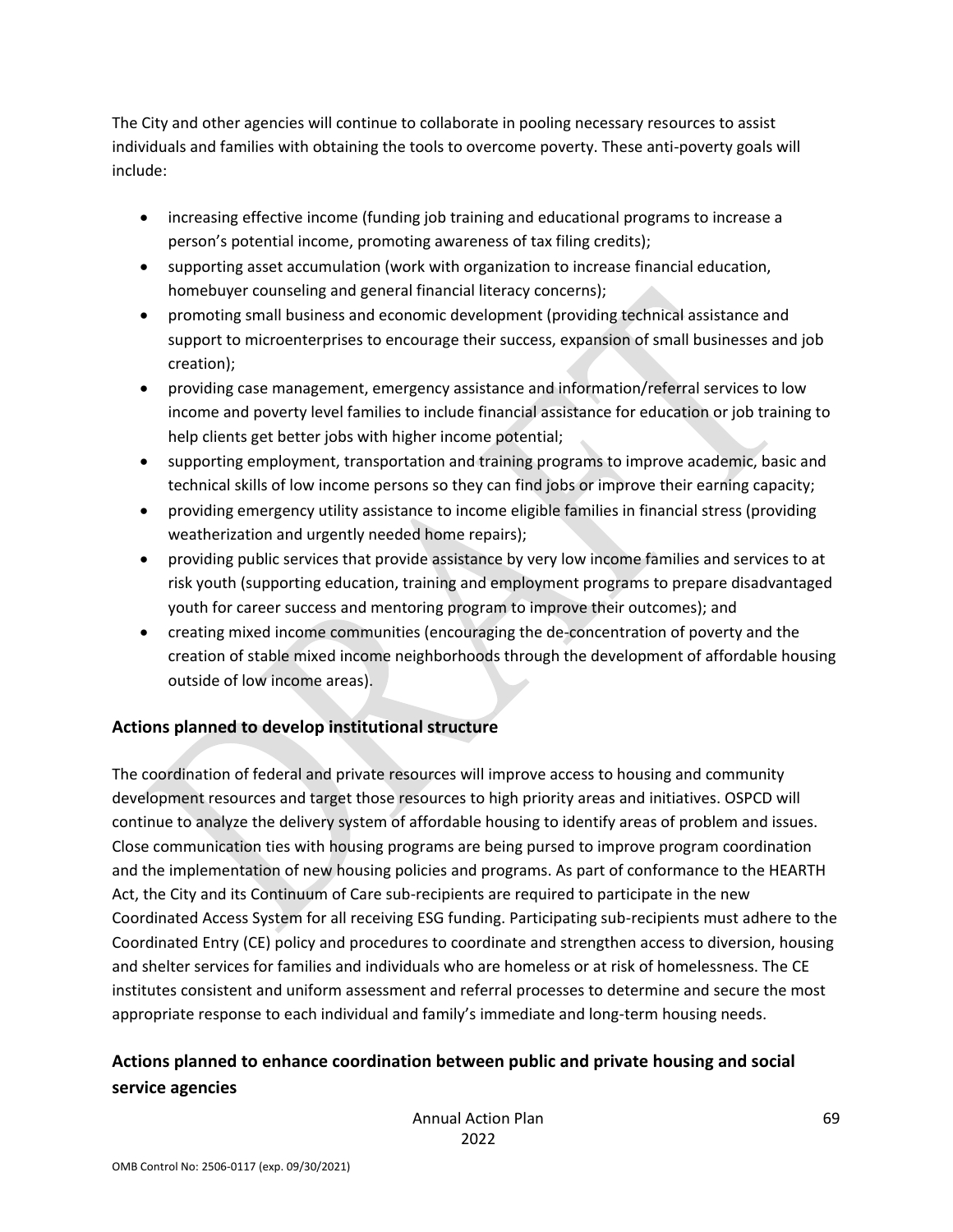Housing and social service providers collaborate regularly through participation in the Balance of State CoC's monthly meetings and its various subcommittee meetings. A city Housing Division staff member serves as a representative for City of Somerville and is able to serve as a liaison between the City and housing and social service agencies. These meetings also include representatives from agencies serving a broader group of residents at the poverty level, such a Community Action Agency of Somerville, RESPOND, Cambridge and Somerville Legal Services and others who provide non-housing services such as employment training, mental health counseling, veterans services, elder services, financial literacy, immigrant services and health services. The CoC also maintains an inventory of housing as well as social service providers and includes details such as the subpopulations served as well as the services provided. Several social service agencies have offices located in public housing and attend general meetings of the housing authority to identify problems in advance and have the opportunity to help resolve a crisis immediately. Please see the Public Housing section of the Plan for the more information regarding the consultation and coordination, as well as information about the encouragement of public housing residents to become involved in management of the properties. The CoC also maintains an inventory of housing as well as social service providers and includes details such as the subpopulations served as well as the services provided. Several social service agencies have offices located in public housing and attend general meetings of the housing authority to identify problems in advance and have the opportunity to help resolve a crisis immediately. Please see the Public Housing section of the Plan for the more information regarding the consultation and coordination, as well as information about the encouragement of public housing residents to become involved in management of the properties.

#### **Discussion:**

The City of Somerville is continuously refining its strategies to foster affordable housing, reduce leadbased paint hazards, reduce the number of families in poverty, and continues to offer microenterprise and entrepreneurship technical assistance. By enhancing coordination and developing greater collaboration with partner agencies, the City of Somerville will work to create an environment that serves the need of the low and moderate income community effectively and with minimal barriers.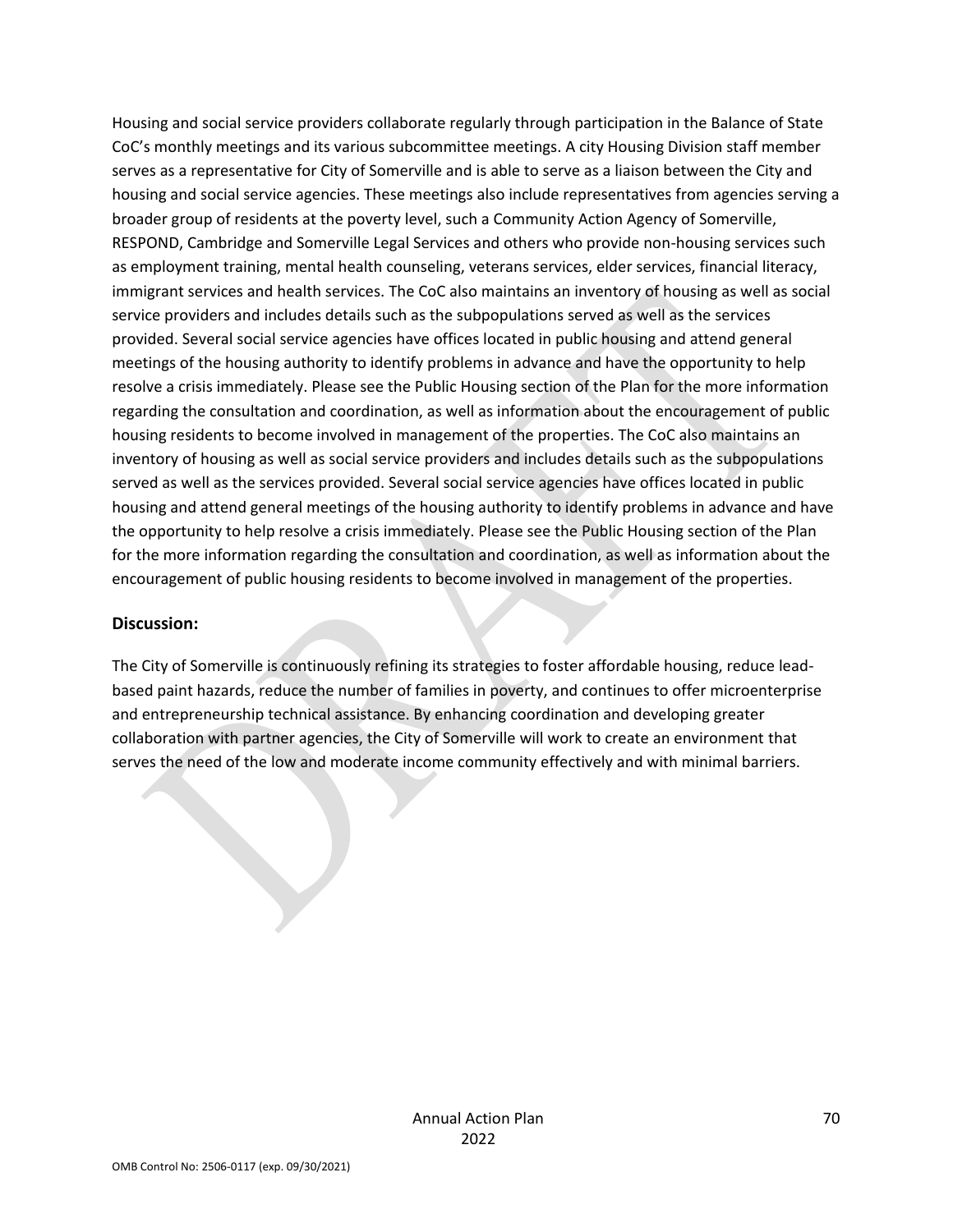# **Program Specific Requirements**

## **AP-90 Program Specific Requirements – 91.220(l)(1,2,4)**

## **Introduction:**

Projects planned with all CDBG funds expected to be available during the year are identified in the Projects Table. The following identifies program income that is available for use that is included in projects to be carried out.

## **Community Development Block Grant Program (CDBG) Reference 24 CFR 91.220(l)(1)**

Projects planned with all CDBG funds expected to be available during the year are identified in the Projects Table. The following identifies program income that is available for use that is included in projects to be carried out.

| 50,000   |
|----------|
|          |
| $\Omega$ |
| 0        |
|          |
| $\Omega$ |
| 0        |
| 50,000   |
|          |

## **Other CDBG Requirements**

| 1. The amount of urgent need activities                                                 |        |
|-----------------------------------------------------------------------------------------|--------|
|                                                                                         |        |
| 2. The estimated percentage of CDBG funds that will be used for activities that benefit |        |
| persons of low and moderate income. Overall Benefit - A consecutive period of one,      |        |
| two or three years may be used to determine that a minimum overall benefit of 70%       |        |
| of CDBG funds is used to benefit persons of low and moderate income. Specify the        |        |
| years covered that include this Annual Action Plan.                                     | 80.00% |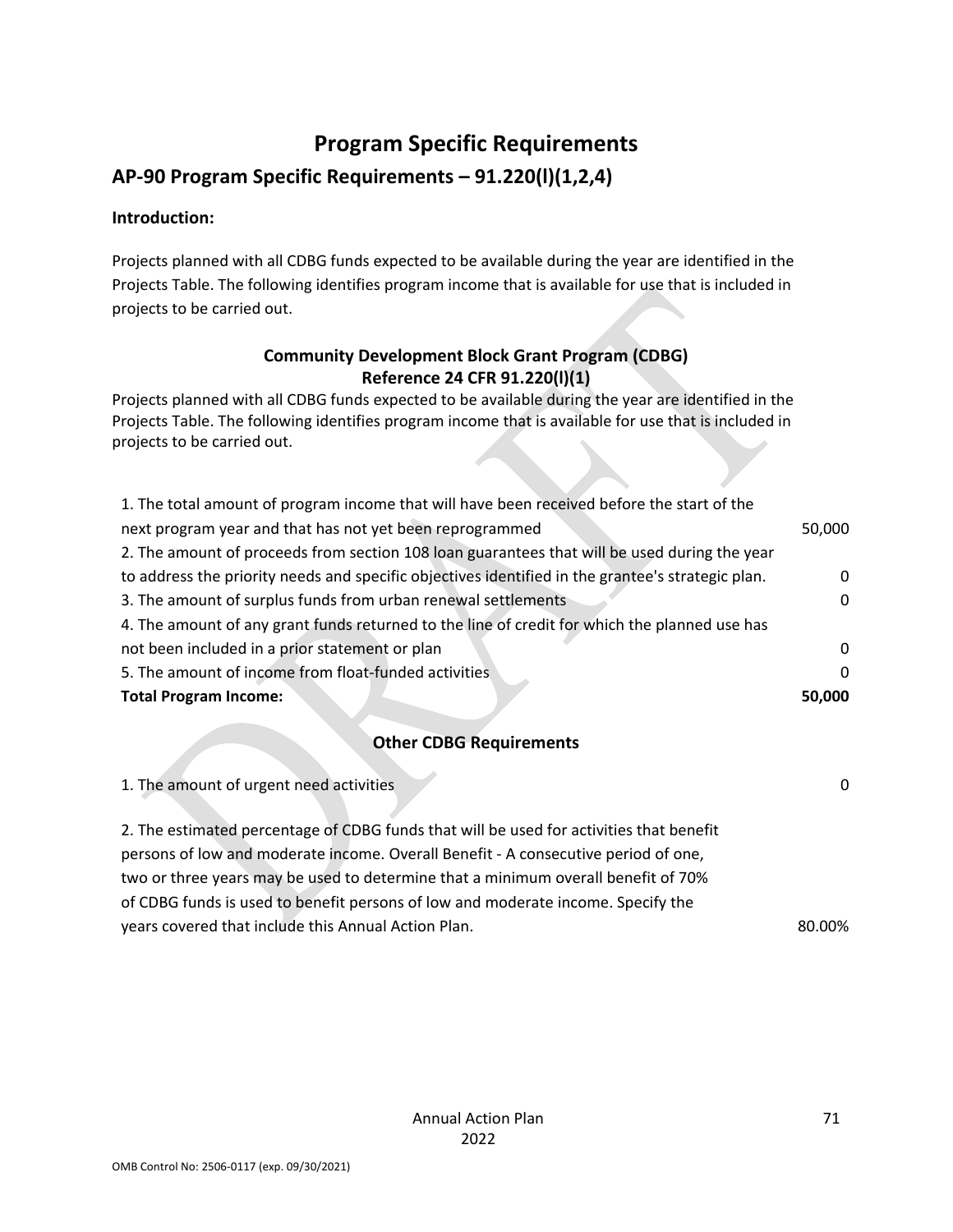## **HOME Investment Partnership Program (HOME) Reference 24 CFR 91.220(l)(2)**

1. A description of other forms of investment being used beyond those identified in Section 92.205 is as follows:

N/A

2. A description of the guidelines that will be used for resale or recapture of HOME funds when used for homebuyer activities as required in 92.254, is as follows:

Please see Appendix

3. A description of the guidelines for resale or recapture that ensures the affordability of units acquired with HOME funds? See 24 CFR 92.254(a)(4) are as follows:

Please see Appendix

4. Plans for using HOME funds to refinance existing debt secured by multifamily housing that is rehabilitated with HOME funds along with a description of the refinancing guidelines required that will be used under 24 CFR 92.206(b), are as follows:

Please see Appendix

## **Emergency Solutions Grant (ESG) Reference 91.220(l)(4)**

- 1. Include written standards for providing ESG assistance (may include as attachment)
- 2. If the Continuum of Care has established centralized or coordinated assessment system that meets HUD requirements, describe that centralized or coordinated assessment system.

The Continuum of Care has a centralized assessment form and has received funding for its implementation. An evaluation criteria and performance outcomes related to monitoring protocols was developed. The goal of the coordinated assessment system is to enable agency to make rapid, effective and consistent client to housing and serve matches regardless of the client's location within the CoC's geographic area by standardizing the access and assessment process and by coordinating referrals. The Coordinated Entry System included an assessment of the intake process for the current homeless service providers to identify system strengths and weaknesses. The form collected all the data elements necessary for implementation in the HMIS system. The coordinated entry tool included a development of matrix of inventory, assessment tools, populations to be prioritized, developed by name list strategies, procedures to access inventory, access approach,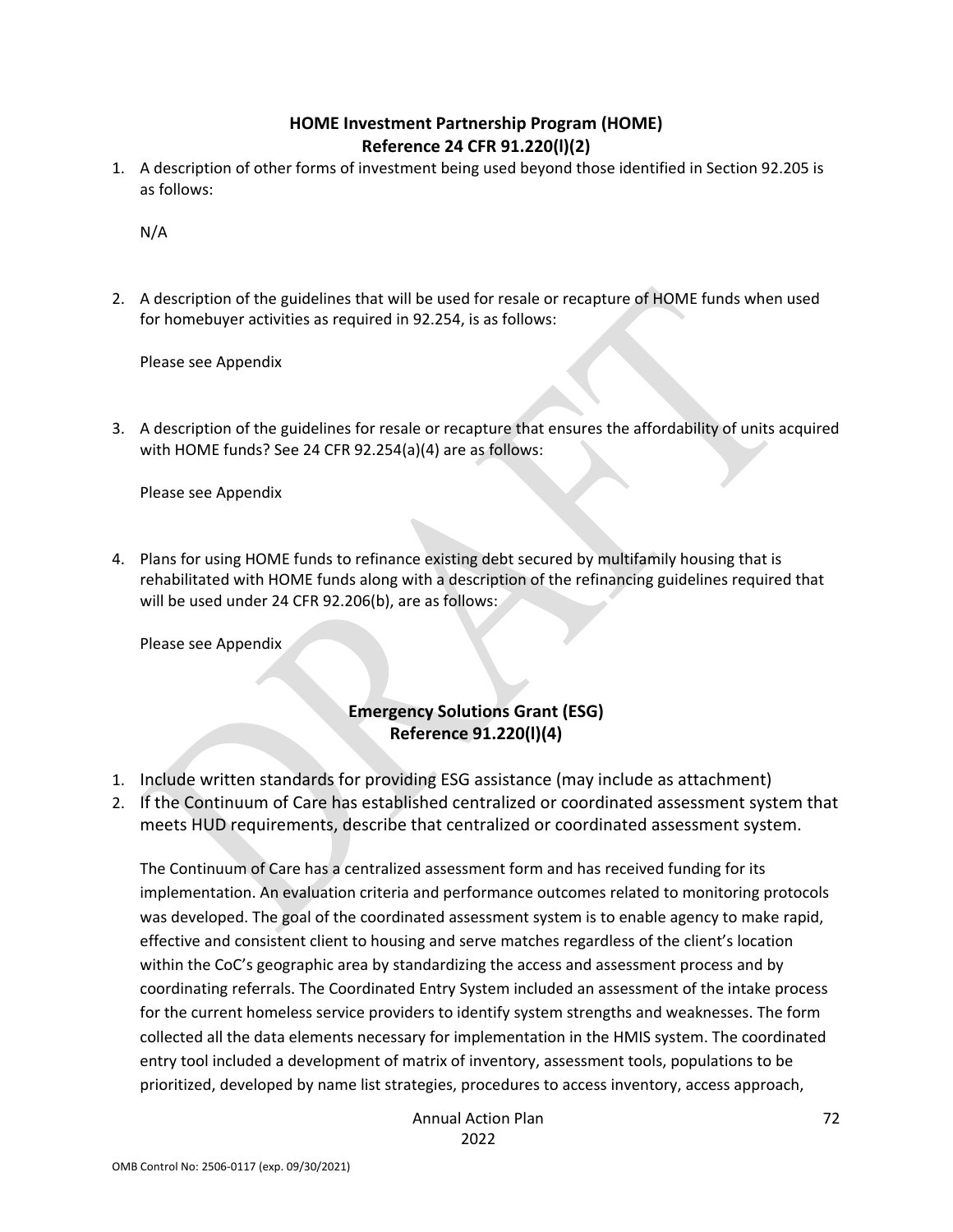centralized access, coordinated assessment/no wrong door, etc. Due to the diverse range of emergency shelter programs with the Somerville-Arlington area, wide shelter standards governing length of stay, safety and shelter needs of special population were development. Each ESG funded program within the Continuum for Somerville, was mandated to be working on their own written shelter policies and procedures concerning matters that meet, or exceed, the City and federal regulations.

Housing priorities and services for individuals and families can be recommended using a vulnerability index. Permanent Support Housing is recommended for individuals and families who need permanent housing with ongoing access to services and case management to remain stably housed. Rapid Re-housing is recommended for individuals and families with moderate health, mental health and/or behavioral health issues, but who will likely be able to achieve housing stability over a short time period through a medium or short-term rent subsidy and access to support services. Affordable Housing is recommended for individuals and families who do not require intensive supports but may still benefit from access to affordable housing with no specific intervention drawn from homeless services providers.

In order to create a more systematic approach to homelessness and strategically allocate resources, smaller CoCs across the Commonwealth of Massachusetts were merged to form larger CoCs within defined districts. The Somerville-Arlington CoC merged to become a part of the Balance of State CoC (Boston area). The Balance of State CoC holds monthly meetings. Members of the former Somerville-Arlington CoC (renamed: Somerville-Arlington Homeless Providers Group) still meet in order to continue strategically coordinate and addressing homelessness within the Somerville and Arlington area.

3. Identify the process for making sub-awards and describe how the ESG allocation available to private nonprofit organizations (including community and faith-based organizations).

OSPCD coordinates with the Balance of State CoC and Somerville-Arlington committee to prioritize ESG objectives. Currently this includes Rapid Re-Housing, Homeless Prevention, Essential Services/Operations, HMIS and Administration. These priorities are evaluated annually and take into account standardize performance standards and outcomes. OSPCD issued a Request for Proposals (RFP) for the ESG program in 2022 - 2023 with the intent of providing funding to subgrantees. The RFP was posted on the city's website where it could be accessed and downloaded by interested agencies. The RFP was also emailed to interested agencies.

Proposals consistent with the Con Plan were received from non-profit agencies to enhance existing activities and transform homeless assistance with an emphasis on quickly rehousing people who become homeless and prevention homelessness. These proposals must address one or more of the goals in the Consolidated Plan, must demonstrate a 100 percent match, must agree to use the HMIS system (or comparable database) for reporting purposes, must attend Continuum of Care monthly meetings, must guarantee confidentiality of information, must demonstrate avenues of involvement for homeless clients in policy making areas, must agree to participate in the Coordinated assessment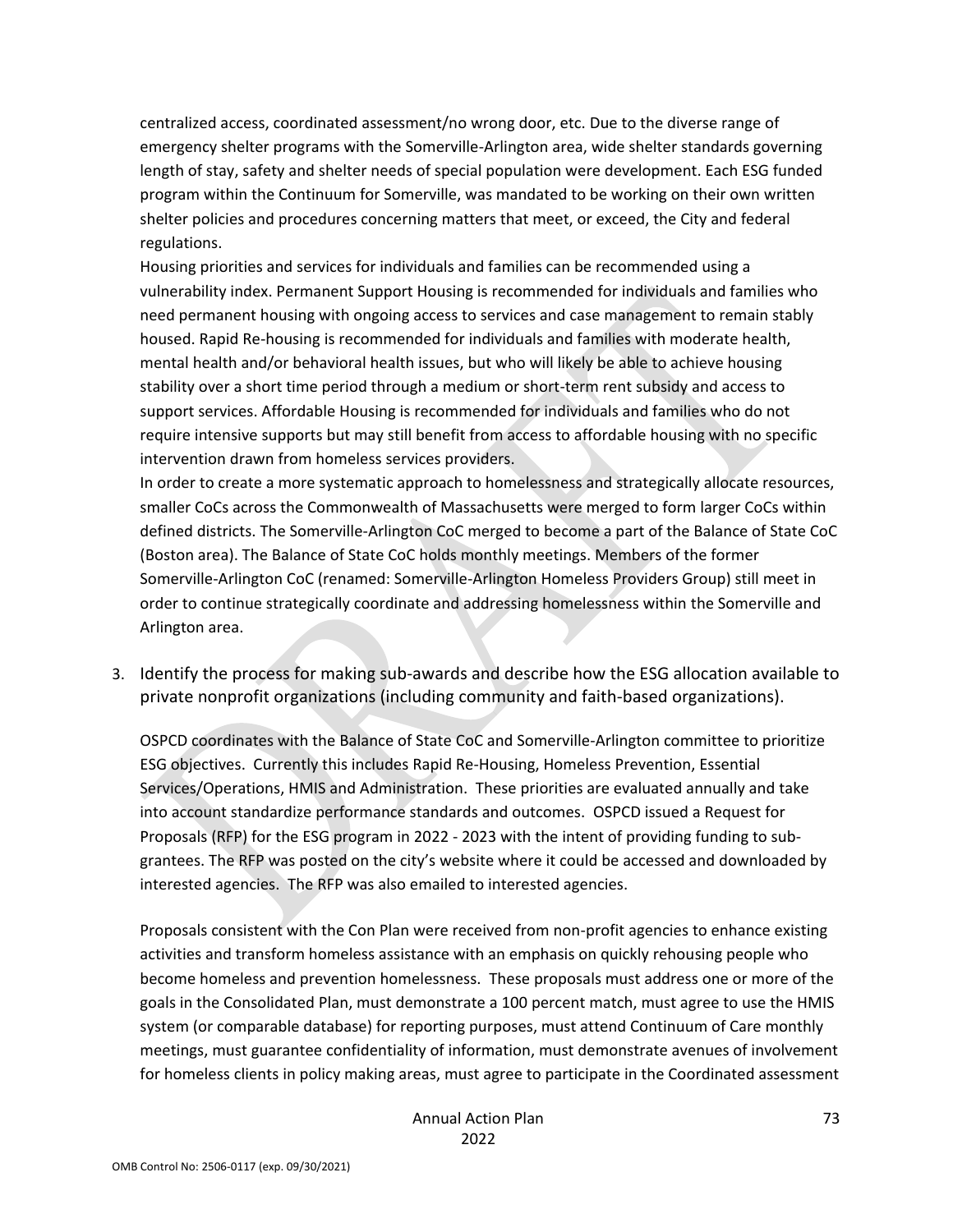system, must comply with HUD requirements etc. An Advisory Committee reviews the proposals using an evaluation system and scored the proposals. The recommendations are presented to the Mayor based on proposals that will rapidly transition participants to stability, link program participants to community resources and mainstream benefits and help them develop a plan to prevent future housing instability. Awards are made following the ESG eligibility categories (no more than 60% for Shelter Operations and Essential Services and no more than 7.5% for Administration). Agencies are encouraged to focus on Rapid Re-Housing and Homelessness Prevention Services using HUD's Housing First Model.

4. If the jurisdiction is unable to meet the homeless participation requirement in 24 CFR 576.405(a), the jurisdiction must specify its plan for reaching out to and consulting with homeless or formerly homeless individuals in considering policies and funding decisions regarding facilities and services funded under ESG.

The City of Somerville meets the homeless participation requirement 24 CFR 576.405(a). OSPCD consults with each agency receiving ESG funds to ensure homeless individuals participate in services. Sub-grantees recognize the importance of involving past and present participants in program planning and agency policy making activities. However, this is sometimes difficult when the homeless individuals are active substance abusers but efforts are made to engage them later. The City meets the homeless participation requirements by including homeless and formerly homeless individuals through extensive participation and consultation with the Somerville-Arlington Continuum of Care, an entity that includes formerly homeless individuals as members. Sub-grantees involve program participants in activities and planning and provide them with information to help them understand the inner working of the organization. Sub-grantees hope that formerly homeless will one day join forces with the agency to one day end homelessness. Some formerly homeless persons become sub-grantee board members, staff members and/or volunteers. Others have been invited to speak publicly about their personal stories to raise awareness in the community. Also, shelter residents have the opportunity to provide input on programs at house meetings and at exit interviews, when they leave the shelter. Before departure, residents have an opportunity to complete written evaluations and comment on and provide suggestions for changes or improvements in service.

*5.* Describe performance standards for evaluating ESG.

Performance standards for evaluating ESG outcomes were developed and updated by the Somerville-Arlington Homeless Providers Group in consultation with staff representatives from all participating categories. Performance standards were established for each ESG-eligible activity. ESG proposals are evaluated based on their previous experience providing services to the homeless community and addressing one or more of the needs highlighted in the Consolidated Plan. Proposals are also evaluated based on the response to the criteria in the Request for Proposals, their capacity and timeliness, quality of work and previous program outcomes, etc. ESG proposals providing Homelessness Prevention and Rapid Re-Housing programs are viewed favorably, as they adhere to

Annual Action Plan